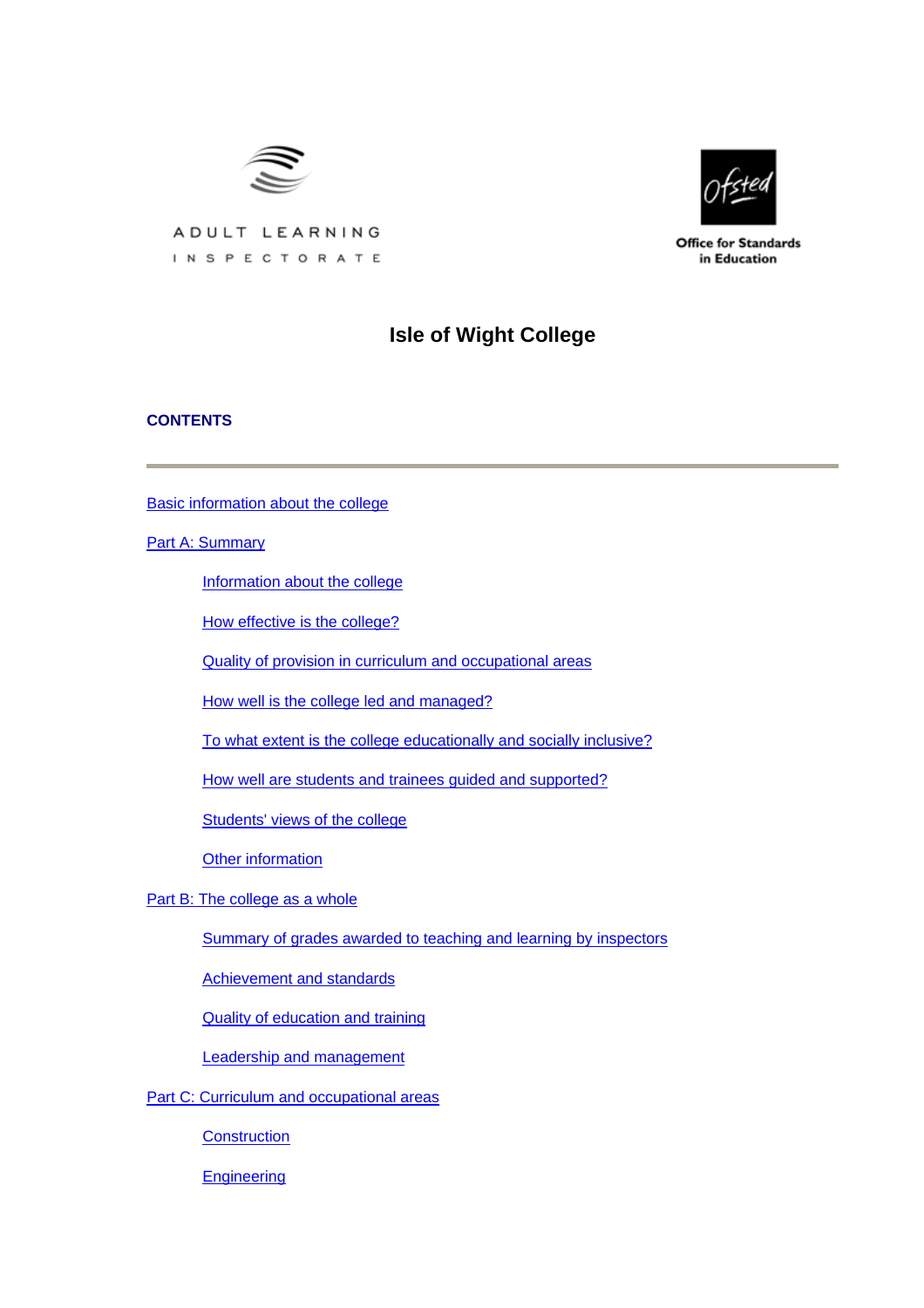<span id="page-1-0"></span>[Information and communications technology](#page-19-0)

[Hospitality and leisure and travel](#page-22-0)

[Hairdressing and beauty therapy](#page-25-0)

[Health, social care and public services](#page-28-0)

[Visual and performing arts and media](#page-31-0)

**[Humanities](#page-34-0)** 

[Foundation programmes](#page-37-0)

[Part D: College data](#page-39-0)

[Table 1: Enrolments by level of study and age](#page-39-0)

[Table 2: Enrolments by curriculum area and age](#page-40-0)

[Table 3: Retention and achievement](#page-41-0)

[Table 4: Quality of teaching observed during the inspection by level](#page-42-0)

## **Basic information about the college**

Principal: Bill Grady Address of college:

Telephone number: 01983 526631 Fax number: 01983 521707 Chair of governors: Paul Smith Unique reference number: 130724 Name of reporting inspector: Neil Edwards Dates of inspection: 6-16 October 2003

Name of college:<br>
Name of college:<br>
Isle of Wight College Type of college: Type of college: General further education Medina Way Newport Isle of Wight PO30 5TA

## **Part A: Summary**

 $\overline{\phantom{a}}$ 

ایجا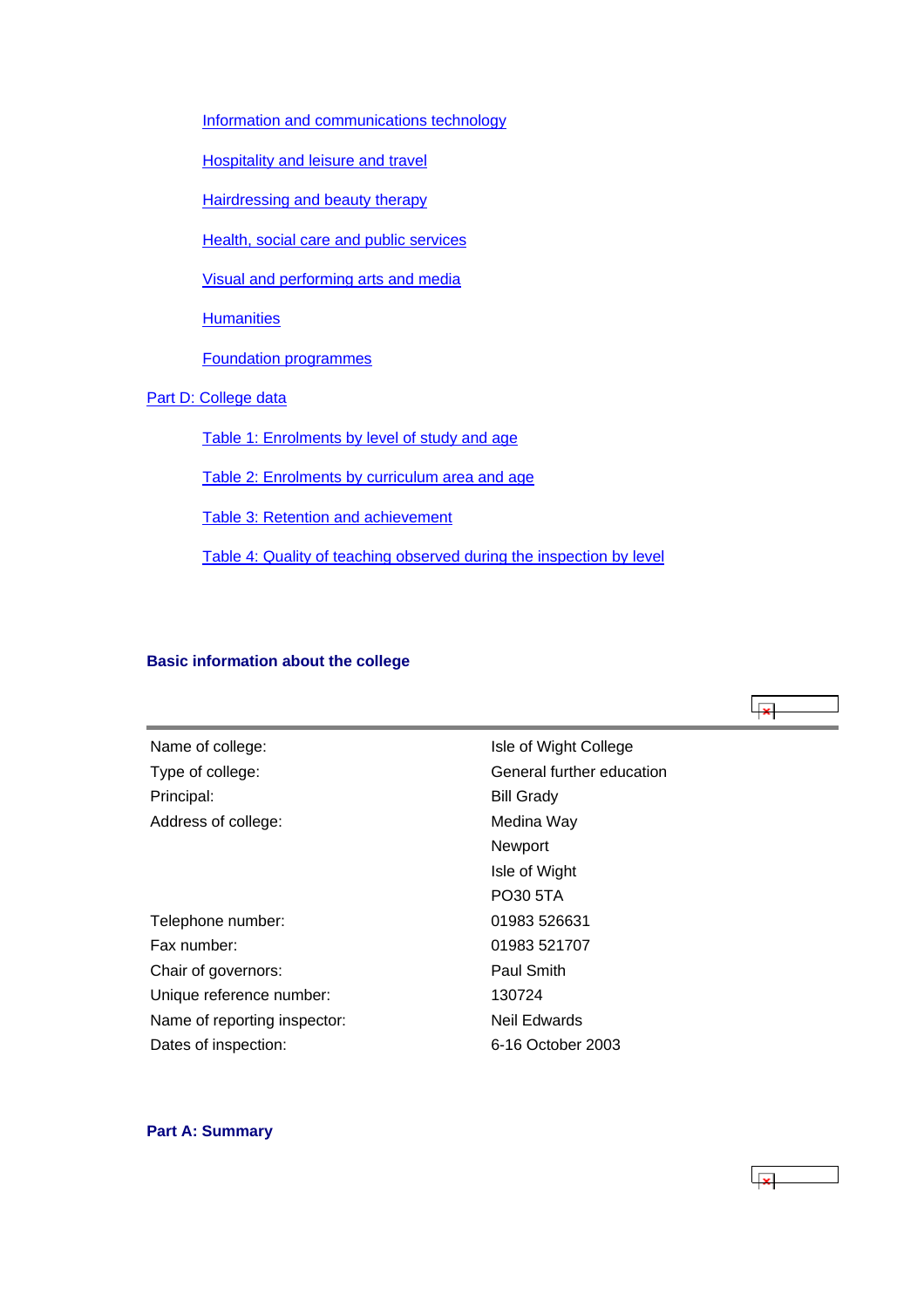#### <span id="page-2-0"></span>**Information about the college**

The Isle of Wight has a population of about 133,000, of which over a quarter are aged over 60. There are high levels of social deprivation on the island and the local economy is heavily reliant on the tourist industry, which employs about 20% of the island's workforce. This industry is largely seasonal, with the majority employed between May and October. The Isle of Wight College is the island's major provider of further education (FE) and training. The college offers courses across a wide provision to serve the needs of the local population, although numbers on some courses are small. They also provide training for students through adult and community learning courses, Learndirect, as well as for international students. In addition, the college also provides the education service for the three local prisons. Collaborative links have been established with local training providers to ensure that there is good breadth of work-based learning provision on the island. One of these links has recently led to a successful application for Centre of Vocational Excellence (CoVE) status for hospitality and catering. Most of the work of the college is concentrated on a single site which is situated in a central island location on the outskirts of Newport, the island's county town. The college has three satellite centres around the island to deliver outreach programmes for adults. During 2002/03, 6,188 students attended the college, of whom 54% were aged 19 or over. The current number of students is 4,055, of whom 73% are aged 19 or over. The college's mission is `to deliver a high quality, effective and efficient, vocational, higher and adult educational curriculum, targeted to the community of the island'.

#### **How effective is the college?**

Inspectors judged teaching and students' achievements to be good in five of the curriculum areas and satisfactory in three. In one curriculum area, hairdressing and beauty therapy, inspectors judged the provision to be outstanding. No curriculum areas were judged unsatisfactory. The college's key strengths and the areas that should be improved are listed below.

## *Key strengths*

- good support for students' individual learning needs
- effective integration of modern technology into teaching and learning
- effective partnerships with local training providers.
- good promotion of educational inclusion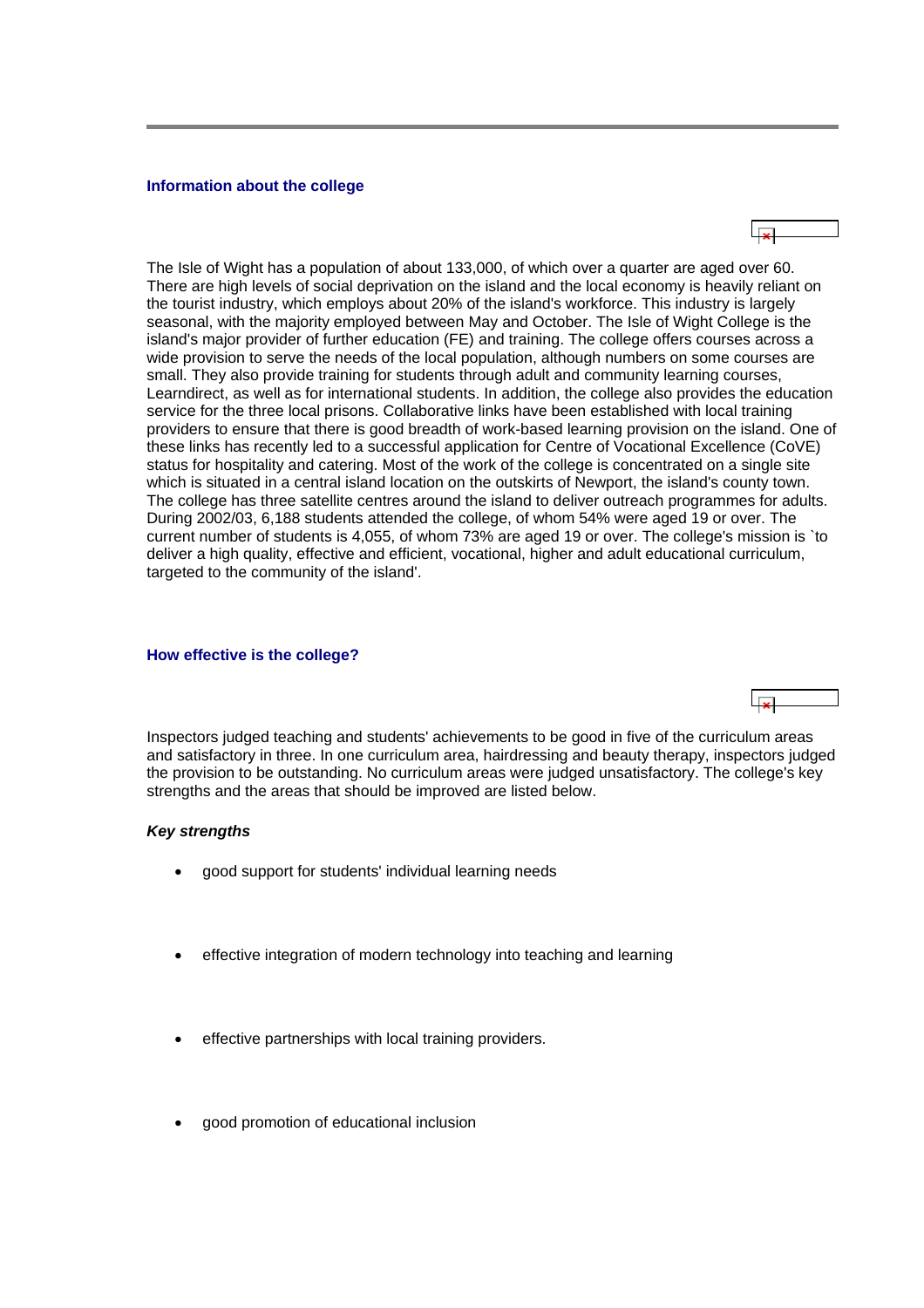- <span id="page-3-0"></span>• good teaching and help for students to achieve
- good involvement of staff in helping to drive forward improvements
- clear leadership with an open and responsive management style.

## *What should be improved*

- work placement opportunities for students
- retention rates on level 3 courses
- links with employers
- the range of enrichment activities.

Further aspects of provision requiring improvement are identified in the sections on individual subjects and courses in the full report.

## **Quality of provision in curriculum and occupational areas**

*The table below shows overall judgements about provision in subjects and courses that were inspected. Judgements are based primarily on the quality of teaching, training and learning and how*  well students achieve. Not all subjects and courses were inspected. Inspectors make overall *judgements on curriculum areas and on the effectiveness of leadership and management in the range: Outstanding (grade 1), Good (2), Satisfactory (3), Unsatisfactory (4), Very Poor (5).*

| Area         | Overall judgements about provision, and comment                                                                                                                                                                                                                                                                                                        |
|--------------|--------------------------------------------------------------------------------------------------------------------------------------------------------------------------------------------------------------------------------------------------------------------------------------------------------------------------------------------------------|
| Construction | Satisfactory. Retention and pass rates are high across the provision.<br>Practical teaching is generally good, although theory teaching is<br>uninspiring. Students benefit from good learning and pastoral support.<br>Workshop accommodation is inadequate for the number of students,<br>and full-time students lack opportunities for progression. |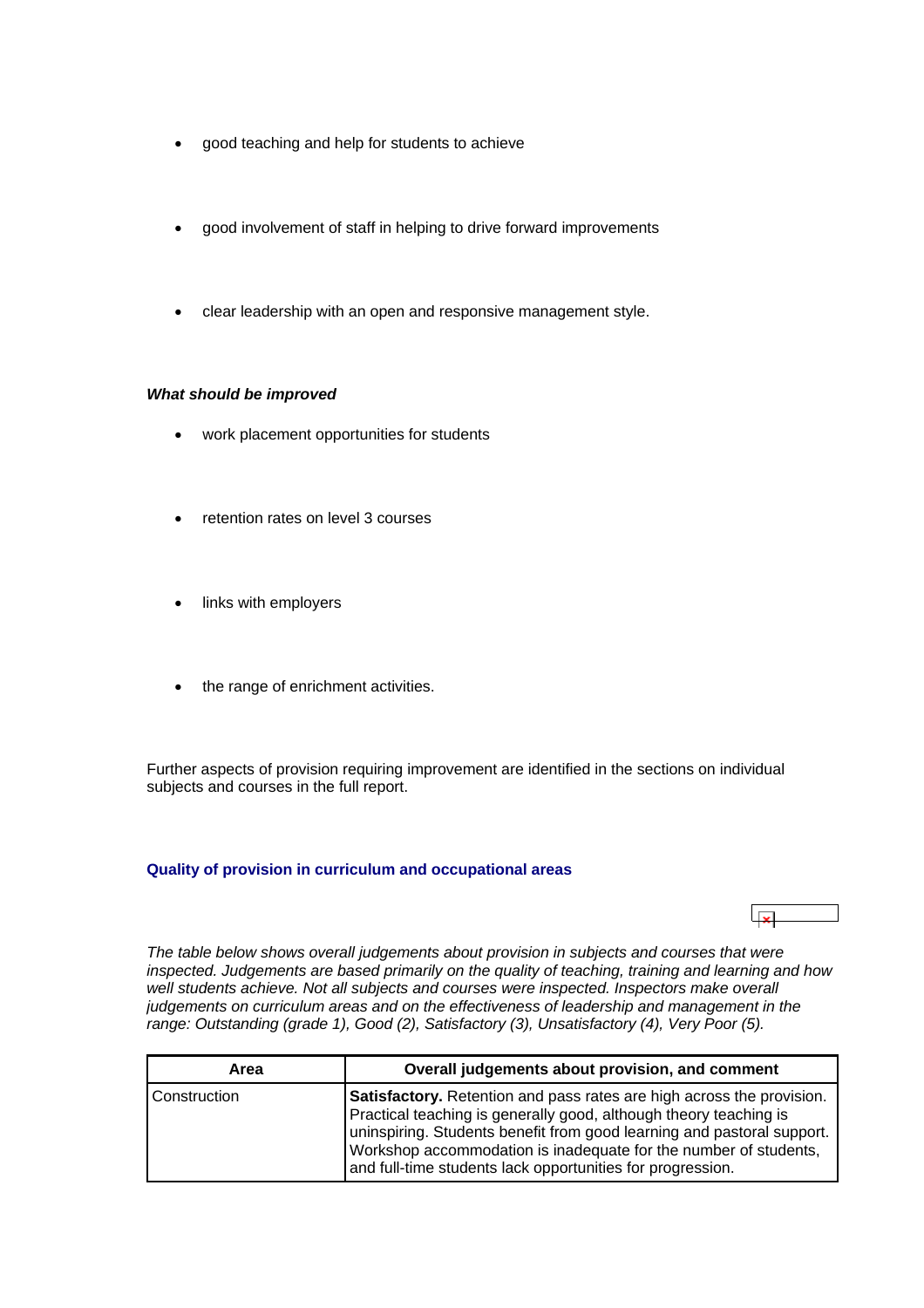<span id="page-4-0"></span>

| Engineering                                     | Good. The quality of teaching in the student-centred learning areas is<br>good. Retention and pass rates are high on most courses, as is the<br>standard of students' work. Leadership and management are strong<br>and effective. Some workshop space is cramped.                                                                                                                                                                                                                                                 |
|-------------------------------------------------|--------------------------------------------------------------------------------------------------------------------------------------------------------------------------------------------------------------------------------------------------------------------------------------------------------------------------------------------------------------------------------------------------------------------------------------------------------------------------------------------------------------------|
| Information and<br>communications<br>technology | Satisfactory. Pass rates are high on most full-time courses although<br>retention rates are unsatisfactory on part-time courses. There are<br>effective support, assessment and monitoring arrangements in place.<br>Teaching is good, although teachers rely too heavily on text-based<br>materials. Links with local information technology (IT) employers are<br>not well developed.                                                                                                                            |
| Hospitality and leisure and<br>travel           | Good. Retention and pass rates are high for hospitality and catering.<br>On travel and tourism courses, retention and pass rates are<br>satisfactory although on some courses the pass rates are low and<br>declining. Teaching and learning are challenging and effective in<br>hospitality and are satisfactory in travel and tourism. Leadership and<br>management are good in hospitality and catering and effective links<br>with external organisations have been established.                               |
| Hairdressing and beauty<br>therapy              | Outstanding. Teaching and learning are very good and retention and<br>pass rates are very high. Students gain extremely high levels of skills<br>and the quality of their work is outstanding. Curriculum management<br>is very good and links with employers are effectively used to support<br>students' learning. Quality assurance is rigorous and thorough and<br>students are well supported.                                                                                                                |
| Health, social care and<br>public services      | Good. Teaching is well planned and effective use is made of the good<br>learning resources available. Pass rates are high on most courses.<br>Students are well motivated and their academic and pastoral needs<br>are effectively met and supported. Courses are well managed and<br>clearly led.                                                                                                                                                                                                                 |
| Visual and performing arts<br>and media         | Satisfactory. Teaching is good in performing arts. The quality of<br>students' work on performing arts courses is high. The work of some<br>art and design students is not at the standard required. There are high<br>retention and pass rates on courses in popular music and desktop<br>publishing, although retention and pass rates on other courses are not<br>so high. The leadership and management of performing arts<br>programmes are good.                                                             |
| Humanities                                      | Good. Pass rates for access to HE and General Certificate of<br>Secondary Education (GCSE) English courses are consistently high<br>but for General Certificate of Education Advanced Subsidiary (GCE<br>AS) English literature the pass rate was below the national average<br>for 2002/03. Retention rates are low for GCE AS psychology.<br>Imaginative and well-planned teaching on the access to HE course is<br>supported by effective use of high-quality resources. Leadership and<br>management are good. |
| Foundation programmes                           | Good. Teaching and learning are good, with good attendance and<br>punctuality. Students produce a high standard of work that enables<br>them to progress well. Leadership and management are effective, and<br>there is a good range of provision and links with external partners.<br>There is insufficient additional learning support on some key skills<br>programmes.                                                                                                                                         |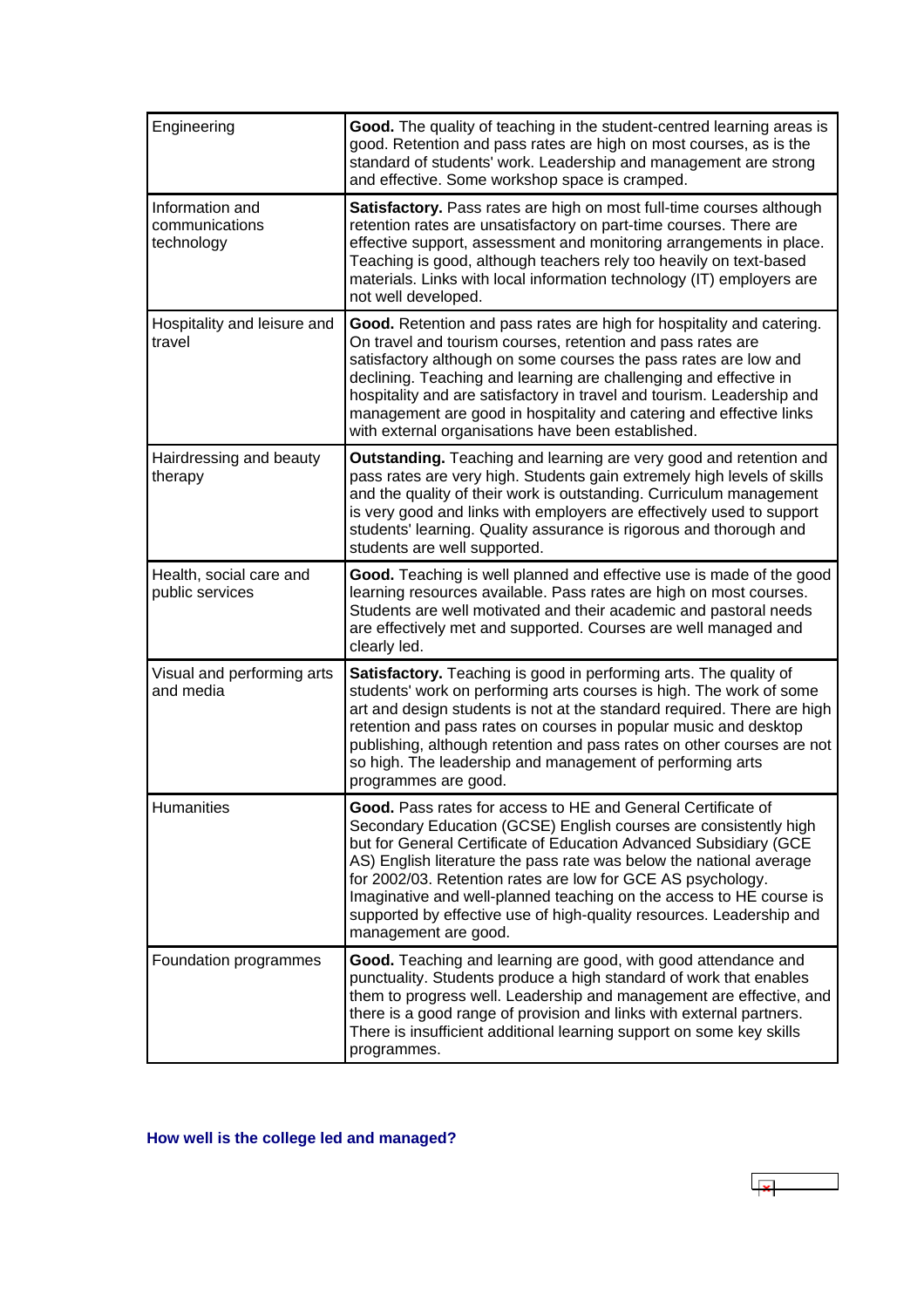<span id="page-5-0"></span>Leadership and management are good and the leadership provided by the principal is exemplary. The college recovery plan has been effectively implemented. Governors provide effective oversight of the strategic direction of the college and the college curriculum has been rationalised to better meet local needs. The college has not prepared a detailed strategic plan to succeed its recovery plan. Communication within the college is effective and staff morale is high. Students' achievements have improved significantly over a two-year period and are mostly good. Retention rates for students aged 16 to 18 on advanced courses are below the national average. The level of good or better teaching is above the national average. Effective use has been made of consultancy support to bring about improvement, but routine quality assurance procedures have not been fully embedded. Financial management is good and the financial position of the college stabilised. The college provides good value for money.

#### **To what extent is the college educationally and socially inclusive?**

The college's response to educational and social inclusion is good. The college has a detailed equal opportunities policy and appropriate procedures covering discrimination, harassment, bullying, appeals and complaints. There is an active equal opportunities working party that has representation from a cross-section of students, staff and the community. The college is complying with the obligations placed upon it by the Race Relations (Amendment) Act 2000 and the Special Education Needs and Disabilities Act (SENDA) 2001. Partnerships with community organisations enable the college to meet the needs of socially excluded and other disadvantaged groups. A flexible curriculum delivery, combined with effective timetabling of classes that considers students' transport and personal needs, is a significant factor in increasing participation on college courses. Outreach work and initiatives are focused on targeted areas of the population and are linked to community regeneration. Extensive literacy and numeracy provision forms a key element in the college's response to social inclusion. The college has satisfactory facilities to allow easy access for students with restricted mobility.

#### **How well are students and trainees guided and supported?**

Support for students is good. A broad range of support is offered to students through the personal tutor system, careers advice, the college personal advisor, academic tutors, learning support tutors, trained counsellors and the college welfare officer. A nursery is also available on campus for staff and students. The identification of additional support needs of full-time students and the provision of additional support are good. Teaching staff, personal tutors and the college personal advisor work well together to provide appropriate guidance and support for students. Induction is thorough and is valued by students. Tutorial provision and the use of academic review to monitor the progress of all students are good. The support provided for part-time adult students is effective. Attendance and punctuality are closely monitored and absences followed up promptly.

**Students' views of the college**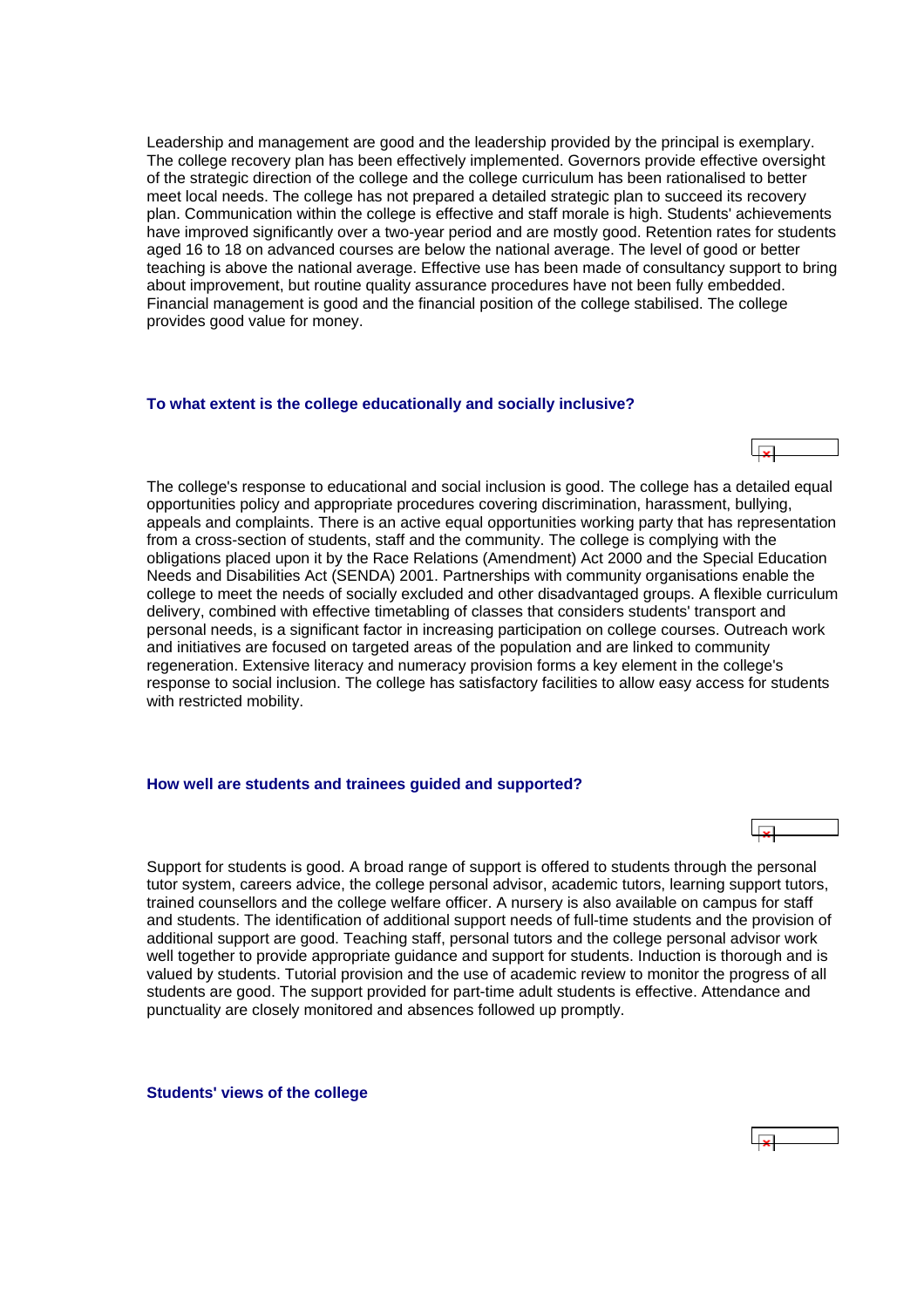## presented below.

## *What students like about the college*

- help with child care
- advice on careers and progression to higher education (HE)
- friendly, approachable staff who treat students as equals
- accessible counselling support.
- financial support service
- good information and communications technology (ICT) equipment
- well-stocked library and learning resource centre
- good learning support.

## *What they feel could be improved*

- more areas for private studies
- more opportunities for higher level study at the college
- better travel arrangements to help students get to college
- more opportunities to take part in sport.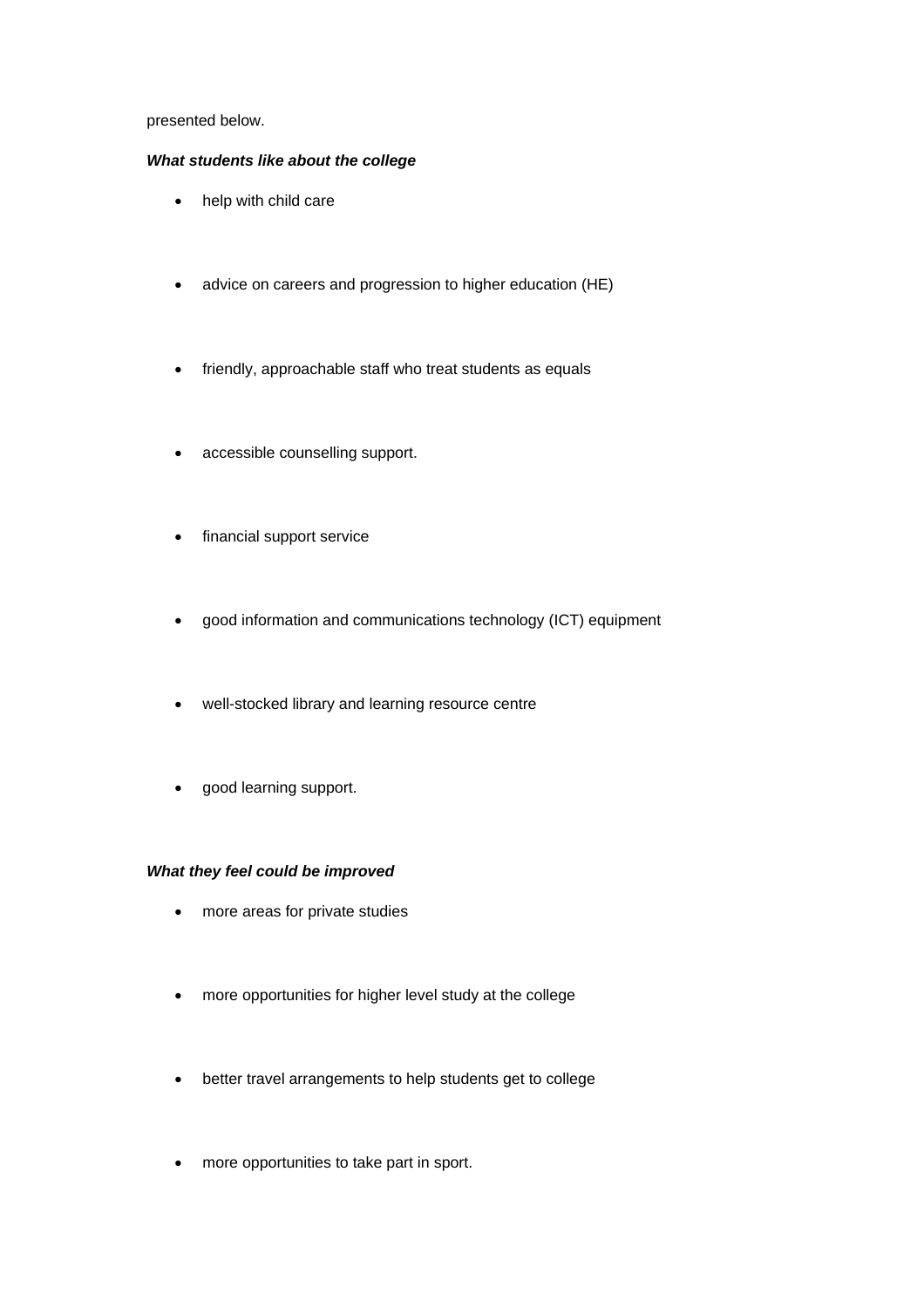#### <span id="page-7-0"></span>**Other information**

The college inspection report will normally be published 12 working weeks after the formal feedback of the inspection findings to the college. Once published, the college has two months in which to prepare its post-inspection action plan and submit it to the local Learning and Skills Council (LSC). The college's action plan must show what action the college will take to bring about improvements in response to issues raised in the report. The governors should agree it before it is submitted to the local LSC. The local LSC should send to Ofsted only action plans from colleges that have been judged inadequate or have been awarded a grade 4 or 5 for curriculum provision, work-based learning and/or leadership and management.

#### **Part B: The college as a whole**



| <b>Aspect &amp; learner</b><br>type | Graded good or better<br>(Grades 1 to 3) % | Graded<br>satisfactory<br>(Grade 4) % | <b>Graded less than</b><br>satisfactory<br>(Grades 5 to 7) % |
|-------------------------------------|--------------------------------------------|---------------------------------------|--------------------------------------------------------------|
| Teaching 16-18                      | 66                                         | 28                                    | 6                                                            |
| 19+ and $WBL^*$                     | 76                                         | 24                                    |                                                              |
| Learning 16-18                      | 61                                         | 30                                    | 9                                                            |
| 19+ and $WBL^*$                     | 78                                         | 22                                    |                                                              |

## **Summary of grades awarded to teaching and learning by inspectors**

*Key: The range of grades includes: Excellent (Grade 1), Very Good (Grade 2), Good (Grade 3), Satisfactory (Grade 4), Unsatisfactory (Grade 5), Poor (Grade 6) and Very Poor (Grade 7).*

*\* work-based learning*

## **Achievement and standards**

1. Data on students' achievements drawn from the individualised student records (ISR) for 2001/02 were provided by the LSC. Data provided by the college were used for 2002/03. Inspectors also used additional data held by the college to help them form their judgements, particularly with regard to the individual progress made by students in respect of their starting point. The separate reports on areas of learning in Part C give more details about achievement and standards on particular courses.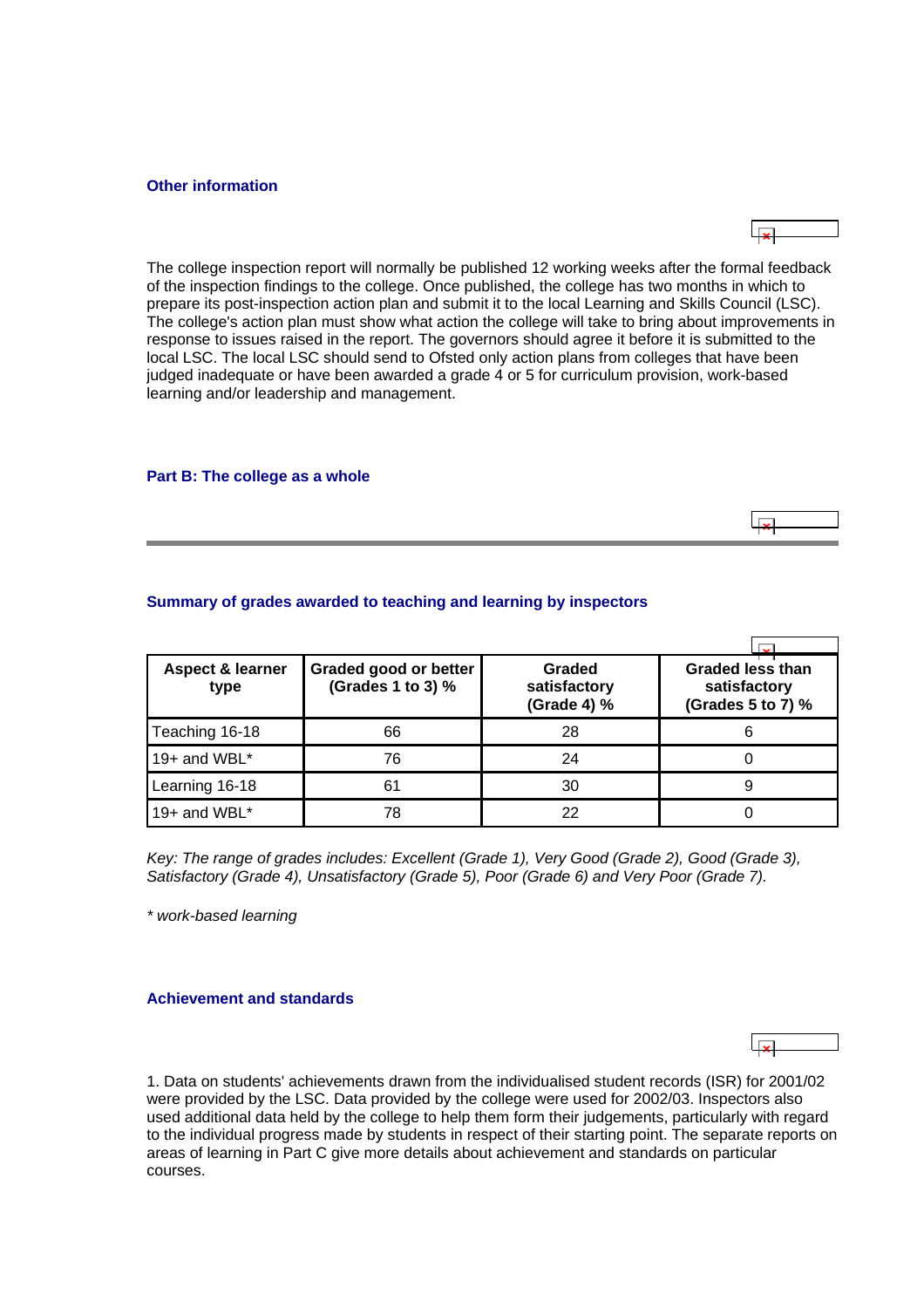<span id="page-8-0"></span>2. The college offers mainly vocational courses in all 14 curriculum areas. The college also offers a small number of academic qualifications for the GCE Advanced level (A level), access to HE and GCSE. The college is successful in ensuring that students improve their personal and study skills in addition to gaining accredited qualifications.

3. The overall attendance rate of students at classes observed by inspectors was 84%, which is above the national average for the sector. In these classes, there were an average number of 12 students present. Student and staff punctuality is very good, with all lessons starting promptly.

4. For 2002/03, most college retention and pass rates for all levels and ages are above the national averages and, in some instances, the pass rates are significantly higher, although not at level 3. This is the third consecutive year of improving retention and pass rates. The greatest overall improvement is at levels 1 and 2. High levels of achievement are evident in many curriculum areas, with pass rates for hair and beauty therapy, hospitality, performing arts, humanities and foundation programmes particularly noteworthy. Achievement of key skills qualifications covering all levels and ages has increased significantly over the past three years to a pass rate of 63% for 2002/03.

## *16 to 18 year olds*

5. Retention and pass rates have shown year on year improvement over the three years to 2003. Retention rates on level 1 courses, at 85% for 2002/03, are above the national average. At levels 2 and 3, the retention rates are 73% and 68%, respectively, which for the latter is below the national average. In 2002/03, there were 2,853 students enrolled on long courses with a pass rate of 84%. In the same year, 319 students enrolled on short courses, with a pass rate of 81%. Pass rates on level 1 and 3 courses, at 81% and 83%, respectively, are high. The pass rate of 78% for level 2 courses is also well above the national average.

6. Students display considerable levels of determination and, during their courses, become highly motivated to succeed. They develop confidence and improve self-esteem, which helps prepare them for employment or further study.

## *Adult learners*

7. Overall, pass rates for adults are high on most courses and well above national averages. The pass rate for the 3,335 students aged 19 and over on long courses for 2002/03 is 82%. For short courses in the same year, 2,780 enrolments produced a 97% pass rate. These figures represent continuous improvement over the last three years. The pass rates on courses at level 1 and 3 for 2002/03 are high, at 83%, with level 2 pass rates also good at 79%. Retention rates on all adult courses have also improved over the last three years and are currently at or slightly above national averages.

8. The college is successful in enabling students with specific learning difficulties and/or disabilities to progress beyond entry level courses and into employment. Many adult students with few educational achievements progress to courses at a higher level.

## **Quality of education and training**

9. Teaching, learning and attainment were graded by inspectors in 150 lessons and tutorials. Teaching was good or better in 69% of lessons, satisfactory in 27% and less than satisfactory in 4%. This is above the national average for comparable colleges. Teaching and learning are particularly successful in hairdressing and beauty therapy, foundation programmes and humanities. The proportion of good or better lessons is smallest in visual arts and media, and travel and tourism. The grades awarded for learning in all subjects are slightly lower than those for teaching.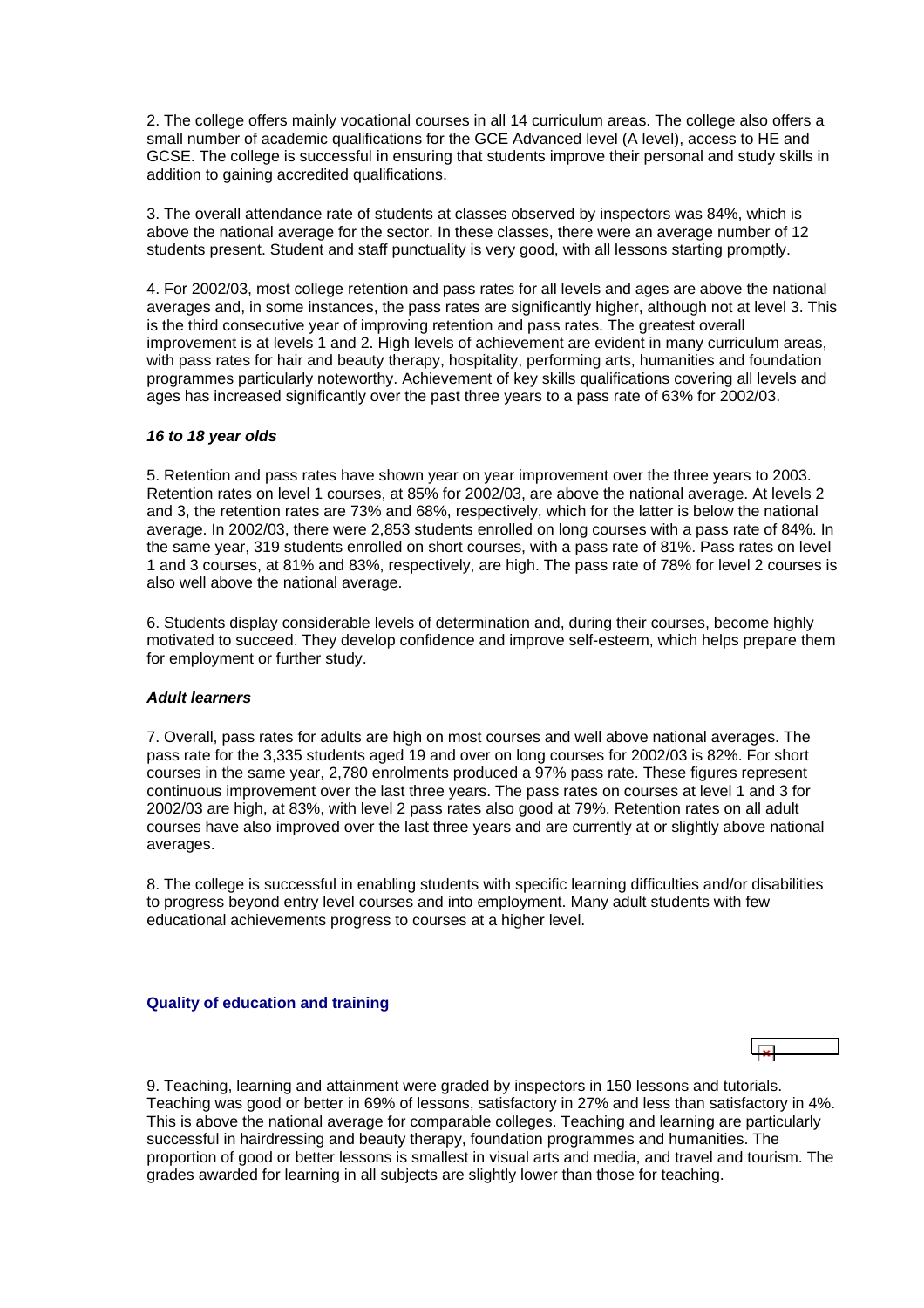10. Teaching is most effective on entry level programmes. The lowest proportion of good or better teaching was at levels 2 and 3. Most of the teaching in practical lessons is good or better, with students developing occupational skills to professional standards. Teaching in theory lessons not as good overall.

11. In most curriculum areas, teaching and learning are well planned. In the more effective lessons, learning objectives are clear and are shared with students. There are very good working relationships between teachers and students in most lessons. Most students are highly motivated to succeed. This is particularly evident in hair and beauty therapy and in hospitality, where students are able to use their experience of college and relate it to a work environment. Many lessons are presented in an interesting and innovative style, and students actively research additional learning material. Students develop a good understanding of key concepts and are able to use and explain them well. Teachers are skilled at using questions to reinforce and further develop learning. Generally, good use is made of IT to assist in the learning process. The quality of learning that takes place is enhanced significantly by the work of the learning support staff in the classroom. These help students to develop a clearer understanding of the topics and overcome a range of individual barriers to learning.

12. In the small number of less successful lessons, preparation is sometimes poor and the work does not always stimulate and enthuse students. Some teaching in theory lessons is uninspiring and often involves copying excessive notes from the whiteboard, or handouts. In these lessons, there is infrequent checking of students' understanding and monitoring of individual progress. In other lessons, teachers talk for long periods of time and the students' concentration wavers. Occasionally, teachers fail to set learning activities that take account of the wide range of abilities within each group.

13. Resources to support learning are generally good. Most full-time teachers hold recognised teaching qualifications and are suitably qualified in their subject areas. However, only 36% of parttime teachers hold teaching qualifications. Students with learning support needs are well supported by qualified and experienced learning support assistants. There are well-established and fully implemented staff appraisal, review and development arrangements. Staff have good access to staff development activities. Opportunities for industrial updating are not systematically planned or identified in all curriculum areas. The college has a good mentoring system to support new teachers. A team of advanced practitioners works effectively to support improvements in teaching and learning.

14. Since the last inspection, conducted by the Further Education Funding Council in 1999, the college has made significant improvements to its accommodation. There is a clear property strategy that identifies proposed improvements to accommodation and buildings. There is good access to accommodation and resources for students with physical disabilities and/or learning difficulties. Teachers make good use of displays and students' work to give a vocational context to classrooms and corridors. The quality of specialist facilities is very good in hairdressing and beauty therapy and in performing arts. Some specialist areas are unsatisfactory. The plumbing workshop is poorly laid out, making it difficult for teachers to monitor students doing practical work. The carpentry and joinery workshops do not provide sufficient space for all students. Changing facilities for chef students are inadequate. The composites workshop in engineering is cramped and impedes the progress of students in practical lessons. A new building to house art and design, media and photography is approaching completion. This will provide state-of-the-art facilities for students in these areas of learning.

15. Specialist learning resources are very good. The central learning resource centre is well stocked with a wide range of texts, journals, trade papers, CD-ROM and videos which students can access. Learning advisors located in the learning resource centre have established effective links with curriculum areas. All full-time students undertake an accredited course in Library and Information skills delivered through the learning resource centre. There is a good ratio of computers to students and staff, 1:4.6 and 1:1, respectively. Technician support is good, and IT equipment is maintained to a very high standard. The college has made a considerable investment in information and learning technology (ILT) and high-quality learning materials. As a result there is a real commitment from all staff to integrate learning technologies within their schemes of work and lesson plans. Staff and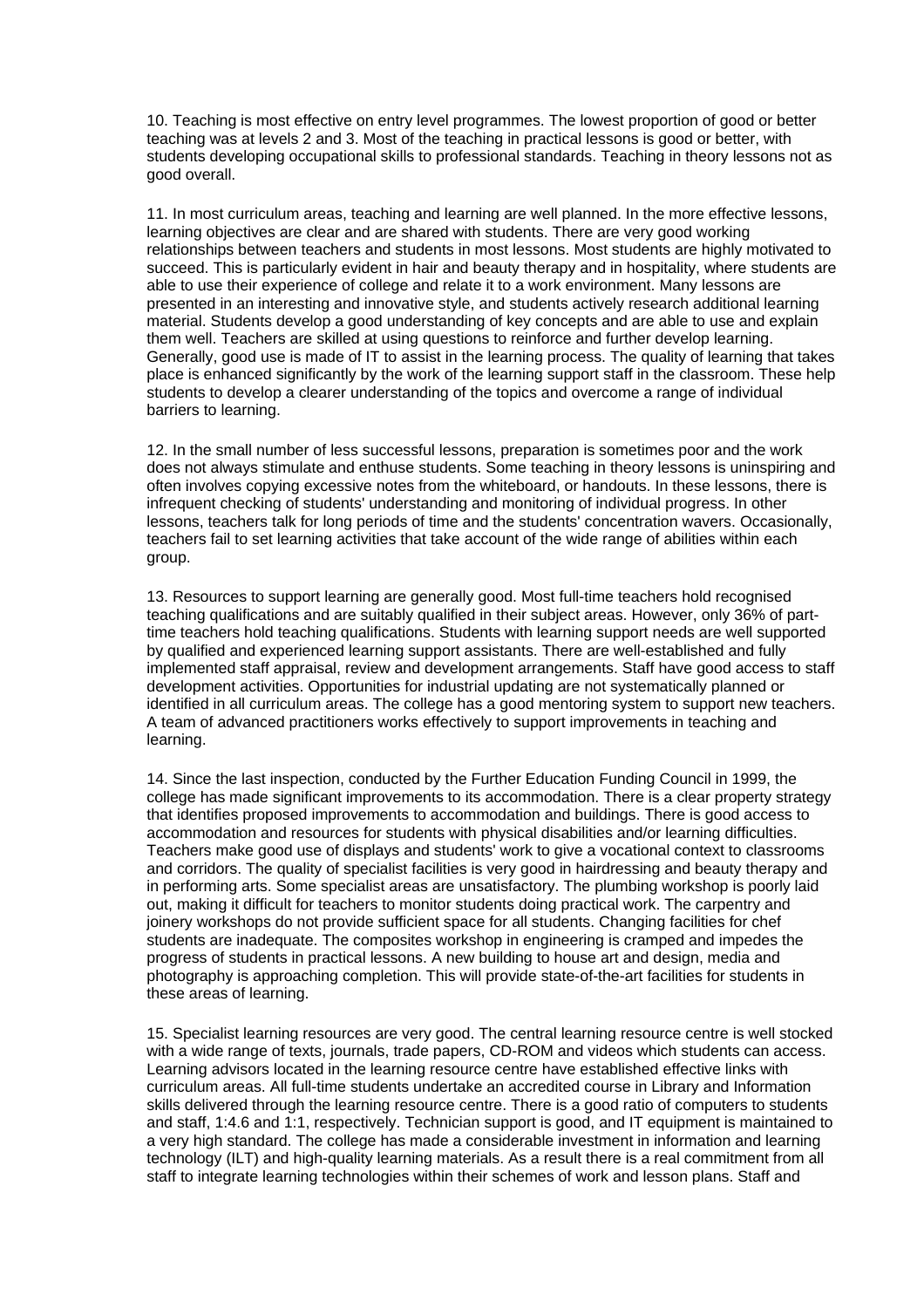students make excellent use of the college intranet and virtual learning environment to support independent learning and research.

16. The assessment and monitoring of students' progress are good. Initial assessment of all full-time and substantive part-time students' literacy, numeracy and key skills is thorough. Subject teachers use the results of learning styles questionnaires to inform their teaching and assessment methods. Students' learning support needs are identified effectively. A team of learning support staff works successfully to offer additional support to students both in class and in one-to-one sessions. The college has taken the strategic decision to decentralise learning support into curriculum areas. As a result, the number receiving support for learning has increased substantially, with 294 currently receiving it. This high level of need reflects the educational context of the island. The impact of learning support is systematically monitored and reviewed on an annual basis.

17. Students' work is marked regularly and returned with constructive and encouraging comments. Students are clear about how they will be assessed and the standards they need to achieve. In humanities, teachers make regular reference to examination criteria both in lessons and in marked work. Teachers aim to return assignments within three working weeks, and usually do so.

18. The cross-college internal verification procedure is comprehensive and well established on vocational courses. National standards are consistently maintained in most areas. The college policy on internal moderation is not adhered to on access to HE and GCSE courses. As a result, not all students' coursework is cross-marked to ensure consistency between individual teachers. In travel and tourism, internal verification is ineffective and there is insufficient focus on the quality of assessment. In construction, too much emphasis is placed on sampling portfolios and not enough on observing assessment practice. The college's response to awarding body external verifier reports is timely and rigorous.

19. Full-time students take part in termly academic reviews with their subject teachers. In addition, there are termly tutorial reviews in which students agree targets on personal effectiveness. Links between personal tutors and subject teachers are highly effective and targets agreed with students are monitored regularly. Students are aware of their progress and the steps they need to take to improve their performance or achieve their qualification. Parents and employers get regular feedback on students' progress.

20. The college works hard, in collaboration with other providers, to offer a diverse curriculum ranging from pre-entry to higher national diploma. Progression routes in construction are poor. There was a strategic decision in 2002 to withdraw full-time GCSE and GCE AS and A2 courses, these still being available part time or through Distance Learning. The support for students with special needs, both on the college site and in the community is very good, with high numbers recruited. There is a good range of provision in foundation studies. A recently opened nursery enables parents with children to continue their studies.

21. The college is pivotal to the development of strong local partnerships aiming to increase the range of provision available to island learners. Links with local schools, for example, have resulted in a significant 14 to 16 intake across six areas of learning. This has been particularly successful in engineering and ICT. Local education authority (LEA) staff and college tutors co-operate in 24 schools across the island to facilitate a family learning programme. There are many good outreach initiatives. For example, in collaboration with the Island Library Service, a mobile library and resource centre goes out twice weekly to remote areas of the island to teach basic skills. The college music and media courses regularly undertake performance tours and run workshops in the island high schools.

22. Curriculum enrichment is generally unsatisfactory, although in some areas of learning, such as hairdressing, public services, construction and hospitality, it is good. There is no sports provision apart from a weekly football club. Work placement on the island is limited, although the hair and beauty department work well in partnership with salons across the island. The college is involved in a local learning partnership to help develop appropriate programmes of study. The college is responsible for the islands employer learning hub.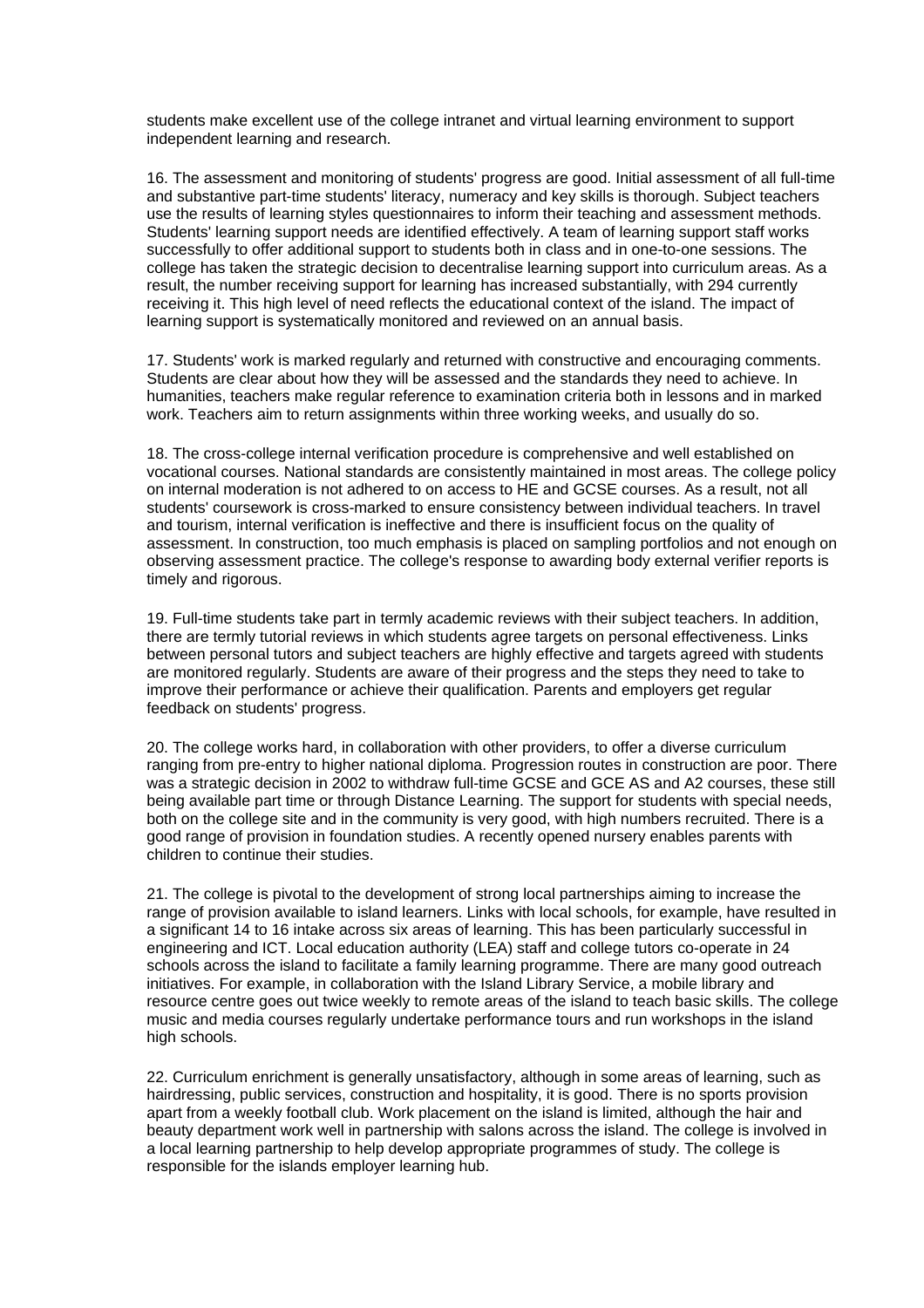<span id="page-11-0"></span>23. Students' support and guidance are good. Staff from all departments work well together to ensure students are placed on the right course and receive appropriate guidance and support. After initial assessment, tutors are alerted to any issues and students are closely monitored. Learning support tutors work closely with subject tutors to ensure that the most appropriate levels of support are provided. Teaching in tutorials is good. In 2002/03, 613 students received learning support. Of these, 93% passed their course. There are good links in place with external organisations that often refer disaffected Year 10 pupils to the college. In 2002/03, 25 pupils were successfully integrated into college vocational programmes and 43% of these are now on full-time programmes. Productive links are in place with the local schools. Information about college courses is made available through the Year 11 careers education and advice sessions in the autumn term. The college has open days throughout the year and all are well attended. Course information sheets and the college prospectuses for full-time and part-time courses are widely circulated on the island. Effective links with community groups in outreach centres have been established, which has resulted in adults with disabilities, single parents and those with financial problems returning to education.

24. Induction arrangements are effective in preparing students for their course of study and in providing information on college support systems. Analysis of the first impression student survey indicates that 91% of new students felt the first week at college helped them to settle in and 97% of students felt they were on the right course after induction. Of the current 2003/04 starts, only four full-time students have transferred to a different course, and less than 1% of adult students have either transferred or withdrawn from their course. Student focus groups representing all courses meet monthly and make an effective contribution to curriculum teams. Parents, guardians or employers are informed about students' progress each term.

25. Attendance and punctuality are closely monitored and absence is followed up immediately. The college has introduced an effective attendance and incentive scheme. The overall college attendance during inspection was 84%, compared with the national average of 78%. There is a full range of welfare services available for students. Advice and guidance on applying to university are good. In 2002/03, a high number of students progressed to HE from level 3 courses. Financial support is available through a comprehensive range of funding and grants.

#### **Leadership and management**



27. Governors and senior managers work well together and operate within a sound framework for governance. The majority of governors have been appointed since the last full inspection of the college and bring a range of valuable skills and experience to the corporation. A new chair was appointed just prior to the inspection. The corporation meets monthly and governors are committed to raising standards and are focused on monitoring all aspects of the performance of the college. They are very clear about the distinction between governance and management and receive good advice from an independent clerk. Responsibilities were being transferred to a new internally appointed clerk at the time of the inspection.

28. The corporation has reviewed the educational character of the college and revised its mission.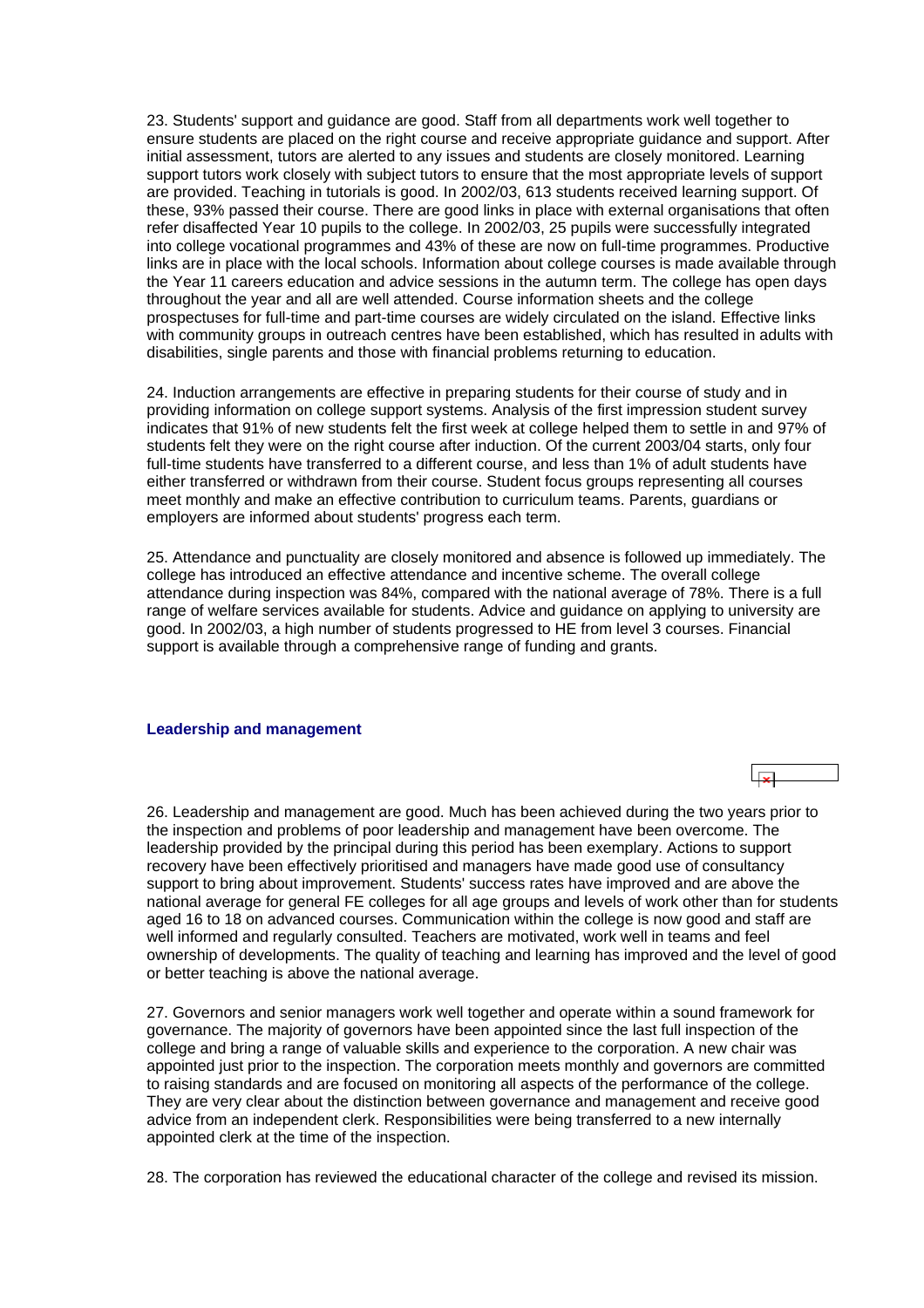To achieve its mission, the college has adopted a strategy of working co-operatively with other providers. This has allowed the college to align its curriculum more closely with the achievement profile of 16 year old students on the island, courses offered by other providers and the education and training needs of adults and employers. The college has discontinued most of its GCE A-level provision, which has reduced competition with secondary schools and the college is providing opportunities for mostly disaffected school pupils aged 14 to 16. The numbers of foundation level students have doubled over a three-year period and the numbers of students on advanced courses have halved. The average GCSE point score of students aged 16 enrolling at the college is significantly lower than the average for the island. Effective partnership and collaborative working relationships have been developed with three of the main work-based training providers on the island and the college has developed good working relationships with other bodies such as arts organisations on the island. Collaboration with employers is at an early stage of development.

29. The college has not produced a comprehensive strategic plan to succeed its recovery plan but has prepared a development plan as required by the local LSC. There has been some preliminary analysis of data concerning training needs on the island, but there is no comprehensive marketing strategy to support the college's aim to further raise the participation of adults in education and training. There is no single member of the senior management team with a clear brief to increase adult participation and diversify the curriculum.

30. The college has prepared clear polices and action plans for promoting equality of opportunity and race relations but policies have still to impact fully at curriculum level. The numbers of students from minority ethnic groups on the island and at the college are low. Over a three-year period, there has been an increase of 13% in the numbers of students enrolling at the college from areas of deprivation and there has been some narrowing of the achievement gap between male and female students aged 16 to 18.

31. The leadership and management of most curriculum areas are good but there is some variability in the impact of actions taken to raise standards across the college. The leadership and management of hairdressing and beauty therapy courses are outstanding. There is good teamwork in most areas. The curriculum in the humanities has been rationalised through collaboration with schools and changes are leading to improvements in students' performance. There is effective dissemination of good practice and exchange of ideas in health and social care. Engineering teachers work well together to identify strengths and weaknesses in the provision and to plan improvements. Managers and teachers in foundation studies share a common purpose and are committed to helping students achieve. Effective leadership and management of construction courses have resulted in significant improvement in students' retention and pass rates. Full-time courses in computing and IT are well managed but the management of short courses and part-time provision is fragmented with insufficient co-ordination across different college departments and sites. The management of hospitality courses is highly effective, although the management of travel and tourism courses is satisfactory. Leadership and management across the visual and performing arts are inconsistent, being strong in the performing arts but satisfactory in the visual arts and media.

32. The college has been rigorous in identifying poorly performing courses and places a strong emphasis on monitoring performance and setting targets for improvement.

33. Managers and teachers have good access to reliable management information and the senior management team and corporation receive regular reports on enrolments, retention and achievement. Reports are clearly set out and make good use of performance indicators. Collegewide targets are challenging, and are set in the context of relevant national averages and the historical performance of the college, but some of these targets have been over-ambitious and have not always been met.

34. Overall pass rates have improved for all age groups and are above the national averages at all levels and for all age groups. There have been significant improvements in retention rates but these have not been consistent across all levels of work. Retention rates have greatly improved for foundation level courses and retention rates of students on intermediate level courses are at the national average for all age groups. While retention rates for adults on advanced courses have improved and are just above the national average, retention rates for students aged 16 to 18 on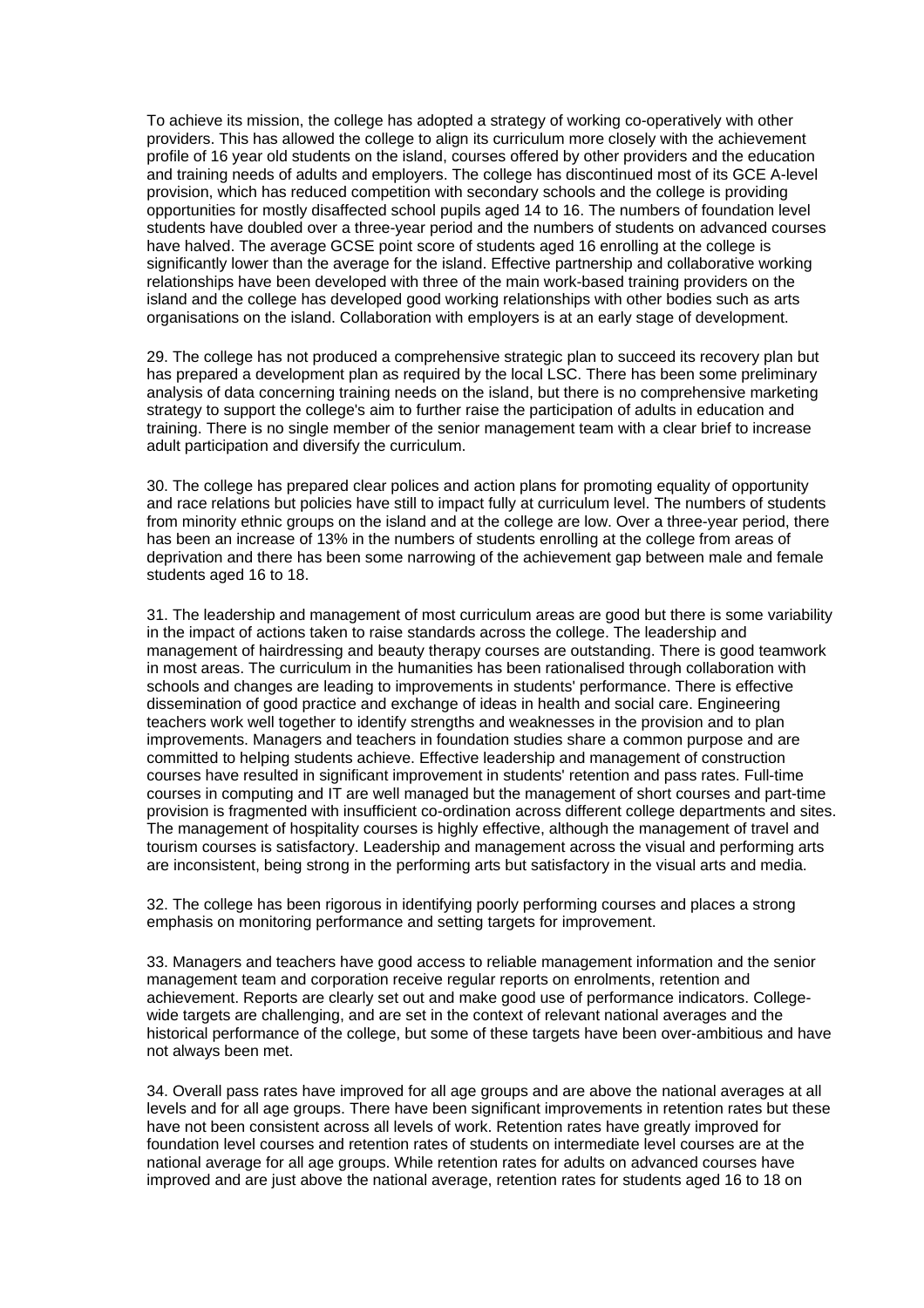<span id="page-13-0"></span>advanced courses have not improved and are below the national averages. However, data for the retention of students on the second year of two-year courses show improvement on the preceding year.

35. The college has developed clear procedures for quality assurance which are well documented and systematically implemented but are not yet fully embedded. Managers and teachers are selfcritical and external consultants have been used well to support improvement by providing advice and conducting lesson observations and mock inspections. Lessons are observed regularly and the quality of teaching and learning has improved significantly during the two years prior to the inspection. The outcomes of lesson observations are used constructively to inform both individual teacher appraisals and staff development programmes. A team of specialist teachers provides teachers with good advice and support to bring about improvements in the standards of teaching and learning and promote the sharing of good practice. The rigour with which course reviews are carried out varies across the college and they are not yet achieving their intended role in quality improvement fully. Course reviews do not contain sufficient analysis of the effectiveness of teaching at course level and analyses of students' achievements focus mostly on retention and pass rates. Action plans do not focus sufficiently on improving teaching and learning. The college was addressing this weakness at the time of the inspection through increasing the level of lesson observations carried out by managers responsible for different curriculum areas. Students' attendance is carefully monitored at course and programme area level, but there is no routine central monitoring of attendance by the senior management team. The college was piloting the use of electronic registers at the time of the inspection. Self-assessment procedures are well understood by staff and judgements are carefully moderated by the academic board and the corporation. Reports are well presented, judgements are mostly accurate and action planning to bring about improvements is effective. The use of methodologies for determining improvements in students' performance compared with their achievements at enrolment has not been developed to any significant extent.

36. Financial management is sound and financial aspects of the college recovery plan have been implemented effectively. Expenditure, income generation and student retention are carefully monitored by the senior management team and the corporation, and managers receive clear information about expenditure to date. The college has developed reliable methods for costing courses. It monitors staff deployment carefully and has the capacity to respond quickly to changes in demand for provision. Funding targets have been achieved and historic cost deficits eliminated. A major capital building programme was being implemented effectively at the time of the inspection and the college was forecasting financial surpluses. On the basis of achievement of financial stability, improvements in students' achievements and the quality of teaching and learning, the college provides good value for money.

## **Part C: Curriculum and occupational areas**

# $\overline{|\mathbf{x}|}$

## **Construction**

Overall provision in this area is **satisfactory (grade 3)**

#### *Strengths*

• good and improving pass rates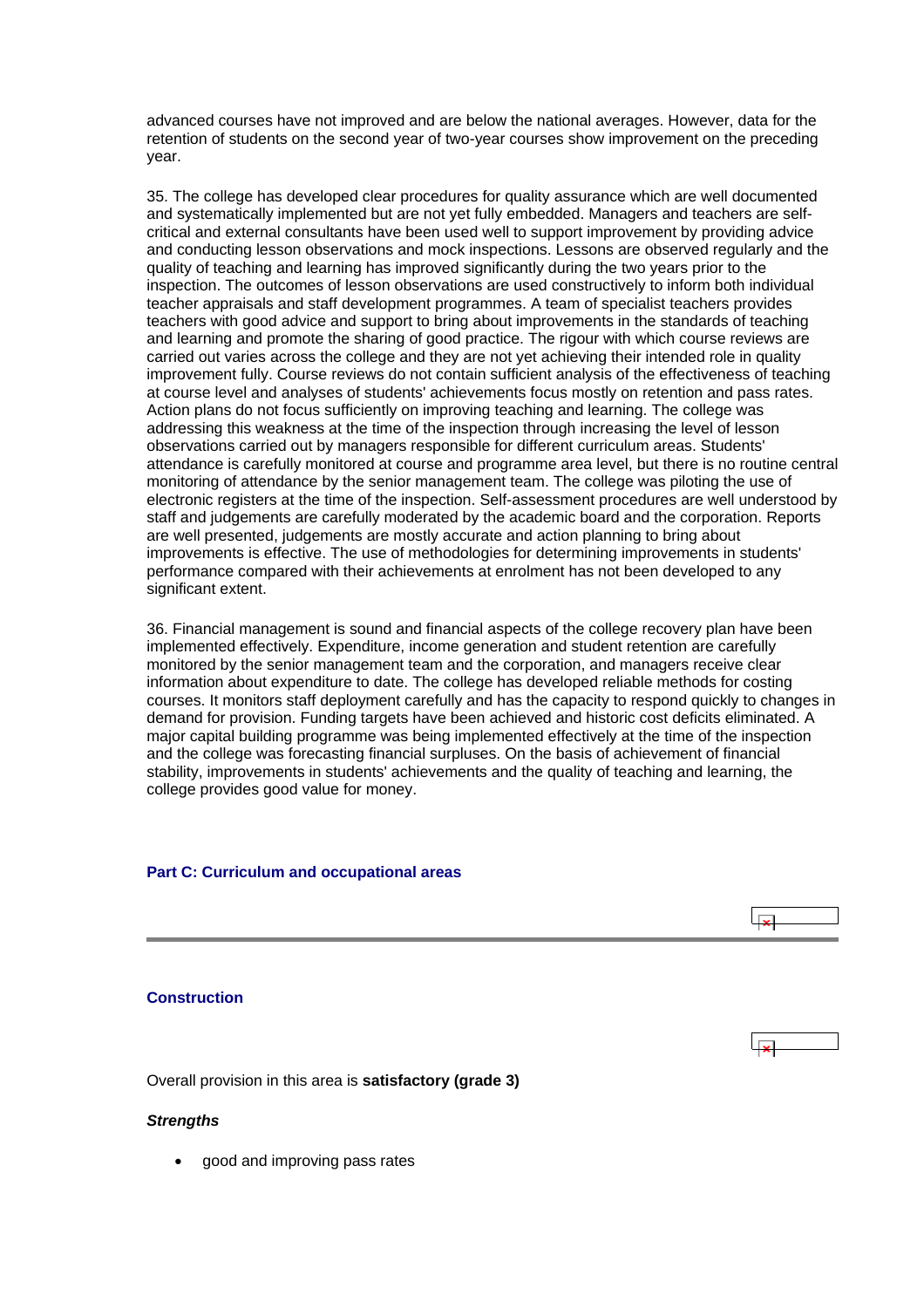- good retention rates
- high standard of teaching in practical lessons
- good support for students
- effective leadership and management.

## *Weaknesses*

- uninspiring teaching in theory lessons
- inadequate workshop accommodation in some areas
- limited progression routes.

## *Scope of provision*

37. Courses in construction are available in four areas; brickwork, carpentry and joinery, electrical installation and plumbing. These are predominantly at levels 1 and 2. Level 1 programmes are offered as foundation craft awards in all four areas and are run in conjunction with a foundation General National Vocational Qualification (GNVQ) in construction and the built environment. Level 2 programmes are offered as full-time and part-time intermediate awards in carpentry and joinery, brickwork and electrical installation is offered part time. There is evening provision for adults in all four craft areas. A small number of construction crafts National Vocational Qualifications (NVQs) are available at levels 2 and 3. There are 139 full-time students aged 16 to 18 and 25 full-time adult students. Of the 137 part-time students, 118 are adults and 19 are aged 16 to 18. School link courses in carpentry and joinery and brickwork have 44 pupils aged 14 to 16.

## *Achievement and standards*

38. Achievements and standards are good in construction. Pass rates are well above national averages for most courses and are improving across all areas. The GNVQ built environment, for example, had a pass rate of 93% for 2002/03 compared with a national average rate of 53%. Retention rates for 2002/03 are also good, with most courses above national averages. There have been few early leavers in the current year.

39. Standards of work are high in construction workshops. Students who have only attended college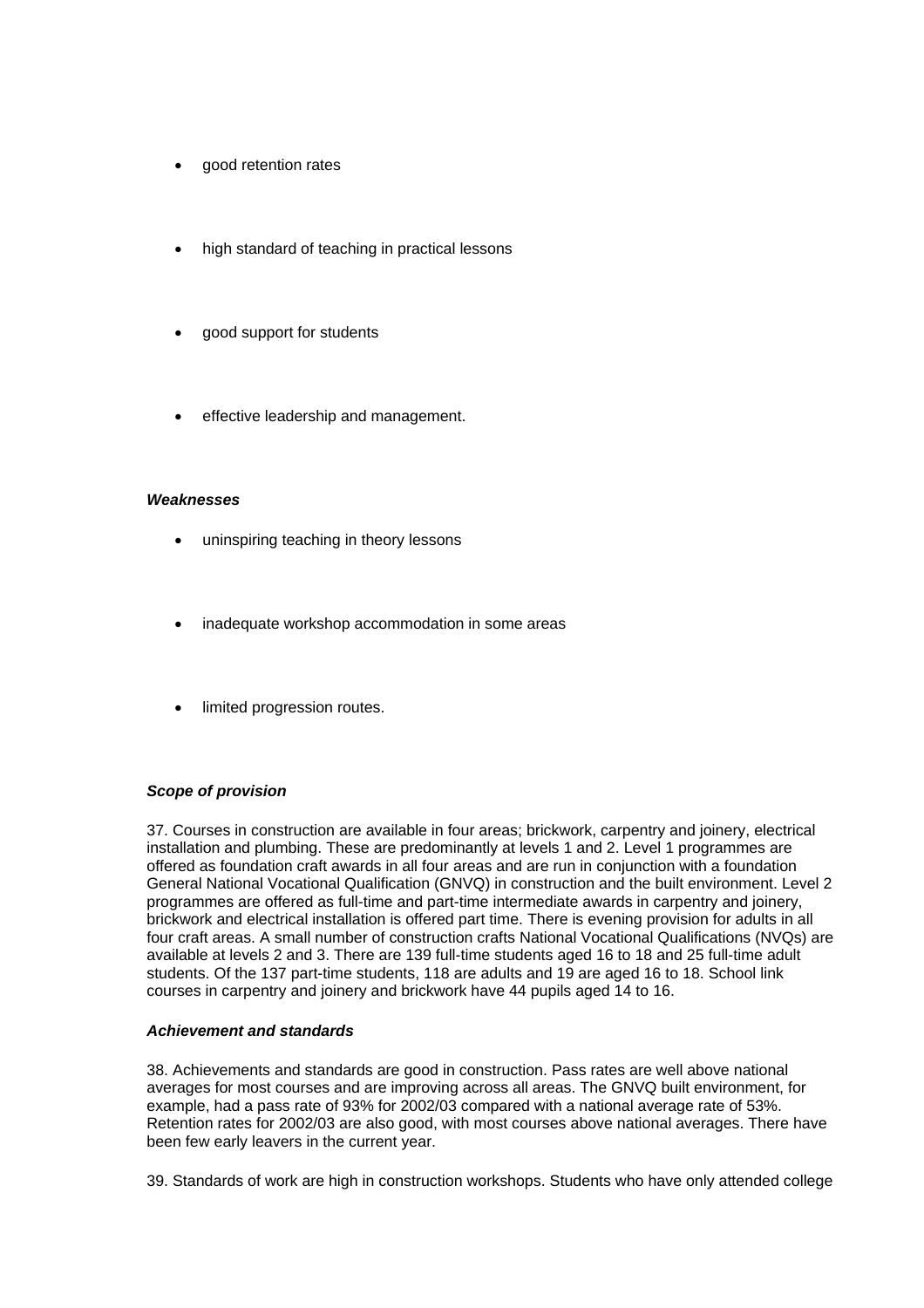for six weeks are producing work to high standards. Carpentry and joinery students have developed good hand skills and plumbing students produce pipework test pieces which are neat and accurately measured. Electrical installation students have a very good understanding of industry terminology. Schools links pupils are also producing good work after four weeks on programme. All students have a good understanding of health and safety issues.

| Qualification                                  | Level          | <b>Completion year:</b> | 2001     | 2002 | 2003  |
|------------------------------------------------|----------------|-------------------------|----------|------|-------|
| Foundation GNVQ built                          | 1              | No. of starts           | 28       | 59   | 55    |
| environment                                    |                | % retention             | 71       | 78   | 76    |
|                                                |                | % pass rate             | $\Omega$ | 87   | 93    |
| NVQ wood occupations                           | 1              | No. of starts           | 33       | 33   | 37    |
|                                                |                | % retention             | 82       | 82   | 84    |
|                                                |                | % pass rate             | 15       | 84   | 84    |
| City and Guilds 6988                           | 1              | No. of starts           | $\star$  | 15   | $***$ |
| certificate in plumbing                        |                | % retention             | $\star$  | 87   | $***$ |
|                                                |                | % pass rate             | $\star$  | 54   | $***$ |
| City and Guilds 2360                           | $\overline{2}$ | No. of starts           | 19       | 19   | $***$ |
| electrical installation<br>theory and practice |                | % retention             | 89       | 68   | $***$ |
|                                                |                | % pass rate             | 41       | 62   | $***$ |
| NVQ bricklaying (two                           | $\overline{2}$ | No. of starts           | $***$    | 32   | 23    |
| years)                                         |                | % retention             | $***$    | 47   | 57    |
|                                                |                | % pass rate             | $***$    | 40   | 68    |

## *A sample of retention and pass rates in construction, 2001 to 2003*

*Source: ISR (2001 and 2002), college (2003)*

*\* course did not run* 

*\*\* fewer than 15 starters enrolled*

## *Quality of education and training*

40. Most teaching is good or better and there are no unsatisfactory lessons. Teachers have lesson plans which set realistic learning objectives and these are communicated to students. Tests developed for students are realistic and are set at the right level. Key skills teaching is good and is integrated into the main programmes. Practical teaching is good. Teachers demonstrate practical techniques to students. Students are given the opportunity to practice work and request assessment of this when they feel confident that it has reached expected standards. Self-assessment of practical work is an integral part of assessment. Monitoring of students' progress in workshops is good. Learning logs help track students' progress and allow teachers and students to record practical skills development. Attendance in lessons is good. Students' punctuality is also good and lessons start on time.

41. Teaching in theory lessons is uninspiring and often fails to motivate students. In those lessons, there is little variation of teaching styles. Many involve too much talking by teachers, with whiteboards used as the main resource. Not enough use is made of ILT to enhance teaching. Access to data projectors to assist learning of theory is poor, and only a small number of lessons involve use of an overhead projector. One classroom situated off a workshop has no whiteboard or other learning aids. In one session, this room was overcrowded, with insufficient desks for the number of students attending. Task-based learning is seen as integral to construction students'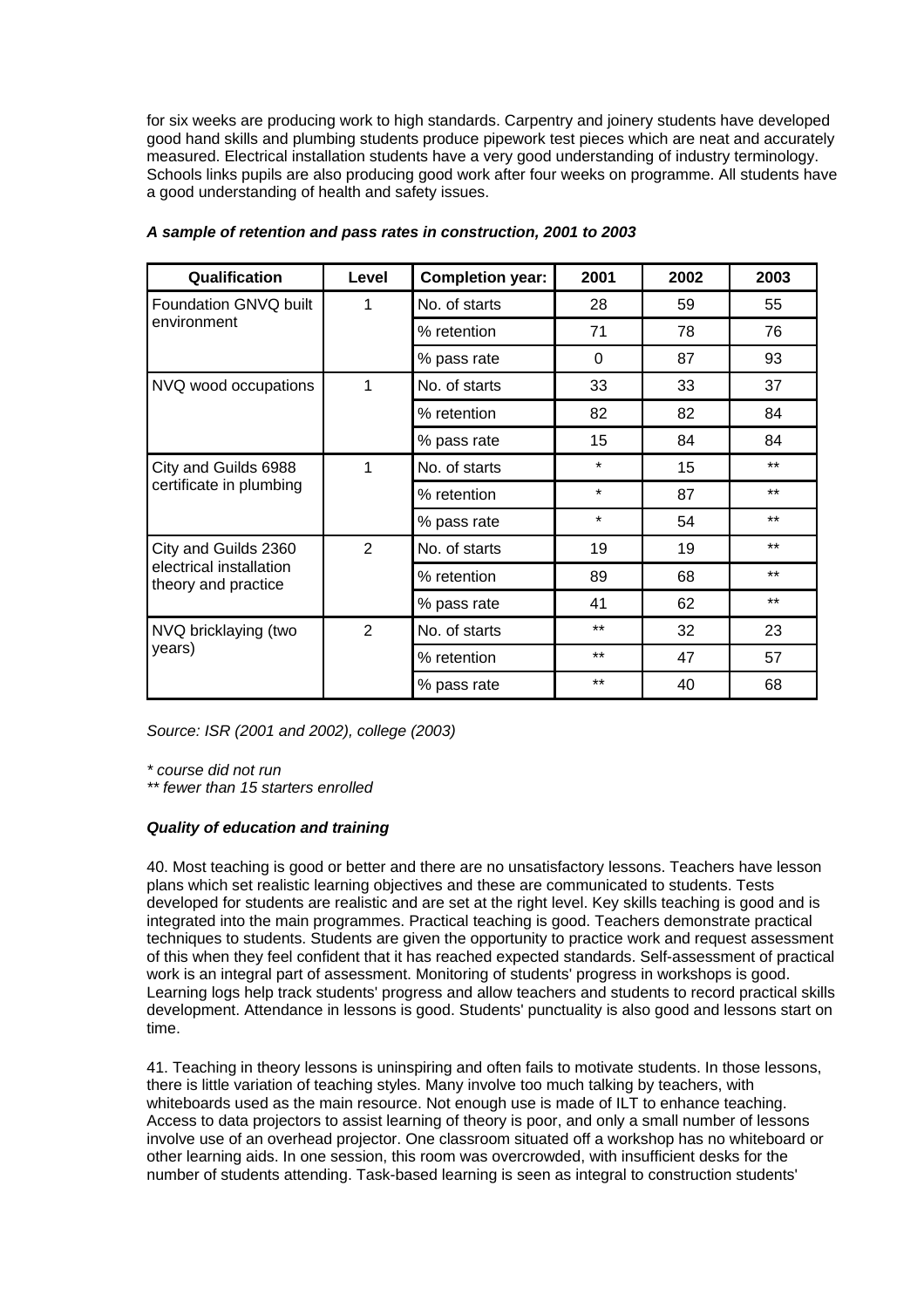development; however, at the time of inspection, students were still being introduced to this.

42. Workshop accommodation in the construction area is inadequate. The plumbing workshop is poorly set out, which makes it difficult for staff to monitor students doing practical work. The two carpentry and joinery workshops are equipped to accommodate 32 students, although there are 36 students in the level 1 full-time group. The brickwork shop is spacious and well set out, but demand is high and evening students often have difficulty finding space to work. There is a good supply of computers and learning software, industrial standard tools and materials to support learning. There is a well-equipped student-centred teaching and learning area, and most teaching rooms are large and well furnished.

43. Assessment is well planned, rigorous and comprehensive. Initial assessment, including learning styles, key and basic skills testing, is consistently applied. Good use is made of the results of this testing to develop individual learning plans. There are good assessment practices in the area. Portfolios, assignments and practical exercises are well marked, with good feedback given to students. There is a sound cross-college internal verification process which ensures the quality of assignment work given to students and the quality of the assessment of completed work. Students' progress is well recorded and they are generally aware of the progress they are making towards completion of their qualification. Progress is regularly reported to employers and parents. Awarding bodies' external verification reports confirm that national standards are consistently maintained. The verification process depends on reviews of portfolios and does not pay enough attention to the observation of assessors.

44. There are limited progression routes for full-time students who are unable to find employment when they finish their course. Students cannot progress from the foundation plumbing course without employment. There are insufficient opportunities to progress to level 3 in many trades. The vast majority of the provision is at level 1. Links with employers are ineffective. There is no formal forum for construction employers to contribute to the development of the construction programme area and there are few work placement opportunities for students in brickwork, wood occupations and plumbing. A good partnership has recently been developed with a private training provider. The college provides technical certificate courses for students of this provider. There are many opportunities to enrich full-time students' experience at the college. At induction, paintball, snooker and trips are used for team building. Throughout the year, there are regular trips to construction sites and exhibitions.

45. The good support provided has helped students who have previously not been successful in compulsory education. Students are introduced to support either by self-referral, through their vocational tutor or through the result of initial assessment. Initial assessment is good and considers learning styles as well as basic and key skill needs. Students' basic skills levels are mapped against the national curriculum levels, although results of initial assessment are often slow to reach support and teaching staff, making it difficult to effectively plan learning support. Students who have had difficulties in attending college on particular days due to employment commitments have had their timetables altered so they are able to continue training.

## *Leadership and management*

46. Leadership and management are good. Retention and pass rates, which were previously poor, have improved recently and are now above national averages. Effective strategies have been introduced to improve these. Examples include close monitoring of students at risk of leaving and close monitoring of performance linked to better learning and pastoral support. A system of phone calls to students on the first day of absence has contributed to improved attendance and punctuality. Lateness is dealt with in an effective way, with a system of recording and sanctions which results in an interview by the programme area manager. Staff understand and use performance measures. Information on retention rates and achievement is readily available to all staff through the management information system. The self-assessment report was largely accurate and contained a useful context statement. Staff development is satisfactory, with many part-time teachers attending teacher training courses. Construction staff and students benefit from supplier and manufacturer demonstrations at the college, although there is no formal process for industrial updating.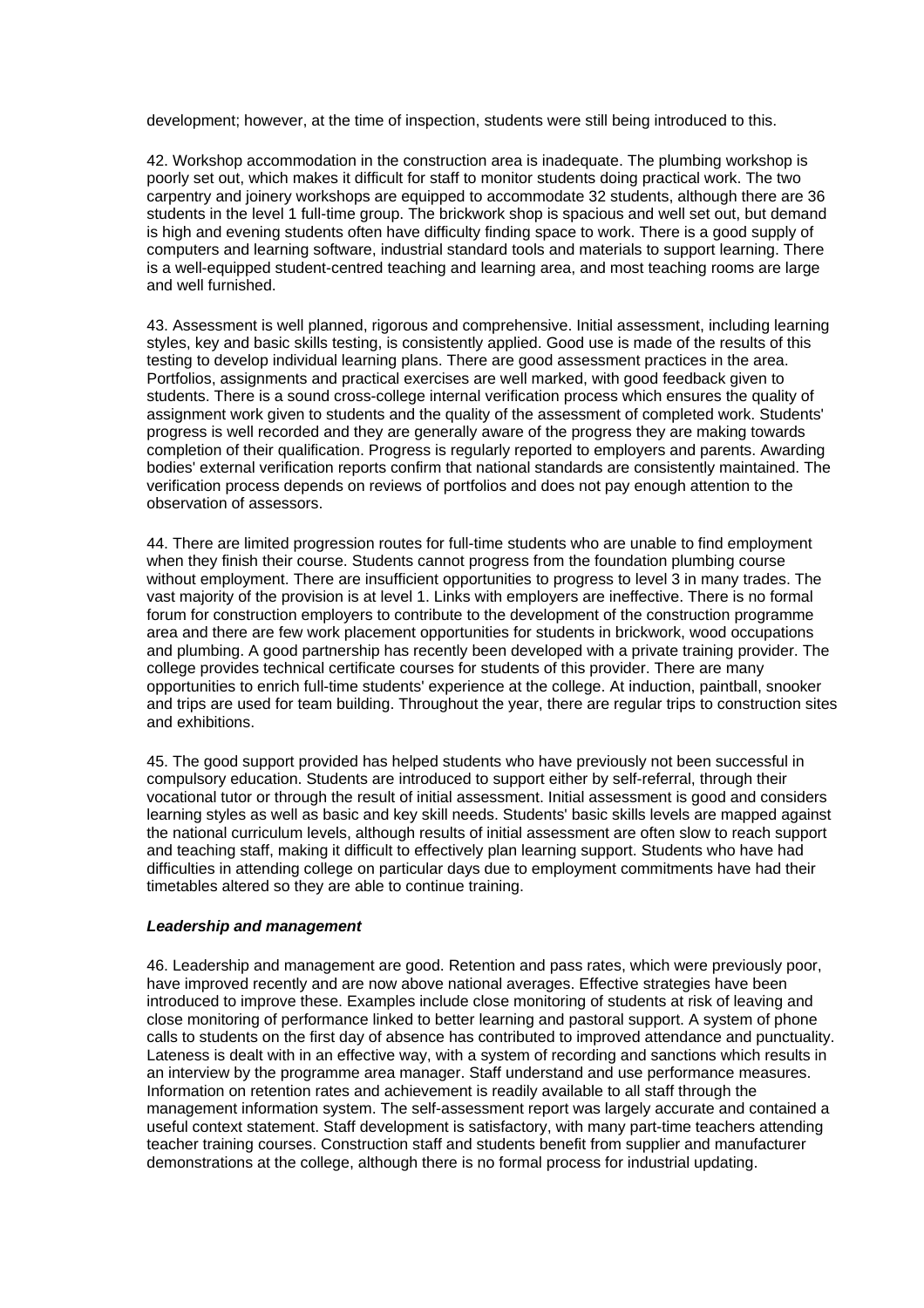## <span id="page-17-0"></span>**Engineering**

Overall provision in this area is **good (grade 2)**

## *Strengths*

• high retention and pass rates on most courses

 $\mathbf{r}$ 

- effective school link programme
- high standard of students' work
- very good teaching in student-centred learning classes
- effective leadership and management.

## *Weaknesses*

- poor short-term target setting and reviews in tutorials
- inadequate workshop space for the composites course.

## *Scope of provision*

47. The college provides an appropriate range of mechanical, motor vehicle, welding and computeraided design courses from levels 1 to 3. Most students study at level 1. Adult students generally attend courses alongside younger students, but some welding and computer-aided design courses are offered in the evening and these attract predominantly older students. All areas of the curriculum, including electronics, are offered to 65 school pupils aged 14 to 16, with progression to level 1. There are 241 students, of whom 86 are full time. Three of the full-time students and 108 of the part-time students are aged 19 or over.

## *Achievement and standards*

48. Pass rates on most courses have been high for the last three years. Retention rates for many of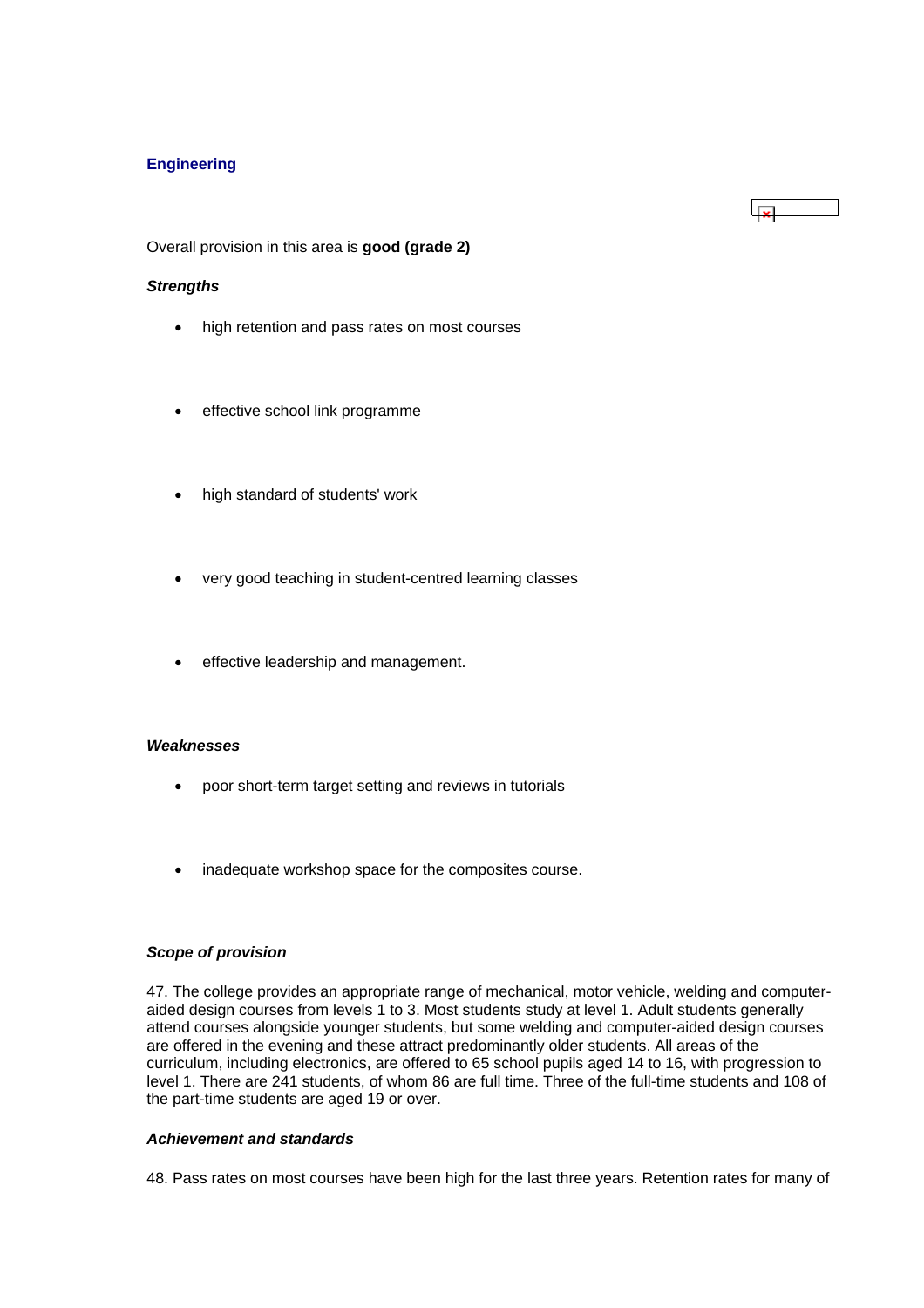these courses are also high. Full-time engineering students undertake additional qualifications and the pass rates for most of these are satisfactory. Key skills achievement is satisfactory on most courses.

49. All engineering students work safely and produce work of a high standard in both theory and practical lessons. Mechanical engineering students operate engineering machinery and equipment safely, and demonstrate good practical skill in fitting and turning. Motor vehicle students jack and support vehicles safely and use wheel balancers competently to rectify steering faults. Composite students accurately calculate mixing ratios, resin volumes and theoretical masses of the products they form in practical lessons. In one key skills lesson, students used their theoretical knowledge and calculated engine measurements to determine compression ratios. School link pupils mark and cut out sheet metal with care, form close fitting joints and produce watertight soldered joints.

| Qualification                                    | Level          | <b>Completion year:</b> | 2001    | 2002  | 2003 |  |
|--------------------------------------------------|----------------|-------------------------|---------|-------|------|--|
| NVQ performing                                   | 1              | No. of starts           | $\star$ | 32    | 47   |  |
| engineering operations                           |                | % retention             | $\star$ | 75    | 79   |  |
|                                                  |                | % pass rate             | $\star$ | 21    | 70   |  |
| City and Guilds 4100                             | 1              | No. of starts           | 28      | 45    | 27   |  |
| motor vehicle (formerly<br>City and Guilds 3830) |                | % retention             | 75      | 87    | 81   |  |
|                                                  |                | % pass rate             | 100     | 92    | 82   |  |
| City and Guilds 6983                             | 1              | No. of starts           | $***$   | 25    | 33   |  |
| progression award                                |                | % retention             | $***$   | 56    | 88   |  |
|                                                  |                | % pass rate             | $***$   | 71    | 69   |  |
| NVQ performing                                   | $\overline{2}$ | No. of starts           | $\star$ | $***$ | 25   |  |
| engineering operations                           |                | % retention             | $\star$ | $***$ | 89   |  |
|                                                  |                | % pass rate             | $\star$ | $***$ | 86   |  |
| City and Guilds 4351                             | 3              | No. of starts           | 42      | 29    | 23   |  |
| computer-aided design                            |                | % retention             | 88      | 76    | 78   |  |
|                                                  |                | % pass rate             | 89      | 95    | 89   |  |
| National certificate in                          | 3              | No. of starts           | 17      | 19    | 18   |  |
| mechanical engineering                           |                | % retention             | 82      | 84    | 78   |  |
|                                                  |                | % pass rate             | 86      | 69    | 93   |  |

| A sample of retention and pass rates in engineering, 2001 to 2003 |  |  |  |
|-------------------------------------------------------------------|--|--|--|
|-------------------------------------------------------------------|--|--|--|

*Source: ISR (2001 and 2002), college (2003)*

*\* course did not run* 

*\*\* fewer than 15 starters enrolled*

## *Quality of education and training*

50. The majority of teaching and learning is good. Lessons in the student-centred teaching and learning areas are very good. They are carefully planned, clearly identifying links to key skills. Schemes of work are detailed and comprehensive. Lessons successfully build upon previous learning. Teachers select a range of teaching methods that are appropriate to their students' abilities and needs. In the best lessons, teachers use a variety of high-quality teaching aids to reinforce learning. For example, in a very good lesson on engine cooling, the teacher had set out a range of tasks for students to complete. They researched Internet sites, studied CD-ROMs, investigated and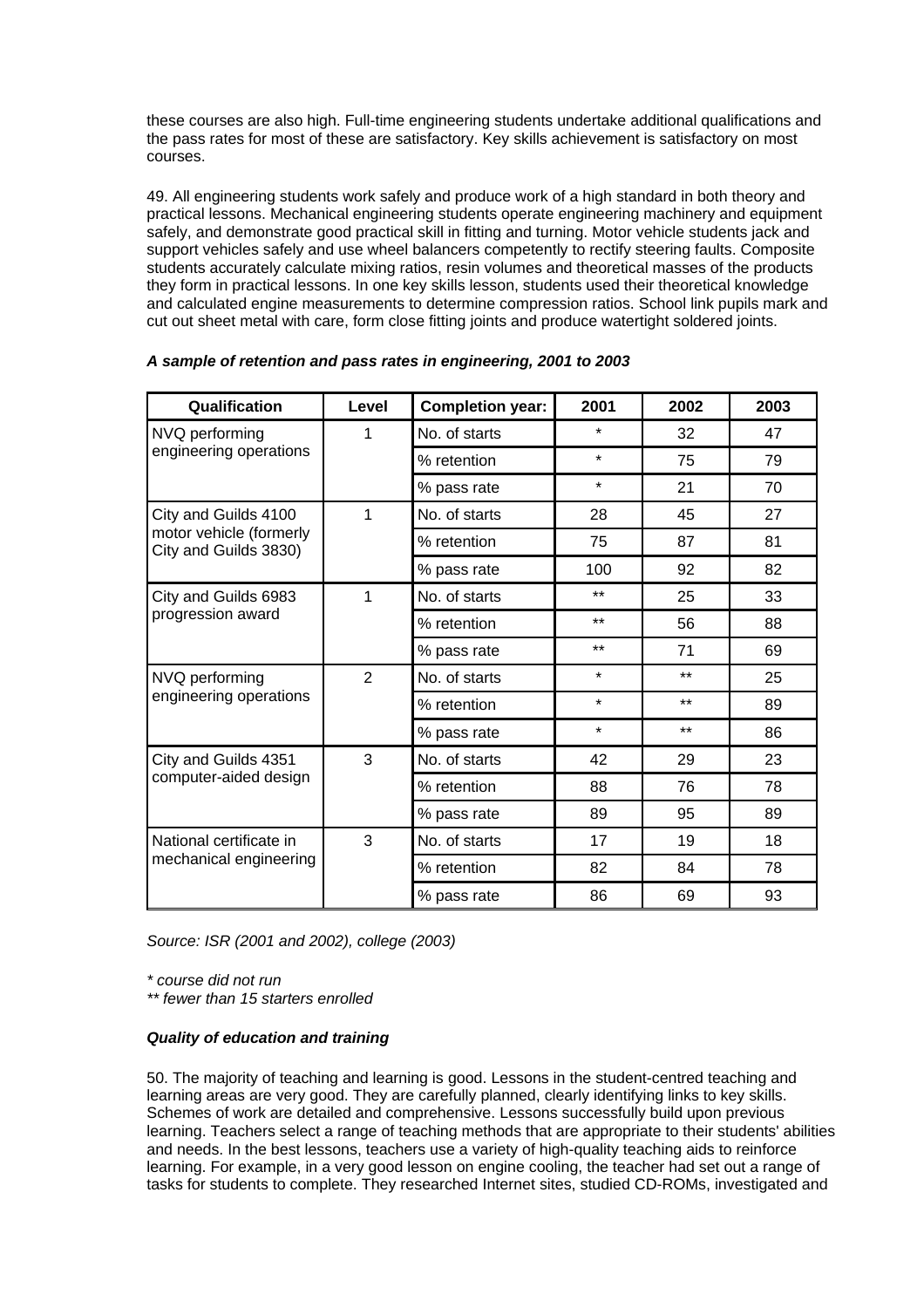<span id="page-19-0"></span>compared system layouts on running vehicles and devised check lists for servicing. Teachers often draw upon their own industrial experience to illustrate and reinforce important points. Teachers' expectations are high, but they praise good work, which encourages and motivates students. In a minority of lessons, insufficient account is taken of individual learning needs and there are insufficient checks made of students' understanding.

51. Teaching staff are suitably qualified. The staff development programme enables them to improve their teaching skills and update their industrial and subject knowledge. Many teachers maintain productive links with local industry and organise specialist industrial training events. Classrooms are bright and spacious and provide a stimulating working environment. However, there is a lack of specialist computers in motor vehicle and mechanical workshops to support learning. Most workshops provide a good training facility, although the composites workshop is cramped, which impedes the progress of students in practical lessons. The library contains an adequate range of books and has a subject-specialist librarian to support independent learning. The student-centred teaching and learning area is an inviting and stimulating environment. Engineering students can access training materials from home through the college website.

52. Assessment practices in the engineering programme area are fair and accurate, and meet the requirements of the awarding bodies. Internal verification is rigorous, providing evaluative feedback to assessors. Assessments are carefully marked with grammatical and spelling mistakes corrected. Feedback to students is supportive and gives advice on areas to revisit or how to improve performance. Assessments are tracked closely, and wall charts are effectively used to monitor individual progress. However, most students are unaware of the college's assessment appeals process.

53. There is a good range of learning opportunities in motor vehicle and composite engineering. Over 70% of level 1 students progressed to level 2 in 2003. Full-time and part-time students are able to study for additional qualifications and there are some opportunities for students to visit local industries. Staff maintain strong links with employers. Support and guidance for engineering students are good. Students receive effective academic and personal support. Individual tutorials take place regularly but there is little effective use of short-term targets or reviews of the action plans developed.

## *Leadership and management*

54. Management is good and the staff work effectively as a team. Roles and responsibilities are clearly defined and understood. Staff appraisals are regular and use teaching and learning observations to help plan staff development needs. Teachers keep up to date and maintain their professional practice skills. The department is taking measures to increase the number of women in engineering by hosting a two-day `women into science and engineering' event. Productive links are developing with local industry and an effective school link programme allows pupils opportunities to begin formal engineering training. Course teams set and monitor targets for retention and pass rates closely, and compare them with national averages and previous performance to measure success. There is effective monitoring of students' attendance, and action is taken in response to poor attendance. Staff are directly involved in quality assurance. The self-assessment process clearly identified key strengths and weaknesses.

#### **Information and communications technology**

Overall provision in this area is **satisfactory (grade 3)**

*Strengths*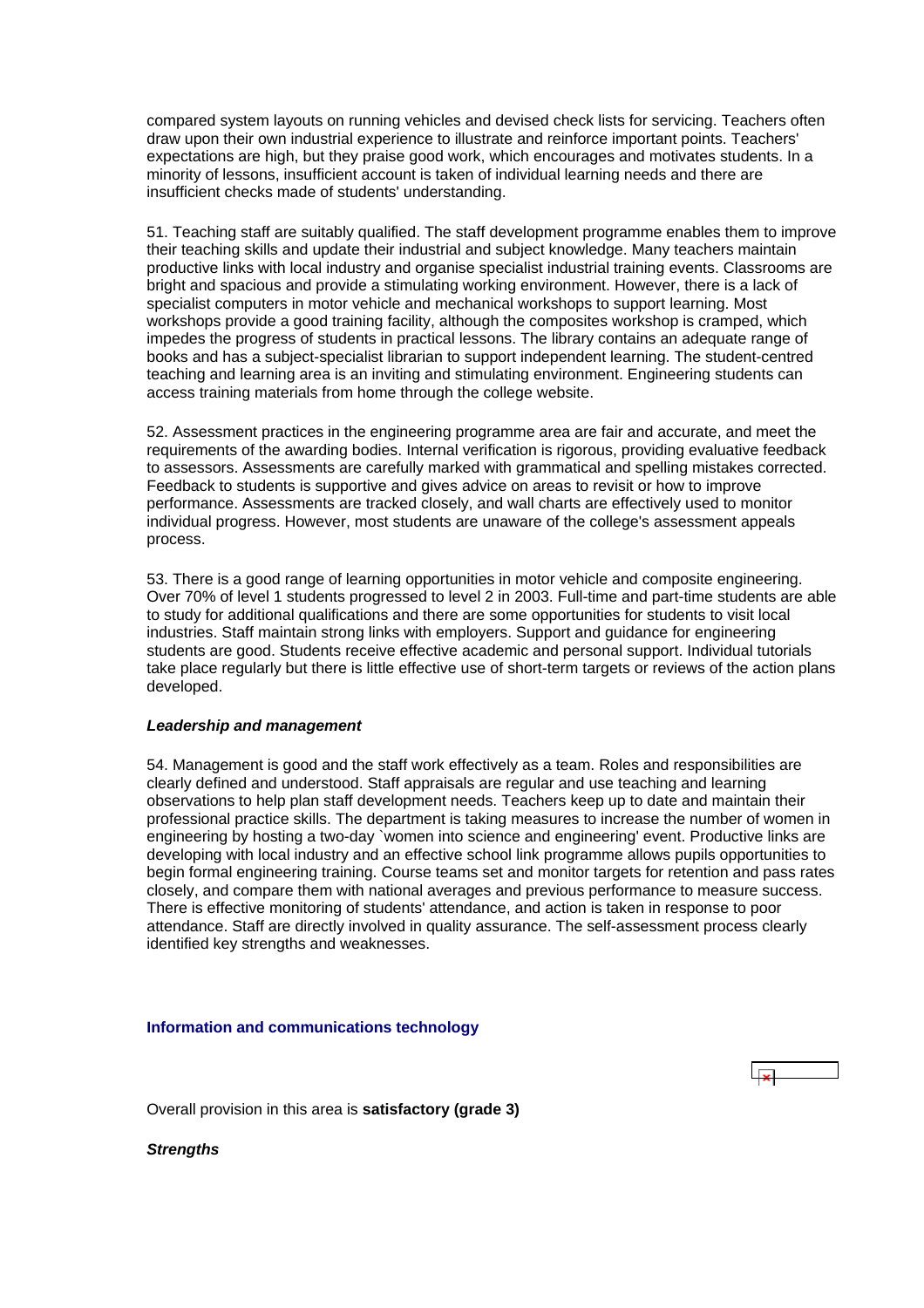- high retention and pass rates on full-time courses
- good specialist resources
- thorough assessment and monitoring
- good support for individual students in practical sessions.

#### *Weaknesses*

- unsatisfactory retention rates on part-time courses
- over-reliance on text-based resources in computing
- weak links with local employers.

## *Scope of provision*

55. The college offers a wide range of full-time and part-time courses at levels 1 to 3 in computing and IT. These courses include the Business Technology Education Council (BTEC) national diploma and City and Guilds certificates and diplomas for IT users. Administration students work towards the computer literacy and information technology (CLAIT) and CLAIT plus qualifications. Currently, 184 students are on full-time courses at the college. Part-time courses cater for 160 adult students at the main college site; these include computing for beginners, building and maintaining computers, web design and computerised accounts. The college has adopted a unitised curriculum at levels 1 and 2, enabling part-time students to undertake single units of qualifications rather than whole programmes and increasing students' choices and opportunities. Increasing numbers of students are being attracted to Learndirect programmes and open learning courses.

## *Achievement and standards*

56. Pass rates on full-time and part-time courses are high. In 2003, pass rates were above national averages for CLAIT and CLAIT plus, Internet technologies, European computer driving licence (ECDL), integrated business technology (IBT) at level 2 and the diploma for IT users. The national diploma in IT has had a pass rate of 100% in both of the last two years. Retention rates on most part-time courses are unsatisfactory. In both 2002 and 2003, retention rates on the ECDL, CLAIT and IBT 2 and 3 were well below national average. The quality of students' work is satisfactory on most courses, although students on the national diploma course produce work of a high standard, displaying good programming skills. Standards in numeracy are high but computing students' handwritten work suffers from poor spelling and grammar.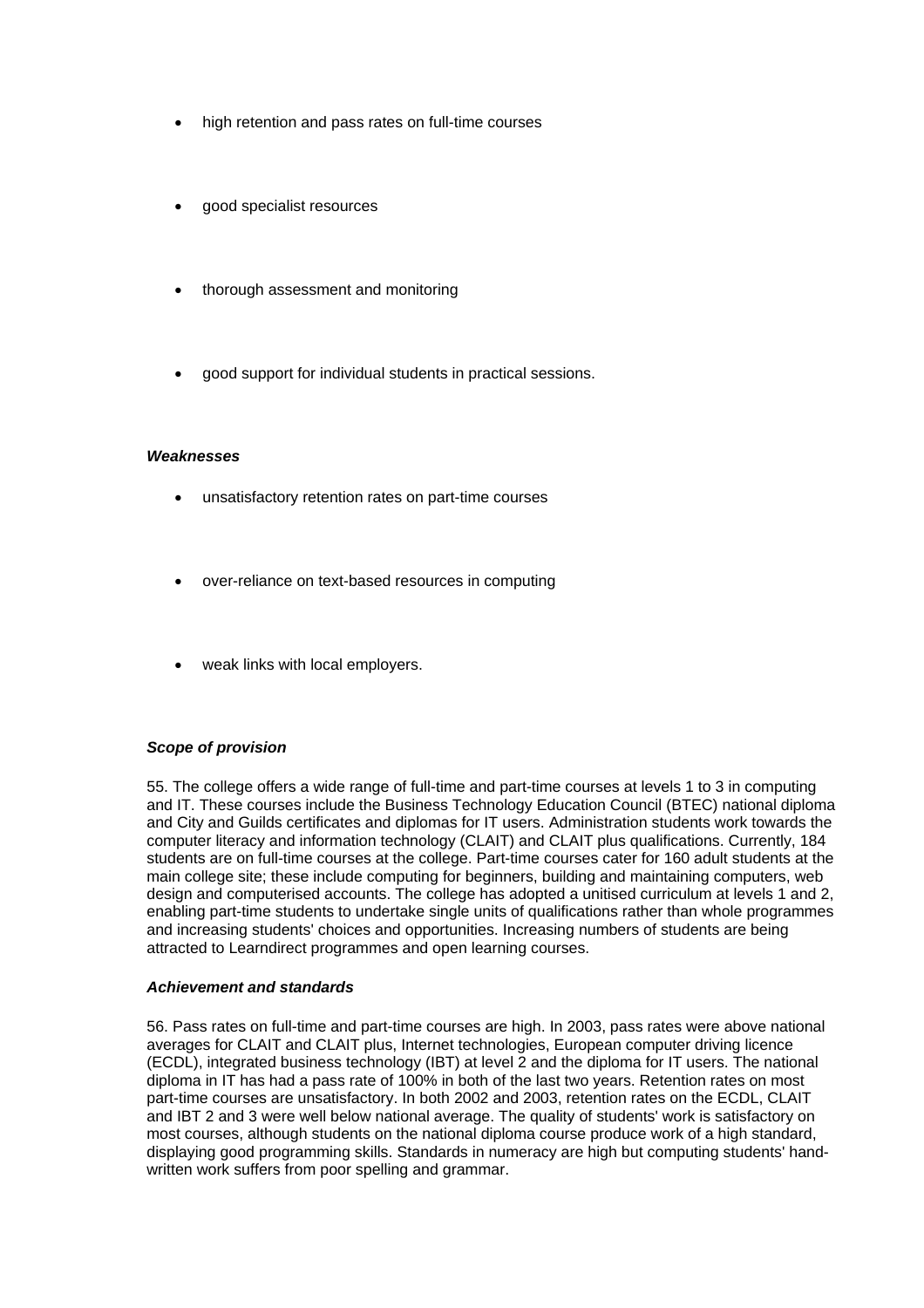| Qualification                          | <b>Completion year:</b><br>Level |               | 2001    | 2002 | 2003 |
|----------------------------------------|----------------------------------|---------------|---------|------|------|
| Internet technologies                  | 1                                | No. of starts | $\star$ | 16   | 46   |
| (24 weeks)                             |                                  | % retention   | $\star$ | 56   | 57   |
|                                        |                                  | % pass rate   | $\star$ | 56   | 50   |
| CLAIT (24 weeks plus)                  | 1                                | No. of starts | 78      | 517  | 159  |
|                                        |                                  | % retention   | 71      | 50   | 59   |
|                                        |                                  | % pass rate   | 60      | 85   | 80   |
| GNVQ IT (replaced by                   | 2                                | No. of starts | 17      | 15   | 51   |
| City and Guilds diploma<br>in 2002/03) |                                  | % retention   | 88      | 60   | 82   |
|                                        |                                  | % pass rate   | 67      | 67   | 93   |
| IBT (24 weeks plus)                    | $\overline{2}$                   | No. of starts | 42      | 150  | 132  |
|                                        |                                  | % retention   | 57      | 49   | 56   |
|                                        |                                  | % pass rate   | 33      | 82   | 64   |
| ECDL (one year)                        | $\overline{2}$                   | No. of starts | 17      | 39   | 58   |
|                                        |                                  | % retention   | 82      | 82   | 83   |
|                                        |                                  | % pass rate   | 50      | 91   | 85   |
| City and Guilds diploma                | $\overline{2}$                   | No. of starts | 28      | 19   | 20   |
| in networking                          |                                  | % retention   | 79      | 89   | 90   |
|                                        |                                  | % pass rate   | 86      | 100  | 100  |
| <b>BTEC</b> national diploma           | 3                                | No. of starts | $\star$ | 16   | 20   |
| (two years)                            |                                  | % retention   | ¥       | 56   | 90   |
|                                        |                                  | % pass rate   | $\star$ | 100  | 100  |

*A sample of retention and pass rates in information and communications technology, 2001 to 2003*

*Source: ISR (2001 and 2002), college (2003)*

*\* fewer than 15 starters enrolled*

## *Quality of education and training*

57. The best lessons are well planned. In these lessons, students are given well-designed learning materials and are set a variety of appropriate activities. They find these interesting, which motivates them to develop and reinforce their IT skills. In one lesson on web design, students were provided with a good demonstration of techniques using a data projector. They were then encouraged to explore the capabilities of the industry-standard web page software. The end result was some very high-quality web pages. Tracking sheets are used to record students' progress during lessons. These tracking sheets are used as a basis for setting targets for the college task-based learning sessions. Good use is made of a touch typing computer programme. However, there is an overreliance on workbooks in IT lessons. The most-able students often finish tasks early and are not given work to extend their learning. Students often make inappropriate use of network resources, for example, to play games.

58. Staff are well qualified, many with post-graduate qualifications, but there has been little recent industrial and commercial updating. Rooms are well furnished, with good wall displays reinforcing students' learning, and are well lit. Students and staff have good access to high-standard software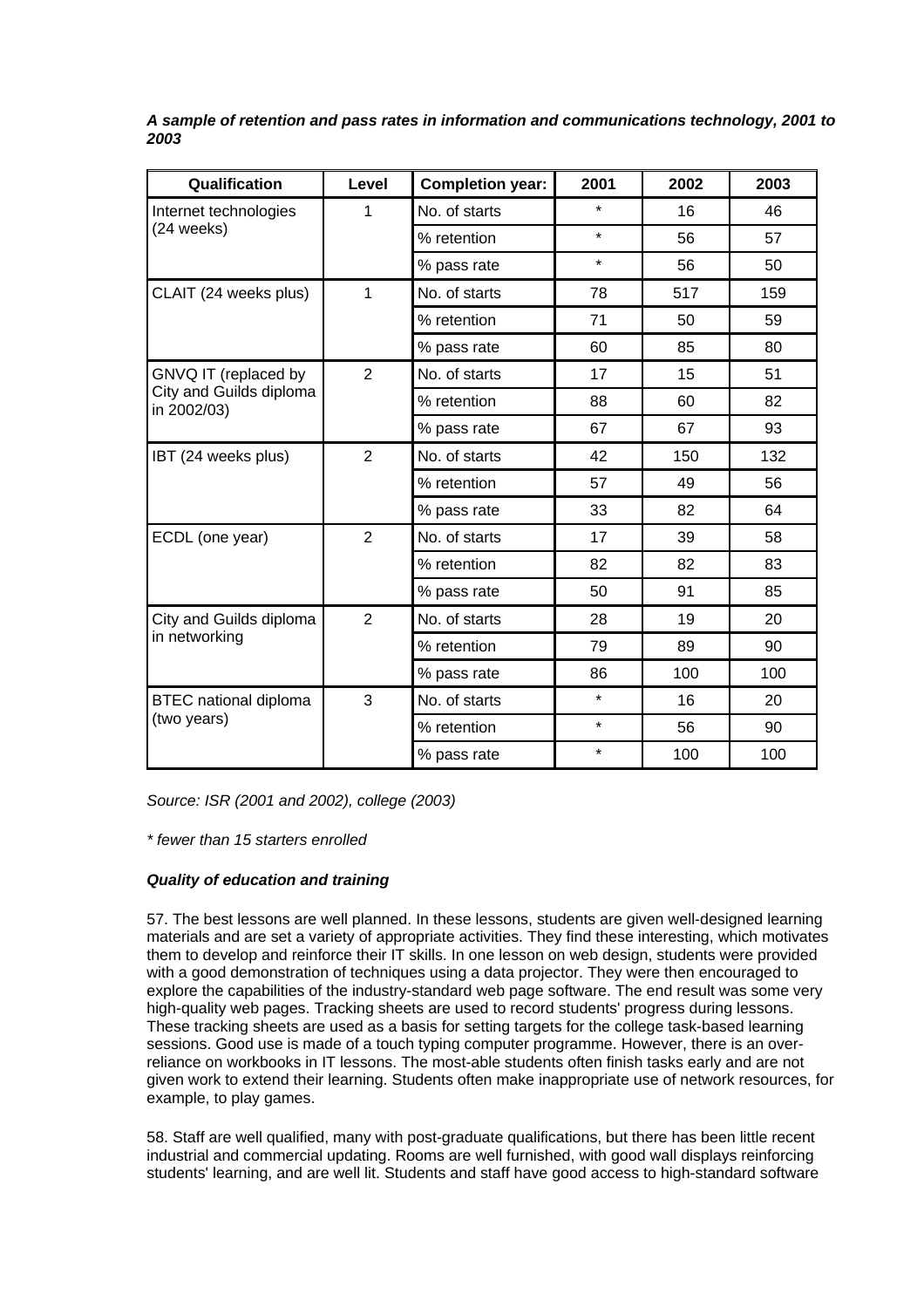<span id="page-22-0"></span>and hardware and a well-maintained network. Good use is made of the intranet for CLAIT and level 3 students. Students are able to access this facility from home.

59. Assessment and monitoring are thorough. Full-time students are set individual targets based on prior achievement. Effective regular reviews take place with all full-time and many part-time students. Targets are regularly monitored and detailed records are kept. Students' work is well marked with helpful comments. Good records of progress are kept for most students. Teachers meet regularly to review the progress of individual students and take appropriate action if needed.

60. The college has adopted a unitised curriculum at levels 1 and 2. This enables part-time students to undertake single units of qualifications rather than whole programmes, increasing students' choices and opportunities. The college has reviewed its offering to the local community and as a result directed more students to more appropriate Learndirect programmes. There are insufficient links with local IT employers. Students do not have regular contact with industry and commerce and lack a clear understanding of the realities and applications of ICT in the workplace. Teachers provide good support for individual students in practical lessons. Knowledgeable tutors give unobtrusive advice and guidance in a positive manner to students at all levels. Students are generally well advised when joining programmes and are effectively advised on suitable progression routes. Tutorial support outside the classroom is well managed.

## *Leadership and management*

61. Full-time programmes are well managed and there are good quality assurance procedures in place. Full-time courses have been reviewed regularly. The GNVQ intermediate course was dropped in 2002 and replaced by a diploma in IT. This has increased students' satisfaction and given better results. A new level 1 course has also been introduced, widening students' opportunities. Weekly staff meetings are clearly recorded and have standing agenda items that cover such things as students causing concern, equal opportunities issues and sharing good practice. The intranet is well used for course management and for staff communications. Short course and part-time provision are not so well managed, with responsibilities shared across sites and programme areas and with inadequate co-ordination.

## **Hospitality and leisure and travel**

Overall provision in this area is **good (grade 2)**

Contributory grade for leisure and travel is **satisfactory (grade 3)**

## *Strengths*

- high retention and pass rates in hospitality
- challenging and effective teaching and learning in hospitality
- good learning resources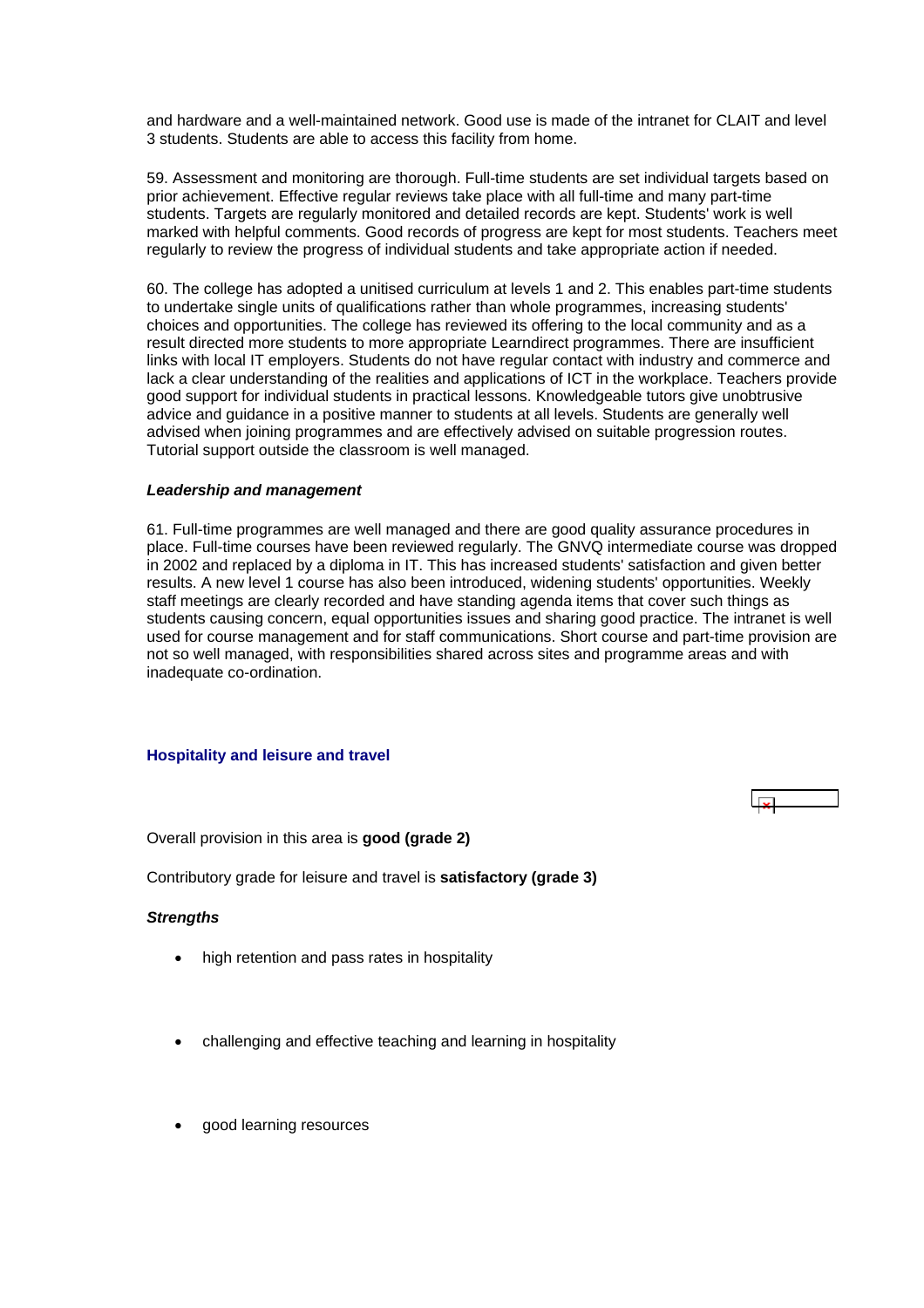- effective induction programme
- excellent links with external organisations
- good learning support
- highly effective management of hospitality provision.

## *Weaknesses*

- low retention rates on Advanced Vocational Certificate of Education (AVCE) travel and tourism and low pass rates on Association of British Travel Agents Certificate (ABTAC) travel agents' certificate
- ineffective teaching in some travel and tourism lessons
- ineffective internal verification in travel and tourism.

## *Scope of provision*

62. The college offers a range of programmes in hospitality, catering and travel and tourism. There are 181 students on hospitality programmes and 47 travel and tourism students. Courses include NVQ food preparation at foundation, level 1, level 2 and level 3. The department also offers NVQ level 1 food preparation for students aged 14 to 16 through the partnership developed between the college and local schools. First and national diplomas are offered in travel and tourism. A range of additional courses are offered in both hospitality and travel and tourism. These include basic food hygiene, Open College Network (OCN) study skills certificate, level 1 competence certificates in Spanish and Italian, travel agency certificate, overseas representatives course and communication and IT key skills.

## *Achievement and standards*

63. Retention and pass rates are high on all hospitality programmes. The pass rates on NVQ level 1 food preparation and cooking have been 100% for the last three years. The level 2 pass rate in 2002 was 75%, which represents a 22% improvement over the last three years. There has been significant improvement in retention rates on the NVQ food preparation and cooking course at both levels. At level 2, in particular, retention rates have improved dramatically and are now 28% above the national average. Students have developed good IT skills and good practical skills in catering at level 1. The standard of work in portfolios is good in hospitality. Attendance and punctuality are very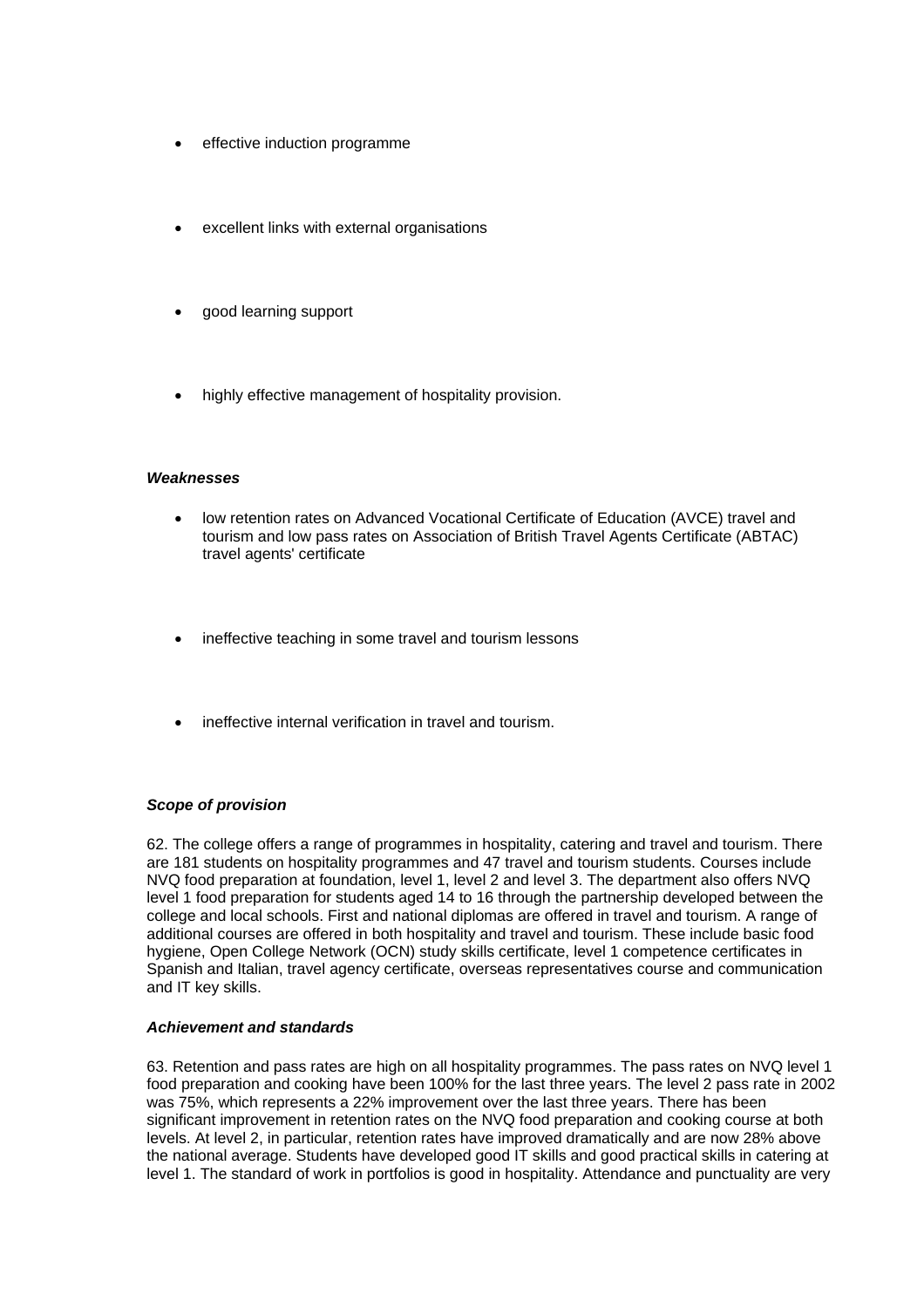good across all programmes. There are poor retention rates on the AVCE travel and tourism course. Since 2000/01, retention rates have declined by 18% to the current rate of 41%. The number of AVCE students achieving high grades in 2002 was low: only 14% of second-year students and 8% of first-year students. Progression to HE for travel and tourism students is poor, with only two students progressing to higher courses in the last two years. Achievement on the ABTAC travel agents' certificate is particularly low and declining. In 2000/01, the pass rate was 59% but in 2002/03 the figure had dropped to 33%. The college identified this poor performance in its own selfassessment report.

| Qualification        | Level                           | <b>Completion year:</b> | 2001 | 2002    | 2003 |
|----------------------|---------------------------------|-------------------------|------|---------|------|
| NVQ food preparation | No. of starts<br>$\overline{2}$ |                         | 29   | $\ast$  | 21   |
| and cooking          |                                 | % retention             | 52   | $\star$ | 76   |
|                      |                                 | % pass rate             | 53   | $\star$ | 75   |
| ABTAC travel agents' | 2                               | No. of starts           | 21   | 34      | 21   |
| certificate          |                                 | % retention             | 67   | 79      | 86   |
|                      |                                 | % pass rate             | 71   | 59      | 33   |
| AVCE travel and      | 3                               | No. of starts           | 29   | $\star$ | 17   |
| tourism              |                                 | % retention             | 59   | $\star$ | 41   |
|                      |                                 | % pass rate             | 88   | $\star$ | 86   |

| A sample of retention and pass rates in hospitality and leisure and travel, 2001 to 2003 |  |  |  |
|------------------------------------------------------------------------------------------|--|--|--|
|------------------------------------------------------------------------------------------|--|--|--|

*Source: ISR (2001 and 2002), college (2003)*

*\* fewer than 15 starters enrolled*

## *Quality of education and training*

64. Teaching and learning in hospitality are challenging, interactive and fun. Lessons successfully engage and motivate students. Theory lessons in particular are effectively taught. In one example, a variety of vegetables were taken into the class so students could identify them easily. Games are played to check understanding and help to the students remember what they have learnt. Videos of current television programmes are used effectively to demonstrate different methods of recruitment, interview techniques and cookery. Good use is made of available texts and the college learning resource centre for internet research. Overall, lessons use a broad range of teaching methods which keep the students motivated and enhance their learning. Teaching in travel and tourism is mostly satisfactory. Where teaching is unsatisfactory, students are not effectively engaged. Lesson planning in travel and tourism fails to acknowledge the range of abilities within the group and to provide effective activities to enable higher-level achievement.

65. The induction programme is very effective across the programme area. Catering students follow a well-planned programme in the first four weeks to develop their basic skills and confidence. The attainment for these students is high at this early stage of their training. In travel and tourism the induction is planned over an extended period to allow students the opportunity for a one-week taster to ensure they are on the right programme. Visits are arranged to tour operators and visitor attractions. All students start on an OCN qualification in study skills, which they complete by week ten. Catering students achieve their basic food hygiene certificate in the first four weeks.

66. Learning resources are good. Handouts and books in the theory classes are of a high quality and most learning materials provided for students have website links. Students make good use of the Internet to research assignment work. Classrooms are well resourced. The IT suite is particularly good. Library stock is extensive and includes a wide range of text, journals, trade papers, CD-ROMs and videos for both areas. The college has opened a fully Assocation of British Travel Agents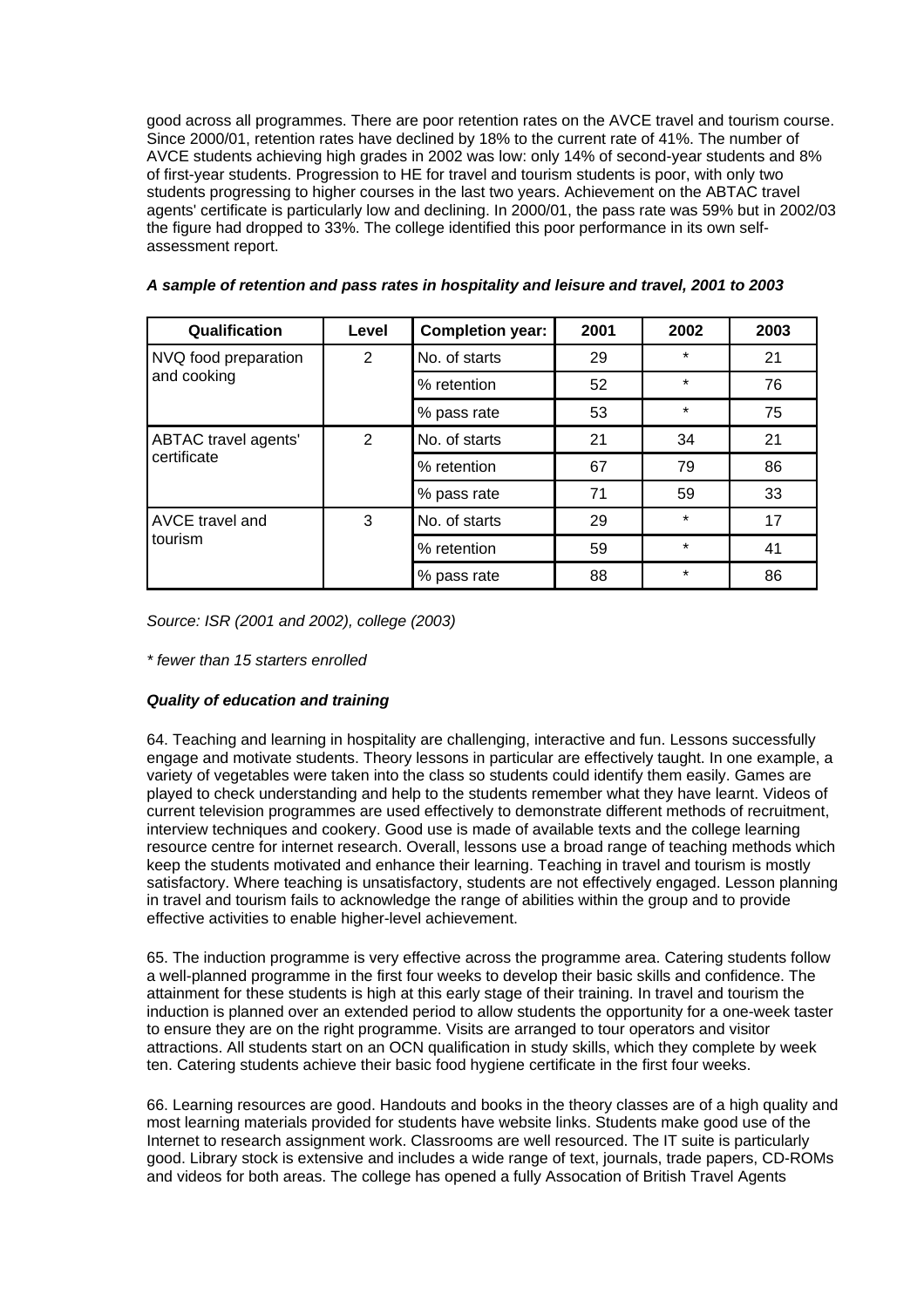<span id="page-25-0"></span>(ABTA) bonded travel shop, which provides students with work experience opportunities. Each area of learning has a dedicated advisor in the library. The catering department has bought specialist equipment to accommodate a wheelchair user who enrolled this year. Staff in hospitality are well qualified and experienced and update their skills regularly. Travel and tourism staff have extensive, recent and relevant industrial experience. The changing facilities for catering students are inadequate. They are cramped and lockers are too small to hold students' clothes. There are insufficient lockers for part-time students and there are no shower facilities.

67. Assessment practices for hospitality and catering are satisfactory. However, there are inconsistent practices in travel and tourism. Assignment briefs are not imaginative and do not always cover the assessment criteria for the units. Assessor feedback fails to highlight key areas for improvement and internal verification is ineffective. For example, it failed to identify work that had been over graded. Recording documentation was, in many cases, incomplete. Some issues raised by the external verifier have not been actioned and there have been no assessor meetings in the last 12 months. There are an insufficient number of qualified internal verifiers to adequately co-ordinate assessment in travel and tourism.

68. Links with external organisations are excellent. The hospitality department have a highly effective working relationship with a local work-based learning provider. The learning process is shared between the college and provider throughout the student's programme and high-quality work placements provide valuable and realistic industry experience. Catering students have been successful in a wide range of national competitions. In travel and tourism, very good links have been established with English heritage, national tour operators, retail travel agencies and local shipping and cruise companies.

69. There is good support to help individual students in lessons. A dedicated learning support tutor works closely with the tutor and dedicated in-class support is provided for students. There is close monitoring of progress through academic and personal tutors. Targets are set for attendance, punctuality and completion of work. Study skills support is in place to enable students to make the most of the college's approach to flexible learning. A support log is maintained by the tutor and the students' action plan is regularly reviewed to check progress being made.

## *Leadership and management*

70. The management of hospitality is highly effective. In travel and tourism, management is satisfactory. In hospitality, there are clear strategic plans for the provision. In both areas, there is very good and effective communication between the staff and students. Hospitality has developed an excellent and productive partnership with a local work-based learning provider. In travel and tourism, an effective employer forum has recently been established. In hospitality, there are clearly planned progression routes for students. In both areas, tutors are fully informed of targets and work hard to achieve them. Staff and students are well motivated and keen to progress. There are monthly meetings with the staff. In hospitality, this extends to the partnership. In both areas, good use is made of management information to identify slow progress and attendance, and good action planning ensures continuous improvement. The manager has good industrial links which effectively enhance students' learning. Students benefit from work experience at racecourses and for a large national company in London.

## **Hairdressing and beauty therapy**

Overall provision in this area is **outstanding (grade 1)**

*Strengths*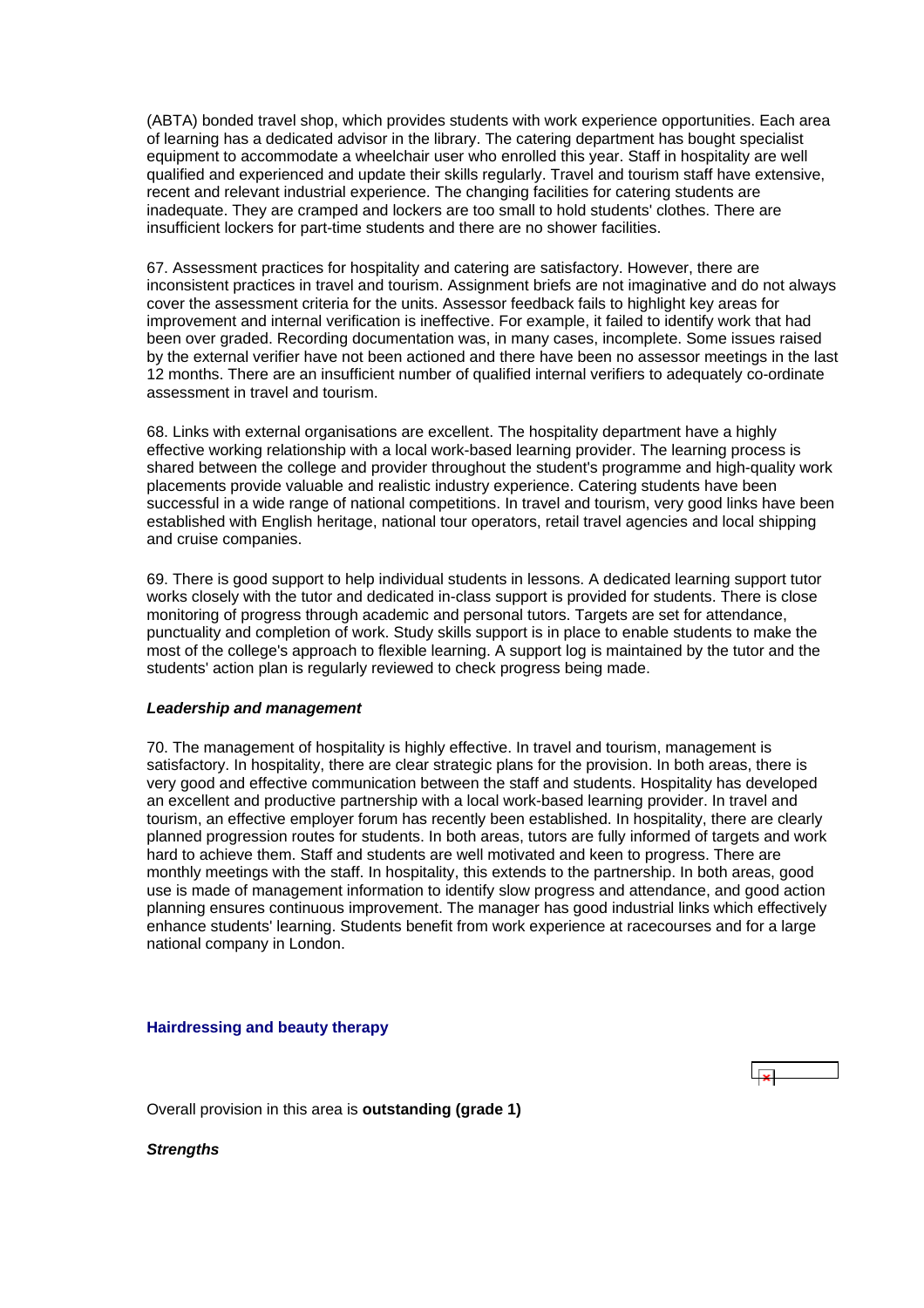- very good teaching and learning
- high levels of practical and theoretical skills
- outstanding retention and pass rates on most courses
- good support for students
- effective use of links with local employers
- excellent leadership and management
- good quality assurance.

## *Weaknesses*

• no significant weaknesses identified.

## *Scope of provision*

71. The college offers a broad range of full-time and part-time courses in hairdressing, beauty therapy and holistic therapies. NVQs at levels 1 to 3 or their equivalents are offered for hairdressing and beauty therapy and at levels 2 to 3 for holistic therapy. Full-cost courses are also offered in hairdressing. Courses in hairdressing allow prospective students to start throughout the academic year. Hairdressing students also have the opportunity to train full time at college or through a combination of work-based and college-based training. Timetabling takes account of parents who have to organise childcare. The college has developed programmes in both hairdressing and beauty therapy for school pupils aged 14 to 16. There are 5 local schools that participate in these programmes, with 38 pupils working towards NVQ level 1. Over one-quarter of the pupils who complete these programmes progress to full-time FE courses in the area.

72. There are 177 full-time students and 228 part-time students enrolled. Of those on full-time courses, 107 are hairdressing students, 54 beauty therapy students and 16 holistic therapy students. Students on holistic therapy courses have the opportunity to acquire additional qualifications, such as body massage and nutrition. Of the part-time students, 62 are studying for beauty therapy qualifications, 113 students are enrolled on holistic therapy programmes, 53 students are enrolled on NVQ level 1 to 3 hairdressing and short courses. There is a separate programme for students with learning difficulties and/or disabilities.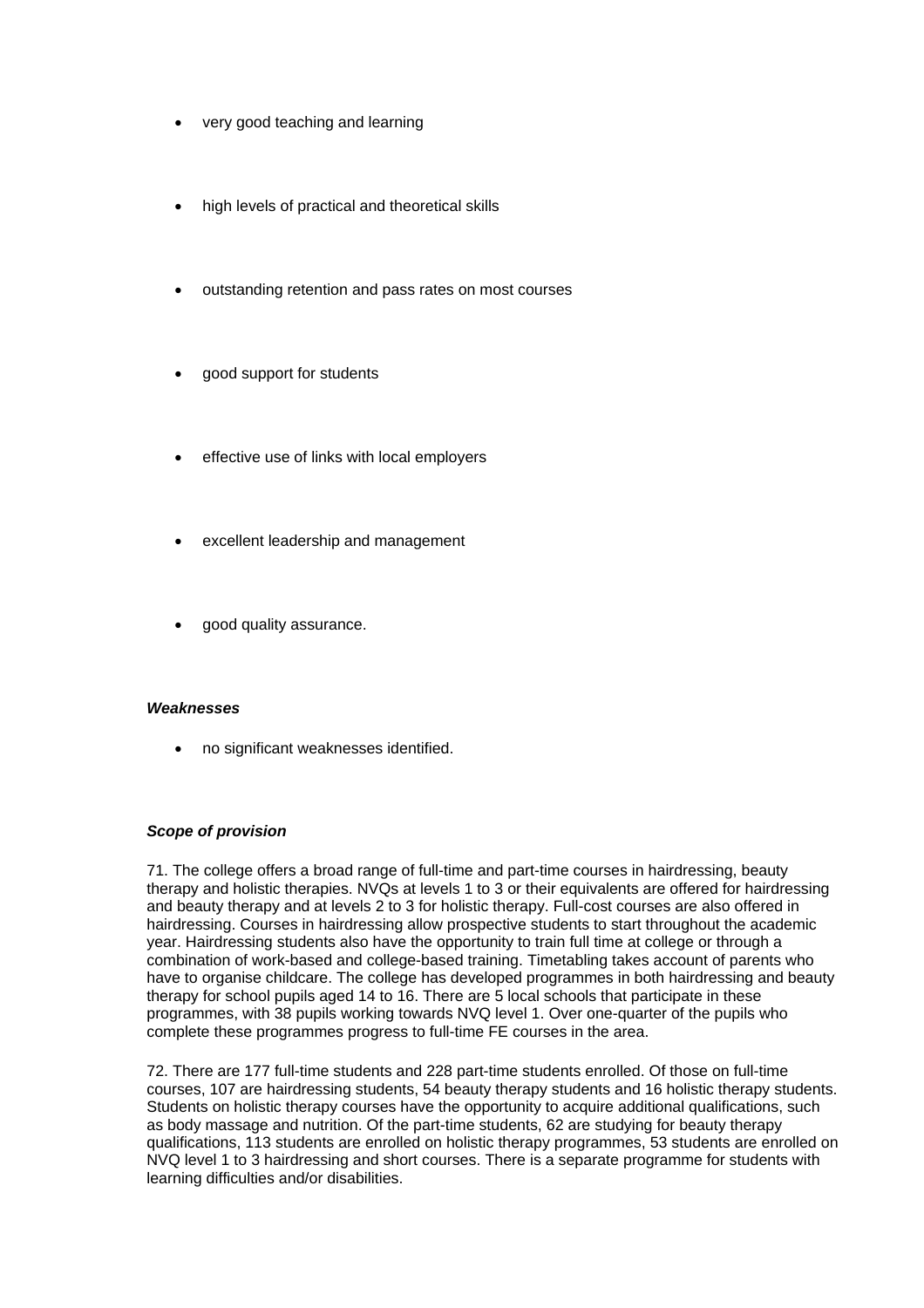## *Achievement and standards*

73. Retention and pass rates for hairdressing, beauty and holistic therapy courses are excellent and well above the national average for the majority of courses. Progression routes are good and many students successfully progress to higher levels. One student recently progressed from NVQ level 2 and level 3 to a degree course in complementary therapies. Key skills training is effectively delivered within the curriculum and achievement for communications at level 1 is outstanding.

74. Students' written work is of a very high standard and is neat, tidy and well referenced. Some students demonstrate high-level skills of IT application in their assignment work. Second-year students showed higher levels of commercial competence in their vocational skills than expected at this stage of their course. In hairdressing sessions, students worked on an extensive and varied client base, working independently and requiring little advice and guidance. Second-year students produced foil highlights whilst paying particular attention to detail. Sectioning of the hair was meticulous and the foil application was of an extremely high standard.

| Qualification                                 | Level          | <b>Completion year:</b> | 2001    | 2002    | 2003 |
|-----------------------------------------------|----------------|-------------------------|---------|---------|------|
| NVQ hairdressing (two                         | $\overline{2}$ | No. of starts           | 45      | 48      | 53   |
| year)                                         |                | % retention             | 47      | 60      | 70   |
|                                               |                | % pass rate             | 81      | 97      | 95   |
| NVQ beauty therapy                            | $\overline{2}$ | No. of starts           | 28      | 42      | 38   |
| (one year)                                    |                | % retention             | 93      | 71      | 84   |
|                                               |                | % pass rate             | 81      | 77      | 94   |
| Indian head massage                           | $\overline{2}$ | No. of starts           | 29      | 67      | 32   |
| diploma (one year and<br>delivered as a short |                | % retention             | 97      | 69      | 97   |
| course)                                       |                | % pass rate             | 100     | 87      | 100  |
| Body massage                                  | 3              | No. of starts           | 27      | 45      | 30   |
| certificate (one year)                        |                | % retention             | 85      | 87      | 93   |
|                                               |                | % pass rate             | 100     | 97      | 100  |
| Diploma in reflexology                        | 3              | No. of starts           | $\star$ | 16      | 17   |
| (one year)                                    |                | % retention             | $\star$ | 81      | 88   |
|                                               |                | % pass rate             | $\star$ | 100     | 100  |
| Diploma in holistic<br>therapies (one year)   | 3              | No. of starts           | 29      | $\star$ | 16   |
|                                               |                | % retention             | 83      | $\star$ | 100  |
|                                               |                | % pass rate             | 96      | $\star$ | 100  |

## *A sample of retention and pass rates in hairdressing and beauty therapy, 2001 to 2003*

*Source: ISR (2001 and 2002), college (2003)*

*\* fewer than 15 starters enrolled*

## *Quality of education and training*

75. Teaching is excellent. Teaching and training effectively support the students to produce work to industry standards. Teaching was good or better in most of the lessons observed. Students' progress is regularly checked and assessed. Lessons are stimulating and challenging and planning is thorough. Staff are highly qualified and maintain high levels of industrial competence by working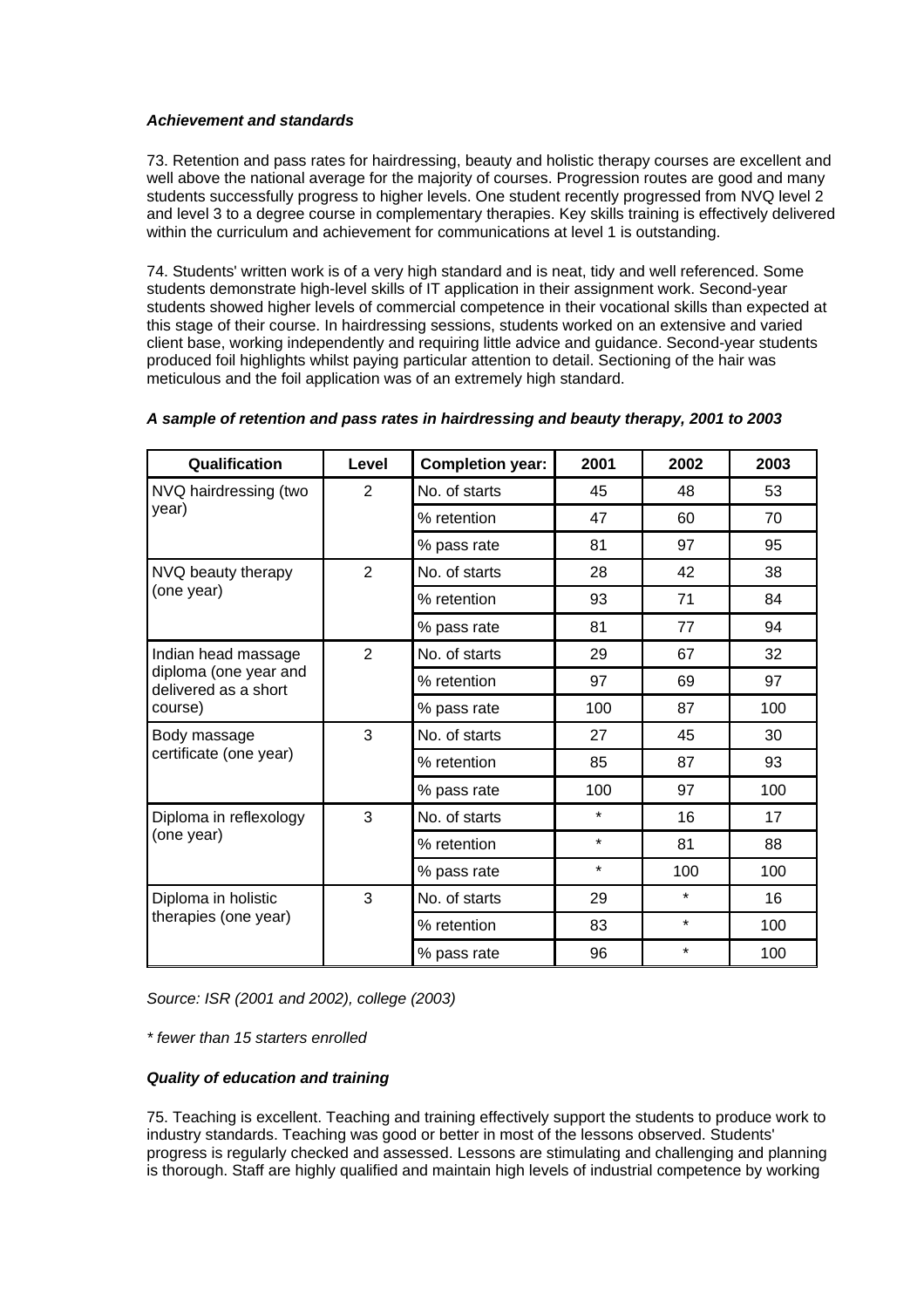<span id="page-28-0"></span>regularly in the industry.

76. In one outstanding hairdressing lesson, a feature of the activity was a vocationally relevant quiz. The lecturer skilfully guided students through discussion. First-year students, in particular, demonstrate very high levels of practical competence within the first six weeks of their programme. In one holistic therapy class, students gave a back, neck and shoulder massage to a professional standard. Students also accurately identified the position and action of all facial muscles.

77. There is very good support for students. Pre-entry guidance is thorough and includes assessment of manual dexterity and checks of students' understanding of the industry. Initial assessment is good and clearly identifies individual learning styles for students to follow. This fully informs the teaching. There are good gender, ethnic and age mixes on many courses. Learning support assistants are effectively utilised by lecturers in the delivery of teaching and learning. They discreetly and effectively support those students identified as requiring additional support. Physical resources are excellent and the hairdressing facilities have recently been updated, with the help of a leading hairdressing company. The hairdressing salons have modern equipment and furniture to support learning. Beauty therapy has good equipment to support learning, and salons are bright and airy. The new laundry facilities in beauty therapy are excellent and are used effectively. Both areas use high-quality lotions and materials for teaching. Students are punctual and latecomers are challenged appropriately. There is consistently high attendance.

78. There are excellent industrial links in hairdressing, which uses 39 salons across the island to extend learning. There are 30 work-based assessors who work in these salons and who are used effectively to assess students in the workplace. This association with the industry reflects the students' high levels of commercial competence and understanding. Hairdressing students on the full-time salon course attend college one day a week and then work in the salons four days a week. Hairdressing students on the full-time college course attend college four days a week and work in the salons for one day. Students have a good opportunity to acquire additional qualifications. They also participate in shows and competitions on the mainland and on the island to further develop their interest and skills.

## *Leadership and management*

79. Leadership and management are excellent. All staff are fully involved with setting targets and ensuring the quality of the curriculum within their area. There is excellent communication at all levels within the area, with regular meetings and updating sessions between full-time and part-time staff. Good practice is shared to enable staff to maintain and deliver high-quality programmes. The programme area manager maintains a high profile and keeps staff regularly updated on all issues. Course managers and teaching staff work hard to maintain the high quality of teaching and learning. All procedures and targets are rigorously monitored to maintain extremely high levels of retention and pass rates in all programmes. These are checked regularly throughout the year and during course reviews.

80. Quality assurance is thorough and rigorous. The application of internal verification is outstanding across the curriculum. All assessments are closely monitored, standardised and consistently applied. Managers regularly review internal verification at every stage. Students fully understand the assessment and verification procedures. All assignment work is thoroughly internally monitored and standardisation checks take place across the curriculum area. The quality and content of handouts are good and are checked for quality before use.

81. The teaching and learning observation process is effective and leads to continual improvements. There are very good professional development and staff development opportunities. These are clearly monitored and reviewed during appraisals.

#### **Health, social care and public services**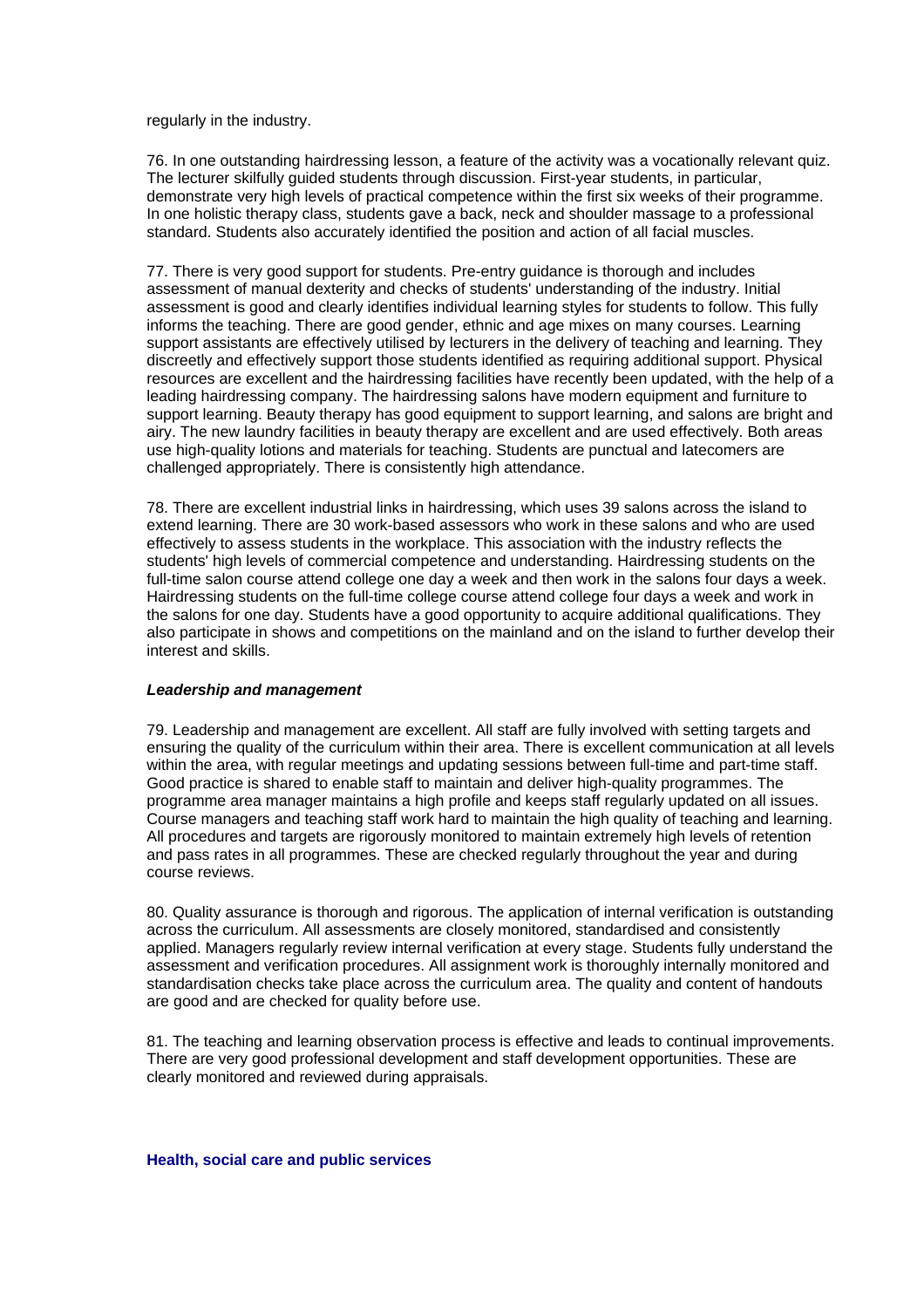Overall provision in this area is **good (grade 2)**

## *Strengths*

- Well-planned teaching
- high pass rates on most courses
- very good support for students
- good curriculum management.

## *Weaknesses*

- insufficient resources for some tutorials
- insufficient monitoring of students' progress in some lessons.

## *Scope of provision*

82. There are currently 207 full-time and 208 part-time enrolments across levels 1 to 3, including foundation award in caring for children, first diplomas and national diplomas in caring and public services, certificate and diploma in childcare and education, and NVQs in care and early years. There is a small off-site counselling training provision and an evening certificate in welfare studies course. Other specialist part-time courses in care practice, playwork and community mental health are available. The college offers school links provision for students aged 14 to 16. Enrichment opportunities include a number of relevant additional courses including library skills, food hygiene and community sports leader award. Placements are available in the local community in a variety of settings including local schools, private day nurseries, residential care homes and hospitals and in the college's own nursery.

 $\overline{\mathbf{z}}$ 

## *Achievement and standards*

83. Pass rates on many courses are above national averages. Pass rates on the NVQ in early years child care and education have been above national averages for the past three years. Pass rates are also good on the AVCE health and social care course. There was a 100% pass rate for the national diploma in public services in 2002/03. There have been declining retention rates on some courses. Retention rates on the AVCE and the certificate in child care and education have declined to below the national average. Changes have been made to counter this trend and improvements are already evident.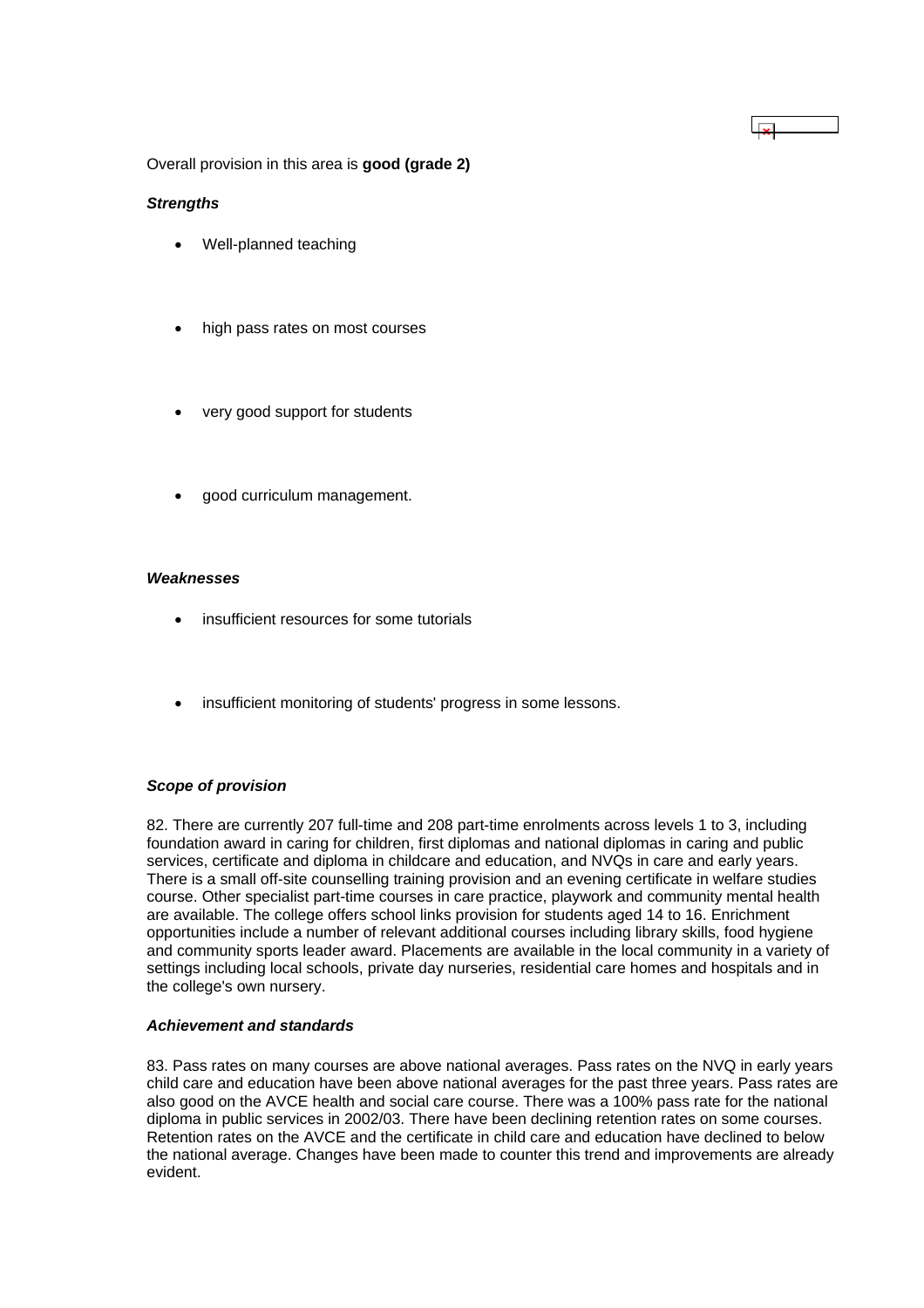84. Students' portfolios display sound theoretical understanding of key concepts and an appreciation of current work practices. Students plan effectively and present findings of their learning activities. Skills in independent learning are well developed. For example, students creating a display are expected to consider not only its purpose but also the cost of creation and the potential for recycling materials. The task outline requires students to research, plan, find resources, break down costs and, finally, put up the finished work in a communal area. Students' oral contributions show high levels of knowledge and understanding. Key skills are clearly identified and developed.

85. Extension activities challenge higher level students. Students are highly motivated and are encouraged to achieve high standards. A points system for full-time courses establishes a baseline from which to monitor achievement and progress. This uses exam grades on entry and results of initial assessment. Planned progression is related to FE, HE or employment in relevant vocational areas. There are good links with local schools and good teaching in vocational subjects for students aged 14 to 16.

| Qualification            | Level | <b>Completion year:</b> | 2001    | 2002    | 2003 |
|--------------------------|-------|-------------------------|---------|---------|------|
| Certificate in childcare | 2     | No. of starts           | 20      | 22      | 26   |
| and education            |       | % retention             | 70      | 86      | 69   |
|                          |       | % pass rate             | 93      | 95      | 94   |
| Certificate in           | 2     | No. of starts           | 35      | 37      | 43   |
| counselling skills       |       | % retention             | 77      | 89      | 91   |
|                          |       | % pass rate             | 96      | 94      | 90   |
| AVCE health and social   | 3     | No. of starts           | 15      | $\star$ | 21   |
| care                     |       | % retention             | 60      | *       | 48   |
|                          |       | % pass rate             | 100     | $\star$ | 80   |
| NVQ early years child    | 3     | No. of starts           | $\star$ | 24      | 25   |
| care and education       |       | % retention             | $\star$ | 88      | 100  |
|                          |       | % pass rate             | $\star$ | 90      | 92   |
| NVQ care                 | 3     | No. of starts           | $\star$ | 24      | 15   |
|                          |       | % retention             | $\star$ | 96      | 87   |
|                          |       | % pass rate             | $\star$ | 57      | 85   |

|  | A sample of retention and pass rates in health, social care and public services, 2001 to 2003 |  |  |
|--|-----------------------------------------------------------------------------------------------|--|--|
|  |                                                                                               |  |  |

*Source: ISR (2001 and 2002), college (2003)*

*\* fewer than 15 starters enrolled*

## *Quality of education and training*

86. Teaching is thoroughly planned, with detailed schemes of work and lesson plans. A flexible student-centred approach to teaching and learning has recently been introduced across the area, and staff explore the best approaches to teaching. Tasks support students' preferred learning styles, but also develop styles in which they may be weak. Well-produced materials to support task-based learning are available in classrooms and online through the use of the college's managed learning environment. Access to this is monitored centrally and is particularly well used by students on care, early years and public services courses. Equal opportunities issues are specifically emphasised in teaching materials. Attendance rates are high and students are enthusiastic about their work. The atmosphere in most classes is purposeful, with a good mix of activities taking place.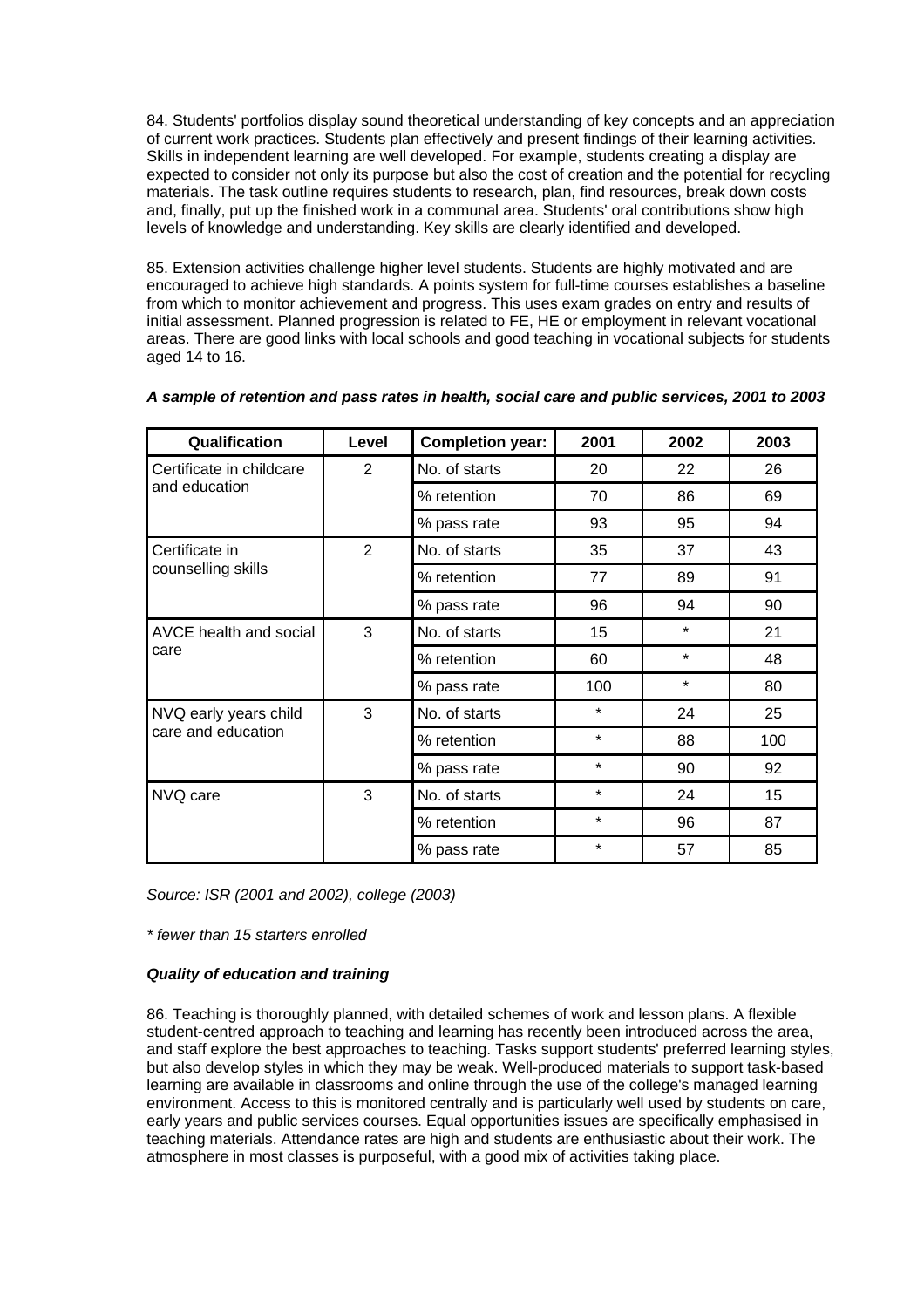<span id="page-31-0"></span>87. Teachers provide carefully designed exercises and activities for students to manage their own learning through the task-based methodology. In better lessons, students are engaged in meaningful activity throughout. In one outstanding lesson, students had researched childhood development theories and made a short dramatic presentation of this using a variety of props, make-up and music. This was very humorous and enjoyable for all. Teachers constantly reinforced and checked learning throughout the lesson. The activity was videoed for future reference. Work experience placements complement classroom teaching. There is an effective holistic approach to assessment for NVQs in the workplace. NVQ students use workbooks for their underpinning knowledge. This controls amounts of paperwork produced and allows students to concentrate on practical tasks.

88. There is some unsatisfactory teaching. In poor lessons, there is an over-didactic approach, with insufficient challenge and checking of knowledge. Some students are not engaged in learning and do not participate in the lesson at any time.

89. Individual support for students is good. Following initial interview and assessment, students are placed on courses which match prior attainment and experience. Targets and action plans monitor progress and students are well informed about their development. Students with learning difficulties and/or disabilities benefit from very good support tailored to their particular needs, for example, help with physical tasks. Tutorial support is valued and regular one-to-one sessions provide feedback on the outcomes of assessment and progress review. There is detailed and positive feedback on assessments in most cases, including practical work. Students are very complimentary of the college as a whole, and their immediate teaching team and pastoral support in particular. They value the advice and guidance received on personal issues, coursework and planning for progression. There is some dissatisfaction with central careers guidance. The learning resource centre contains a good range of up-to-date materials and these are well used.

90. There is good progress between levels, and many students have moved from level 1 to level 3 over time. The NVQ, welfare studies and counselling courses have an adult focus which is valued by students. A new and developing programme is in place for students aged 14 to 16 in care and public services. Staff have a wide range of relevant vocational experience. There is an expectation of three days professional updating annually. Teachers have produced a wide range of effective teaching materials. The main teaching block is lively and there are good displays of students' work.

## *Leadership and management*

91. Leadership and management are good. The management is particularly proactive and the team work well together. Commitment to the college vision is shared across the area, and there are frequent and regular exchanges of ideas and resources. Good communications exist between all team members, including the small number of part-time staff, via formal and informal systems, through meetings and the circulation of minutes. Staff value, and take advantage of, opportunities for continuous professional development. The advanced practitioner has a clear brief for supporting the development of staff and their approaches to teaching and learning.

## **Visual and performing arts and media**

Overall provision in this area is **satisfactory (grade 3)**

Contributory grade for performing arts is **good (grade 2)**

## *Strengths*

• high retention and pass rates on national diploma in popular music and desktop publishing course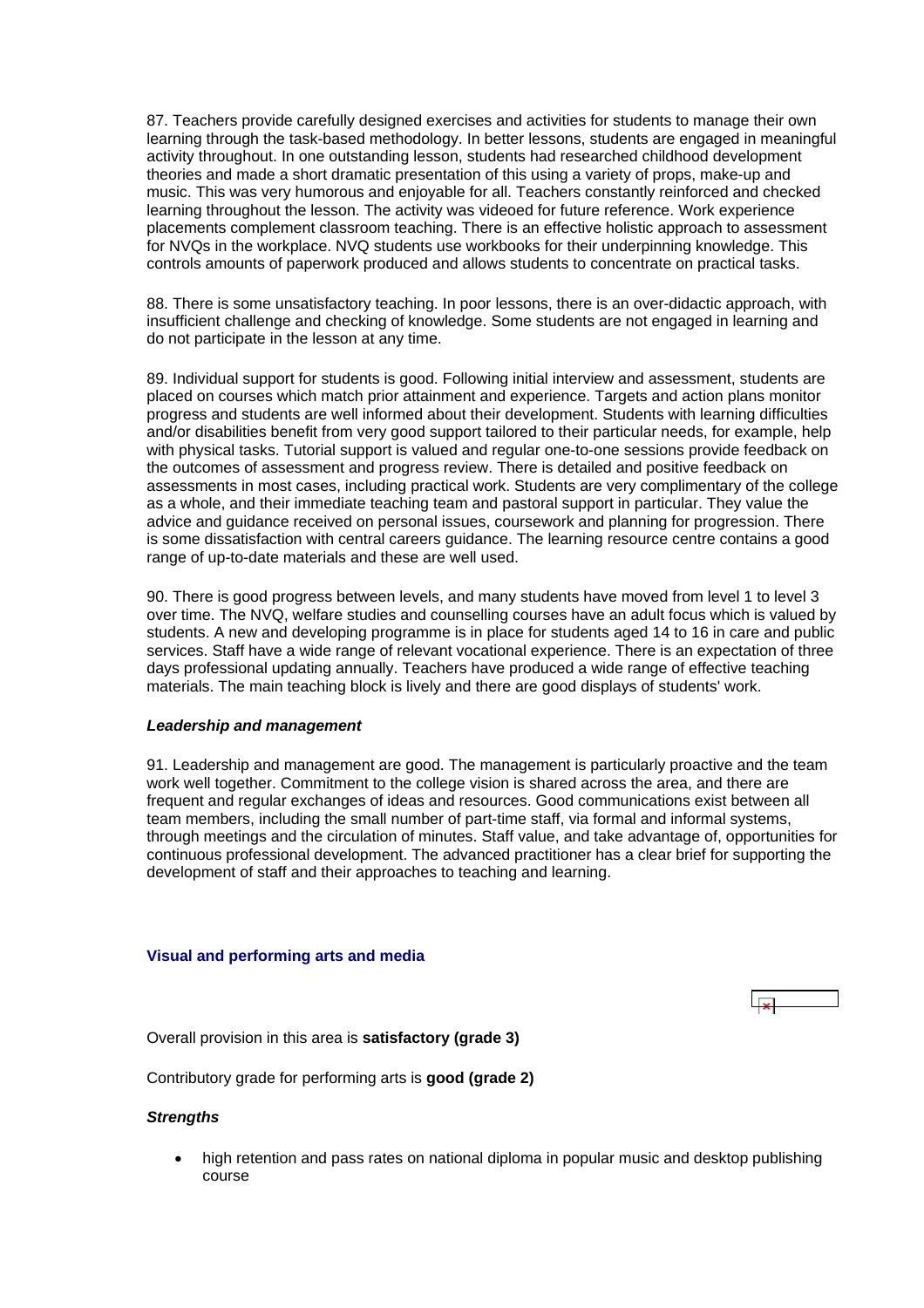- high standard of students' work on performing arts courses
- good teaching and learning on performing arts courses
- effective curriculum management of performing arts.

## *Weaknesses*

• art teaching which inadequately addresses students' weak skills.

#### *Scope of provision*

92. The college provides a range of courses in the visual and performing arts. These include first diplomas in design and media, part-time courses in photography and computer graphics, and national diplomas in design, media and performing arts. There are 204 students enrolled on these courses. Most students are aged 16 to 18 attending full-time courses. The department utilises outside resources to complement its teaching, as well as teaching on the visual arts curriculum offered in the five Isle of Wight high schools. Some art classes, including ceramics, which were previously run in the college, are now provided in collaboration with a local public arts facility. A unique feature of the curriculum is the collaboration with an external, independent provider. This is a well-resourced and well-managed area which now provides the music and media curriculum.

## *Achievement and standards*

93. Pass rates are high for the national diplomas in art and design and popular music. Retention rates on the popular music course have been high for the past three years, although on the art and design course they are unsatisfactory.

94. Students on national diploma courses have a good basic understanding of their subjects, and have acquired high levels of skills and factual knowledge. Many have developed the critical and evaluative skills required to achieve high grades. However, many students on the part-time art and design courses have not developed appropriate levels of skill, especially in photography and design. They have insufficient understanding of simple design ideas and are not fully engaged in their work, finding it hard to apply knowledge and skills to new situations.

95. The best students demonstrate good progress in acquiring and applying knowledge and understanding in music, media and art and design. Most work well independently, using a satisfactory range of resources and materials. The techniques and processes demonstrated by students are also satisfactory. Students on the national diploma in art and design, for example, produced particularly high-quality electronic drawings and colour work. They were totally absorbed in their work and design outcomes. The quality of work achieved was very good and showed disciplined craftsmanship, innovation and attention to accuracy and detail. However, the quality of work produced by some level 2 students was not so good.

96. Music students are highly motivated and are competent performers, with performance disciplines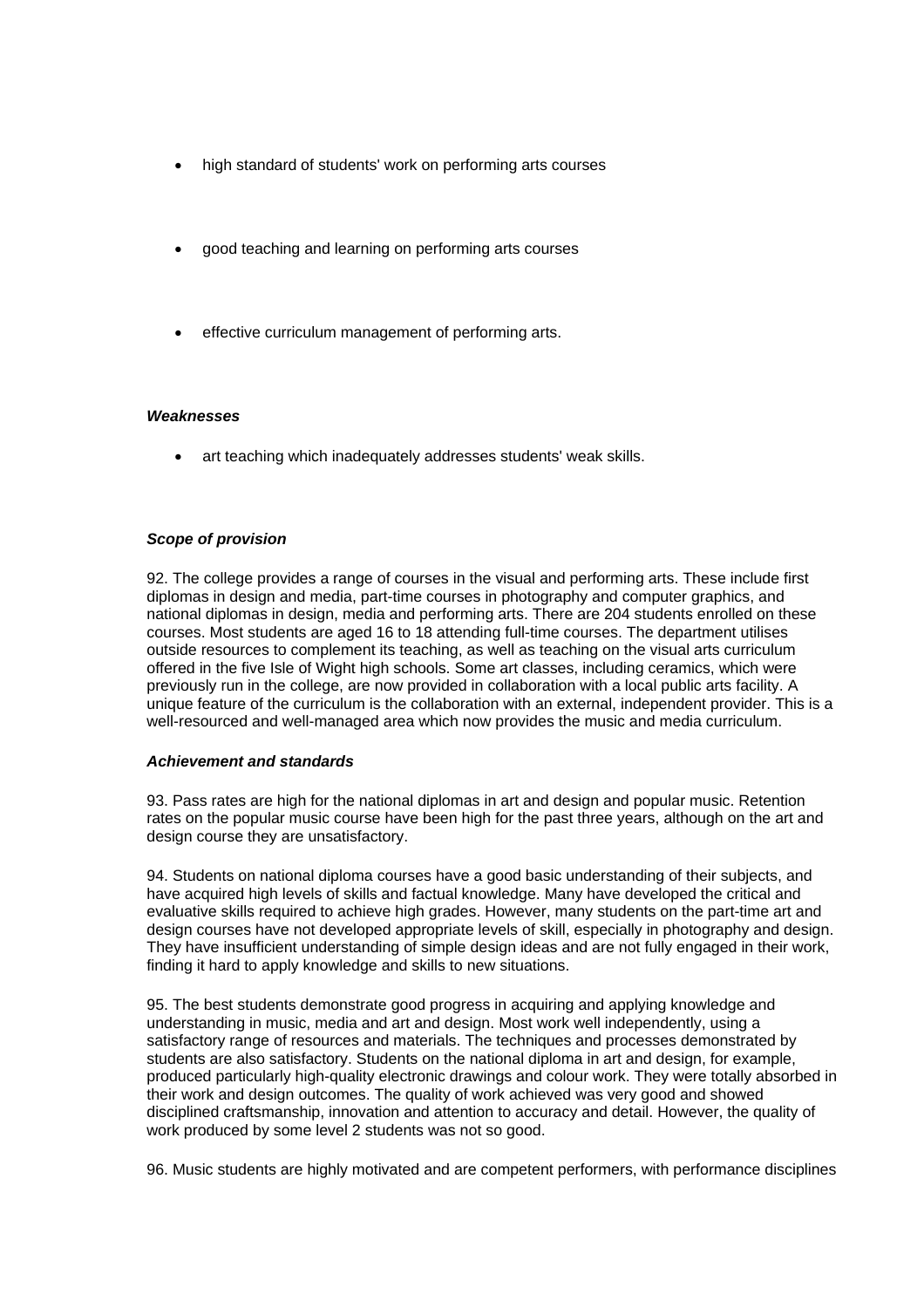well above the usual standard for the stage of their course. For example, a group of first-year BTEC national diploma students demonstrated excellent samba drumming techniques and were focused, energetic and in complete unison. Their tutor played along with them, demonstrating good drumming skills and conducting through the use of a whistle and mime simultaneously. Another group of students performed blues music to professional standards.

97. Standards of written work in art and design are sometimes poor. Some students have insufficient knowledge to choose and handle appropriate material to achieve their objectives. However, some of the best students' design work is impressive, where drawings and initial visual ideas contain wellwritten analysis. These students have the ability to effectively evaluate the use of materials and processes.

98. In music, very good standards of research and presentation are encouraged and received. For example, in one class, students were engaged in a detailed and sensitive study on Jimi Hendrix and his influence on subsequent music developments.

| Qualification         | Level          | <b>Completion year:</b> | 2001 | 2002    | 2003 |
|-----------------------|----------------|-------------------------|------|---------|------|
| Desktop publishing    | $\overline{2}$ | No. of starts           | 97   | 94      | 90   |
|                       |                | % retention             | 69   | 82      | 89   |
|                       |                | % pass rate             | 75   | 69      | 70   |
| Foundation diploma in | 3              | No. of starts           | 15   | $\star$ | 17   |
| art and design        |                | % retention             | 73   | $\star$ | 71   |
|                       |                | % pass rate             | 100  | $\star$ | 92   |
| National diploma in   | 3              | No. of starts           | 17   | 18      | 25   |
| popular music         |                | % retention             | 94   | 89      | 88   |
|                       |                | % pass rate             | 78   | 100     | 91   |

## *A sample of retention and pass rates in visual and performing arts and media, 2001 to 2003*

*Source: ISR (2001 and 2002), college (2003)*

*\* fewer than 15 starters enrolled*

## *Quality of education and training*

99. Lessons are carefully planned and their content accurately reflects the requirements of awarding bodies. Students are highly motivated and teachers are able to hold their interest well. For example, in a first diploma in design class, students were introduced to clay work for the first time; they all produced surface designs and cut-out clay shapes of exceptional visual form and quality.

100. Art and design teachers are knowledgeable about their subjects, and are effective at ensuring that students learn and understand basic factual knowledge. A comprehensive range of teaching methods is used across most courses. Classroom management is good and teachers demonstrate skills in motivating students, although some art and design students are unmotivated. On the first diploma in design course, some teaching is too technical for students to clearly understand and is often over-prescriptive.

101. Students are provided with a wide range of well-designed handouts and worksheets which support the teaching. The best of these provide demanding tasks for students. The resources and accommodation at the external area used for music are of a very high standard and are well used and valued by students. The systems for monitoring and improving students' performance are good. Most students submit their coursework and produce sufficient written work. There is good emphasis on the development of the skills of analysis and evaluation. Most homework is marked promptly and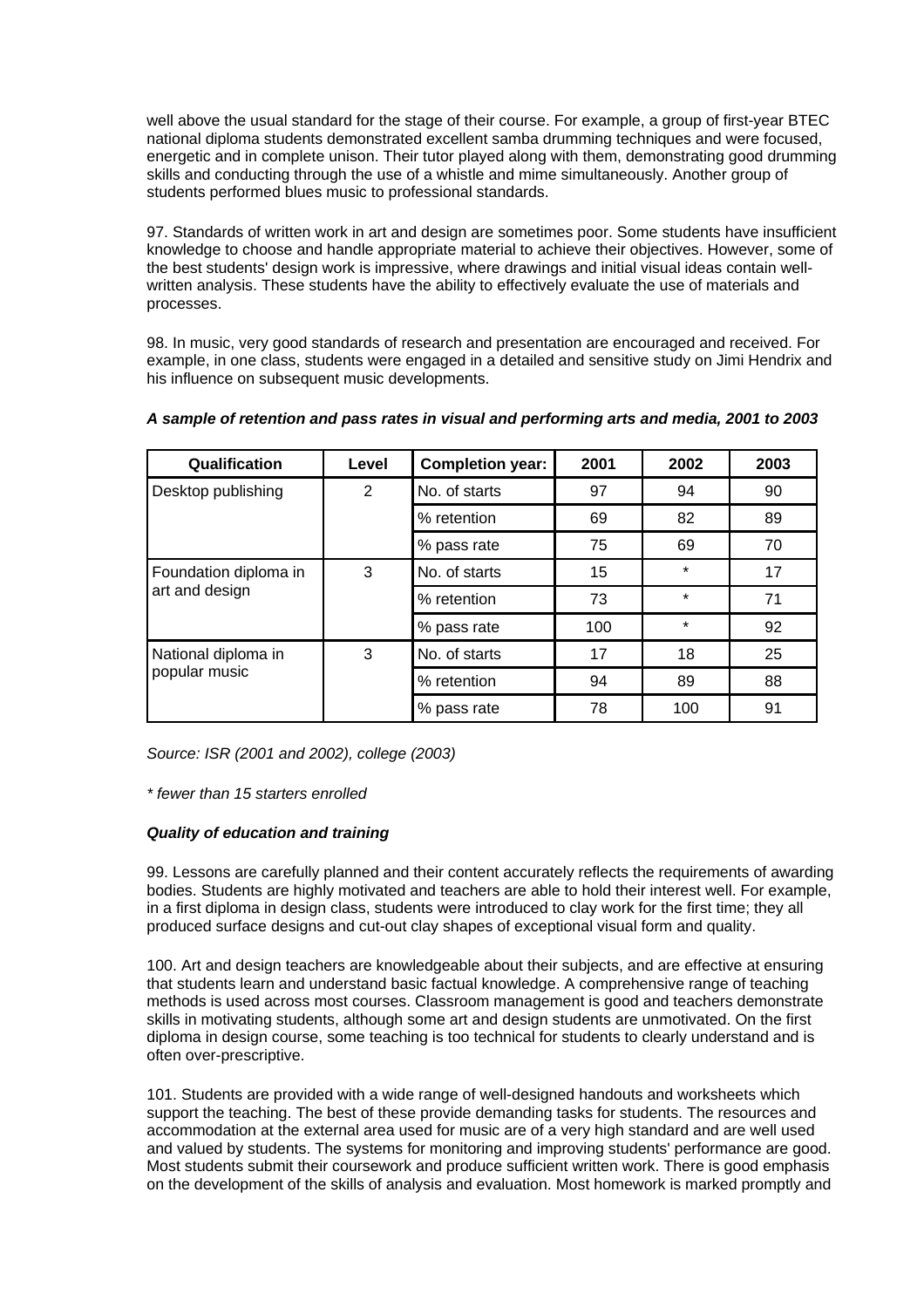<span id="page-34-0"></span>accurately, and many of the teachers' comments give adequate guidance to students on what they need to do to improve the quality of their work. There are clear arrangements to set targets to encourage them to improve.

102. The learning resource centre is well stocked with a good range of books and other learning materials for art and music. These are well used. Guidance and support for students are effectively managed. Additional learning support is well provided for by vocationally qualified tutors.

## *Leadership and management*

103. Management and leadership of the performing arts section are good. There is a clear organisational structure and allocation of responsibilities through the course manager. The management of media has recently transferred to the performing arts curriculum leader and improved standards of leadership are already becoming apparent in the area. Management and leadership of the art and design provision are satisfactory. There is a clear focus on improving students' achievements and retention rates on some level 3 qualifications. The self-assessment reports for these areas were accurate and a fair reflection of the provision.

## **Humanities**



Overall provision in this area is **good (grade 2)**

## *Strengths*

- consistently high pass rates on access to HE and GCSE English courses
- imaginative and well-planned teaching on the access to HE
- high-quality resources that enhance learning
- effective personal and academic support for students
- good leadership and management of the area.

## *Weaknesses*

• poor pass rate for GCE AS English literature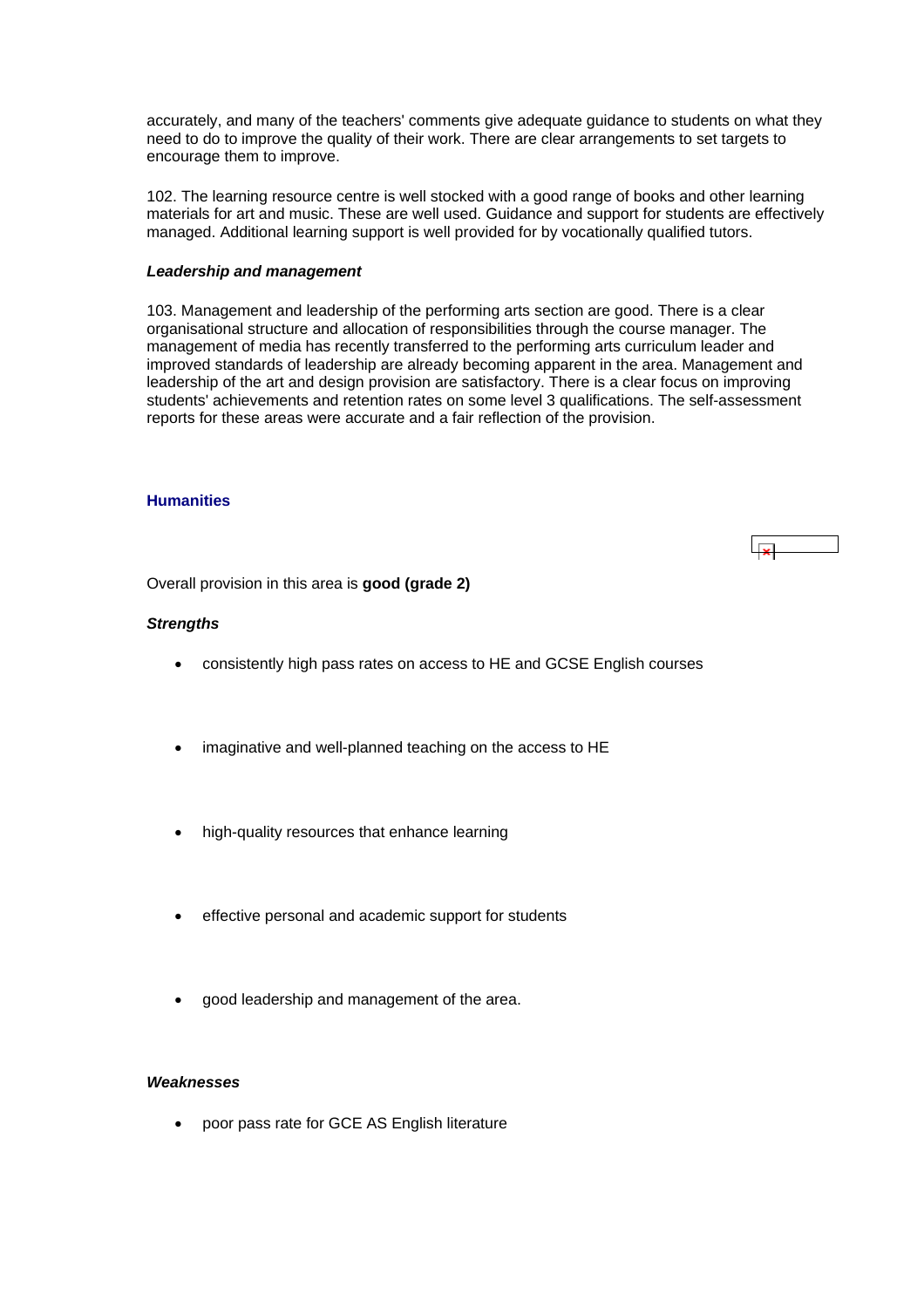- poor retention rate for GCE AS psychology
- some teaching does not meet the needs of all students.

## *Scope of provision*

104. The main provision in humanities is the access to HE course, which is offered on a daytime, full-time or part-time basis. Students can choose from a good range of modules including psychology, sociology, gender studies, literary studies, communication studies, human and social biology and history. All other courses are part time only. These include GCE AS and A2 psychology, GCE AS law and GCE AS English literature. Other GCE A-level provision has been transferred to local high schools. GCE AS psychology and GCSE English language are offered as either day or evening classes. GCE AS law and English literature are offered as evening provision. The majority of students on GCSE and GCE AS and A2 courses are adult students. There are 222 students in this curriculum area, 158 on day courses and 64 on evening provision.

## *Achievement and standards*

105. Pass rates have been consistently high on access to HE and GCSE English courses. For GCE AS psychology, the 2003 pass rate was high and the percentage of high grades is above the average for similar colleges. Pass rates for GCE AS law have been consistently above the national average, but numbers have declined. Numbers have also declined for GCE AS English literature, where pass rates are below average. Retention rates are above the national average on all courses except GCE AS psychology.

106. Standards achieved are appropriate to the demands of the course. Standards of oral presentation are high on access to HE. In an access to HE human and social biology lesson, students ably presented the outcome of their research findings on the calorific value of food and the structure and function of the digestive system. In gender studies, students confidently and fluently reviewed texts dealing with feminist issues. One student competently evaluated *Big Women* by Fay Weldon, incorporating an interesting personal response to the text. Students displayed good knowledge and understanding of radical feminism, patriarchy and second wave feminism. The use of humour enlivened presentations for the audience. Standards of research are good. Sociology students successfully researched and evaluated functionalist, interpretive, Marxist, Weberian and feminist perspectives. GCSE students are able to make good use of their experience and maturity to promote their learning.

| Qualification          | Level | <b>Completion year:</b> | 2001    | 2002 | 2003    |
|------------------------|-------|-------------------------|---------|------|---------|
| <b>GCSE English</b>    | 2     | No. of starts           | 72      | 92   | 75      |
|                        |       | % retention             | 72      | 73   | 84      |
|                        |       | % pass rate             | 85      | 78   | 73      |
| Access to HE (one year | 3     | No. of starts           | 19      | 21   | $\star$ |
| full time)             |       | % retention             | 89      | 81   | $\star$ |
|                        |       | % pass rate             | 88      | 100  | $\star$ |
| Access to HE (two year | 3     | No. of starts           | $\star$ | 29   | 26      |

## *A sample of retention and pass rates in humanities, 2001 to 2003*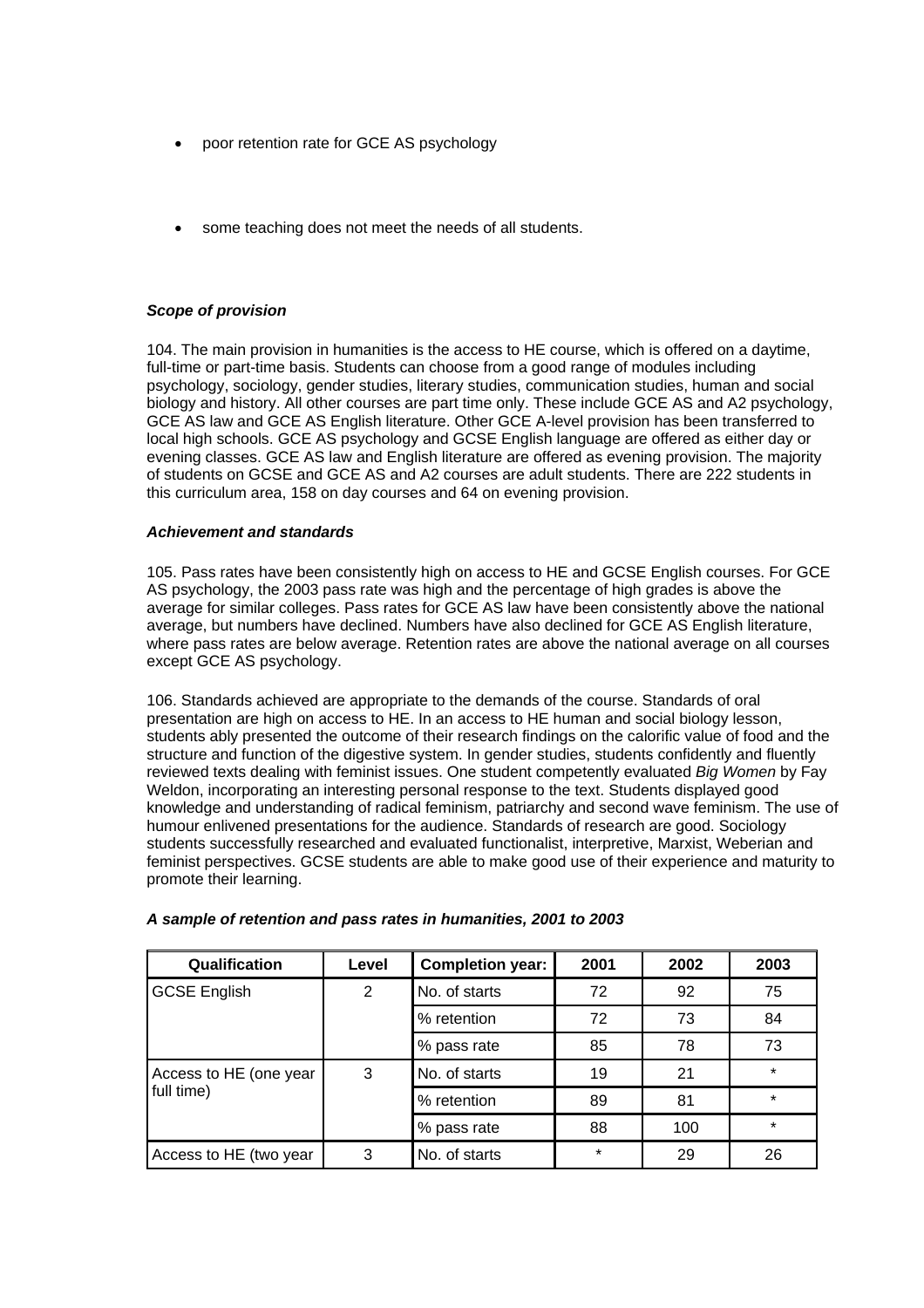| part time)               |   | % retention   | $\star$ | 34  | 35      |
|--------------------------|---|---------------|---------|-----|---------|
|                          |   | % pass rate   | $\star$ | 100 | 100     |
| <b>GCE AS psychology</b> | 3 | No. of starts | 35      | 39  | 38      |
|                          |   | % retention   | 80      | 51  | 63      |
|                          |   | % pass rate   | 54      | 55  | 92      |
| <b>GCE AS English</b>    | 3 | No. of starts | 45      | 16  | 15      |
| literature               |   | % retention   | 71      | 75  | 87      |
|                          |   | % pass rate   | 97      | 92  | 69      |
| <b>GCE AS law</b>        | 3 | No. of starts | 33      | 26  | $\star$ |
|                          |   | % retention   | 73      | 81  | $\star$ |
|                          |   | % pass rate   | 92      | 76  | $\star$ |

*Source: ISR (2001 and 2002), college (2003)*

*\* fewer than 15 starters enrolled*

## *Quality of education and training*

107. Teaching on most courses is good. Lessons are well planned and interesting. Teachers have good subject knowledge which they share with their students through interesting and stimulating learning activities. Students are acquiring the appropriate higher level thinking skills of analysis, synthesis and evaluation. In a GCE AS English literature lesson, students engaged in lively discussion on the various merits of the film and the text version of Shakespeare's *Much Ado About Nothing*. They identified the key features of character and plot and compared and contrasted the linguistic features of the film and text versions. Teachers effectively develop students' oral and writing skills. In a GCSE English lesson, students wrote interesting short fiction stories and personal anecdotes. Students can use appropriate technical terminology and can argue logically, taking account of ethical considerations in research. Access psychology students accurately identified the conditioned and unconditioned stimulus and response in classical conditioning experiments and evaluated the ethical considerations of experiments involving human participants. GCE AS psychology students make appropriate reference to primary research and are familiar with key theorists and perspectives. GCE AS psychology students critically considered the Atkinson and Shiffrin model of `memory'. GCE A2 students successfully evaluated different theories of abnormality and deviance. In the less successful lessons, the needs of all students are not fully met. Teaching is insufficiently student-centred and there is too narrow a range of activities.

108. Staff are well qualified and have appropriate teaching qualifications. They make effective use of high-quality resources to support learning. Handouts are used effectively for revision. Teaching materials are available for students on the college intranet, which also provides valuable research material. Library materials are up to date and appropriate to advanced level study. Computers are readily available for independent study and used regularly and effectively by students.

109. Assessment is frequent and thorough. Students' work is marked regularly using examination board criteria, which helps them to identify how close they are to their target grades. It is annotated with constructive comments to help raise standards of performance. Clear assessment timetables enable students to prepare for assessed assignments and tests. Reviews of students' performance are effective in identifying strengths and weaknesses and planning actions. Personal and academic support and guidance are of a high standard and are valued by students. Weekly tutorials form an integral part of the access to HE course. These effectively cover a range of topics including study, essay writing, oral and communication skills. The induction process enables students to make a smooth transition into regular study. Tutors give freely of their time to meet with students on a oneto-one basis to meet individual needs.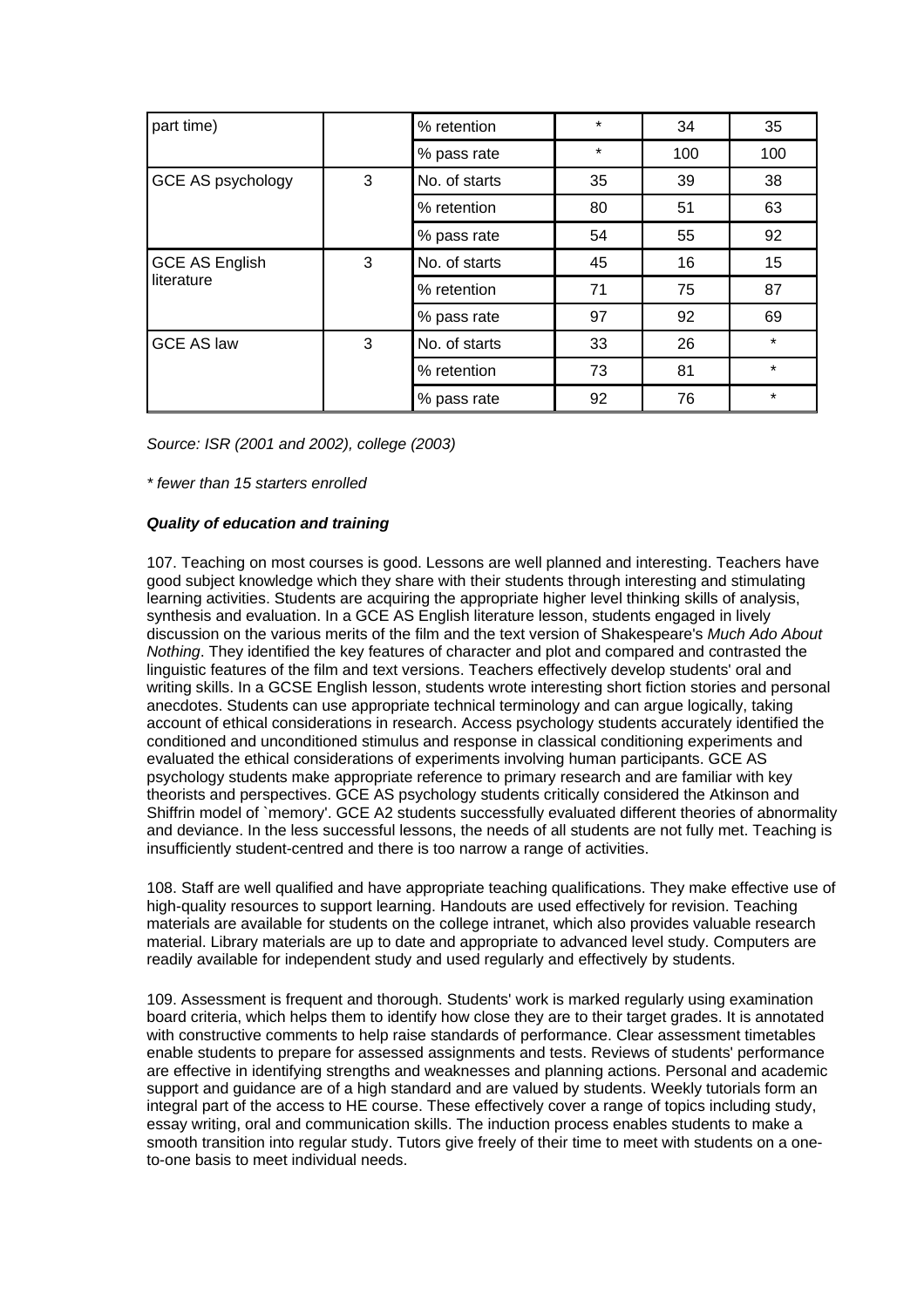#### <span id="page-37-0"></span>*Leadership and management*

110. Leadership and management are good. There is clear strategic direction in the area. Strenuous efforts have been made to enable students with a wide range of backgrounds and experiences to find courses which meet their academic and personal needs. The introduction of a pre-access course at GCSE level successfully prepares students for advanced level courses, and provides progression within the college. Advertising in a wide range of locations has encouraged more male students to join courses. Provision has been rationalised in partnership with local high schools. Management is collaborative and consultative. Teams meet regularly to focus on curriculum and attainment issues. Strategies are put in place to address areas of weakness or to try and enhance the provision. Effective procedures and practices ensure good quality assurance. Tutors are observed regularly by managers and share good practice. Students' work is closely monitored. There is a firm focus on equal opportunities and widening participation of the local community. Strategies to redress the gender imbalance are starting to have effect and sensitive timetabling takes account of the needs of students with children.

#### **Foundation programmes**



Overall provision in this area is **good (grade 2)**

#### *Strengths*

- good teaching and learning
- high standard of students'; work
- effective use of resources
- good range of provision
- good leadership and management.

## *Weaknesses*

• insufficient additional learning support for students on key skills programmes in some areas.

## *Scope of provision*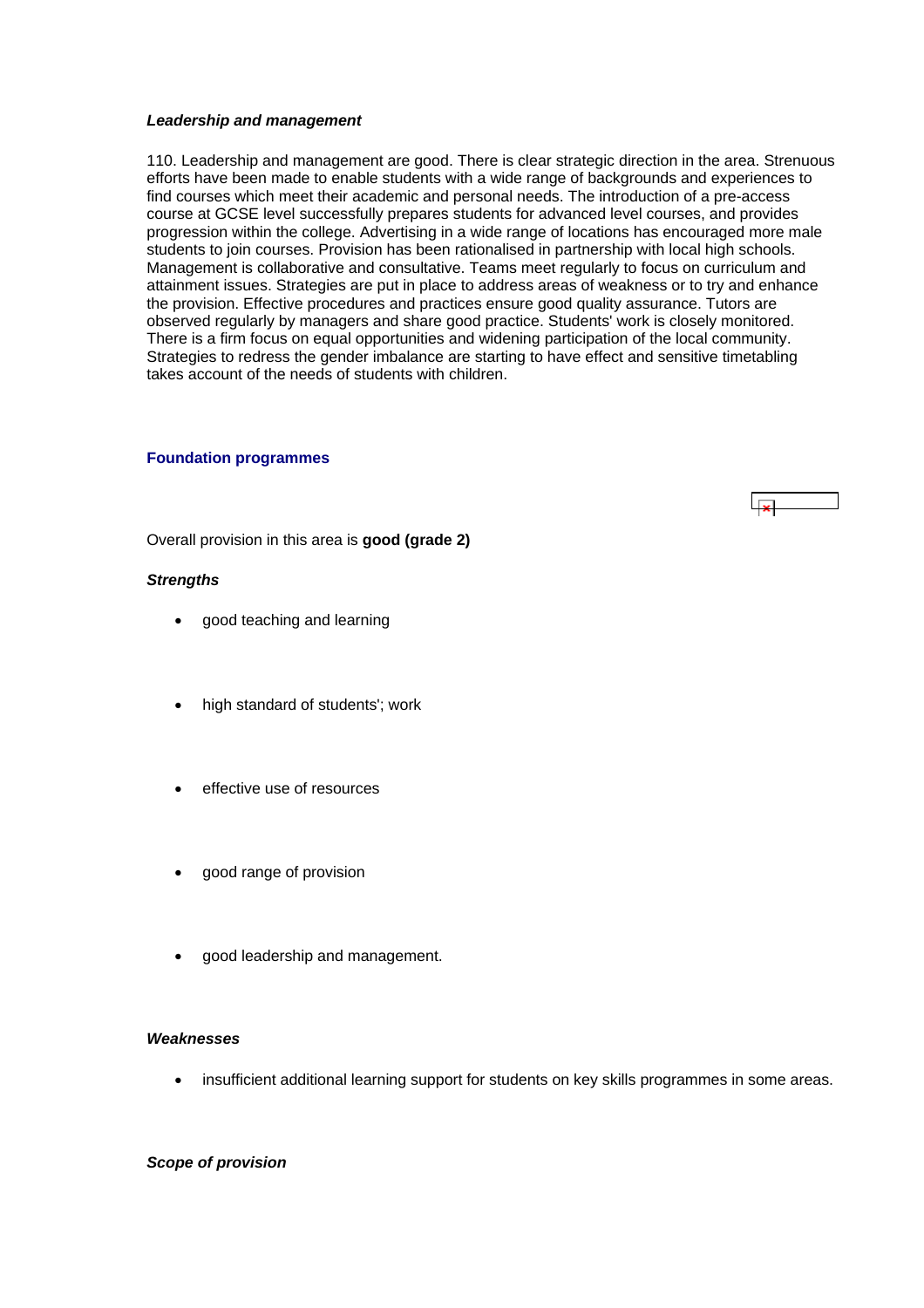111. The area for foundation programmes makes provision for students to further develop their literacy and numeracy skills and key skills, and for students with learning difficulties and/or disabilities and additional learning support needs. The area provides a comprehensive range of fulltime and part-time courses, which are responsive to local requirements. Courses include family learning, which is offered in schools across the island. A unique course for students with social, emotional or health-related needs is also provided. In addition to supporting students across the college who have additional learning needs, the department provides additional support for students on HE courses and for school pupils aged 14 to 16 on vocational taster courses. A range of qualifications is offered including courses in literacy and numeracy, OCN library and research skills, essential skills award and other courses to suit the needs of individuals. There are 224 students receiving additional learning support, 59 full-time and part-time students with learning difficulties and/or disabilities, and 119 full-time and 171 part-time students attending various programmes of study.

## *Achievement and standards*

112. Students produce high-quality work and in some cases the standards are above those expected. Retention and pass rates are above the national averages for most courses. The life skills programme, Oxford Cambridge and RSA Examinations (OCR) and the City and Guilds 3792 literacy programme are above the national average for retention and pass rates in most cases. Students' attendance and punctuality is good. Students are set realistic goals to achieve, enabling them to progress well.

| Qualification                          | Level | <b>Completion year:</b> | 2001    | 2002    | 2003 |
|----------------------------------------|-------|-------------------------|---------|---------|------|
| Life skills                            | E     | No. of starts           | 195     | 85      | 86   |
|                                        |       | % retention             | 95      | 94      | 90   |
|                                        |       | % pass rate             | 100     | 99      | 99   |
| <b>OCR</b> adult literacy              | E     | No. of starts           | $\star$ | 89      | 23   |
|                                        |       | % retention             | $\star$ | 61      | 91   |
|                                        |       | % pass rate             | $\star$ | 37      | 90   |
| City and Guilds 3792                   | E     | No. of starts           | $\star$ | $\star$ | 18   |
| basic numeracy                         |       | % retention             | $\star$ | $\star$ | 100  |
|                                        |       | % pass rate             | $\star$ | $\star$ | 100  |
| City and Guilds 3792                   | 1     | No. of starts           | $\star$ | $\star$ | 126  |
| literacy                               |       | % retention             | $\star$ | $\star$ | 100  |
|                                        |       | % pass rate             | $\star$ | $\star$ | 90   |
| City and Guilds 3792<br>adult numeracy | 1     | No. of starts           | $\star$ | $\star$ | 30   |
|                                        |       | % retention             | $\star$ | $\star$ | 100  |
|                                        |       | % pass rate             | $\star$ | $\star$ | 97   |

## *A sample of retention and pass rates in foundation programmes, 2001 to 2003*

*Source: ISR (2001 and 2002), college (2003)*

\**denotes courses not run*

## *Quality of education and training*

113. Teaching and learning are good. Courses are well planned with the needs of the community in mind. Students' interest is maintained by using a wide range of teaching strategies and resources.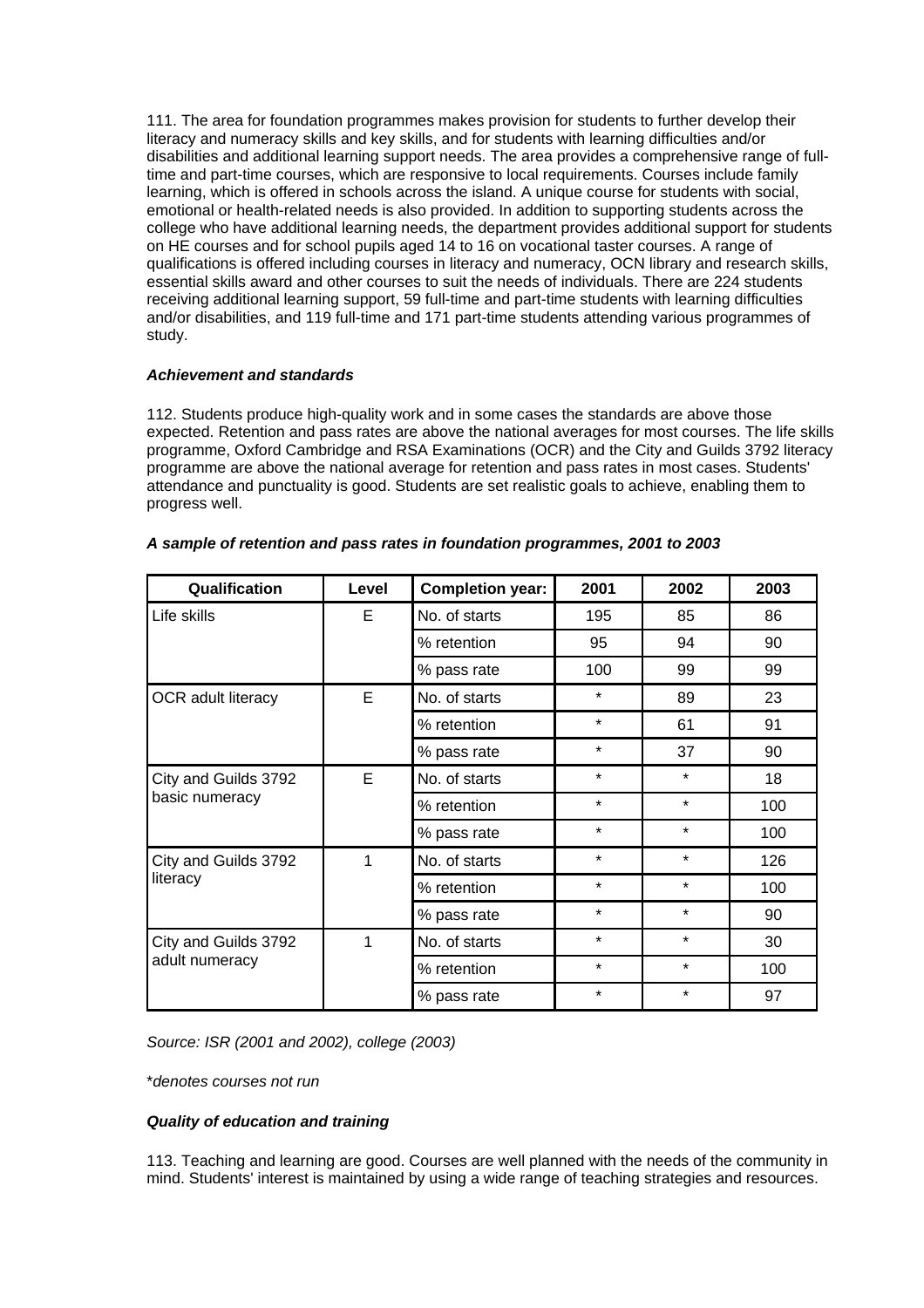<span id="page-39-0"></span>Students develop confidence, self-assurance, communication skills and social skills. In one lesson, students were encouraged to learn about quality control: they had to identify which Christmas ornaments were not up to standard and the reasons why. They successfully achieved this. Students were interested and highly motivated in all aspects of what they were learning. In another lesson, a student successfully learnt and remembered how to spell `library'. The strategy used was to think of the word `bra' and then visualise the item of clothing, linking it to the word.

114. There is a good range of learning resources. Some 41 learning assistants support students with literacy and numeracy difficulties across the college. The support that is offered is effective and enables students to achieve. The learning resource centre has a wide range of books for students of all levels to use. All materials are clearly linked to the national literacy and numeracy standards. Students have access to a wide range of IT, both in and out of class. Materials and handouts are produced in formats to suit the individual needs of students.

115. There is insufficient additional learning support for students on key skills programmes across the college. Programmes at levels 1 to 2 in some areas have very large class numbers. Students lose interest and become involved in unrelated conversations with other students. Teachers spend time with students who need help with tasks whilst other students wait for help and are not engaged in learning. Students are easily distracted by classroom intrusions and learning is interrupted. Some students struggle to complete tasks.

116. There is effective initial assessment. This is ongoing for an extended 6-week induction period and forms the basis of students' personal development plan. During this time, students' support needs are assessed. Individual students' programmes are amended to take into account the results of the initial assessments and targets are set for learning and personal achievement. Students' progress is regularly assessed and monitored, although recording of progress is not always clear.

117. There is a good range of provision to meet the needs of students in the college and those in the community. Times of classes are flexible to accommodate individual students. Free computer training linked to literacy and numeracy is offered in rural areas to both adults and children. This training is successfully provided in the libraries and through the use of a library bus. Library staff undertook literacy and numeracy training in order to be more aware of the needs of students. Staff have created good links with the community, including social services, the LEA and schools.

## *Leadership and management*

118. Leadership and management are good. The self-assessment report is detailed and the resulting action plan is regularly monitored. Staff use data effectively to monitor the changing trends in provision, which in turn informs lesson and curriculum planning. The manager and staff share a common purpose of putting the students' learning and personal development first. There are effective quality systems that are monitored regularly for improvement. There are frequent informal discussions, good communication and regular meetings to discuss students and their individual development needs. Curriculum planning takes into account the diverse needs of students. The introduction of the extended induction period has proved successful in identifying appropriate personal and learning targets for students. There is good staff development linked to appraisal. The breadth and range of the curriculum offers equality of opportunity to all students.

 $\overline{1}$ 

**Part D: College data**

**Table 1: Enrolments by level of study and age**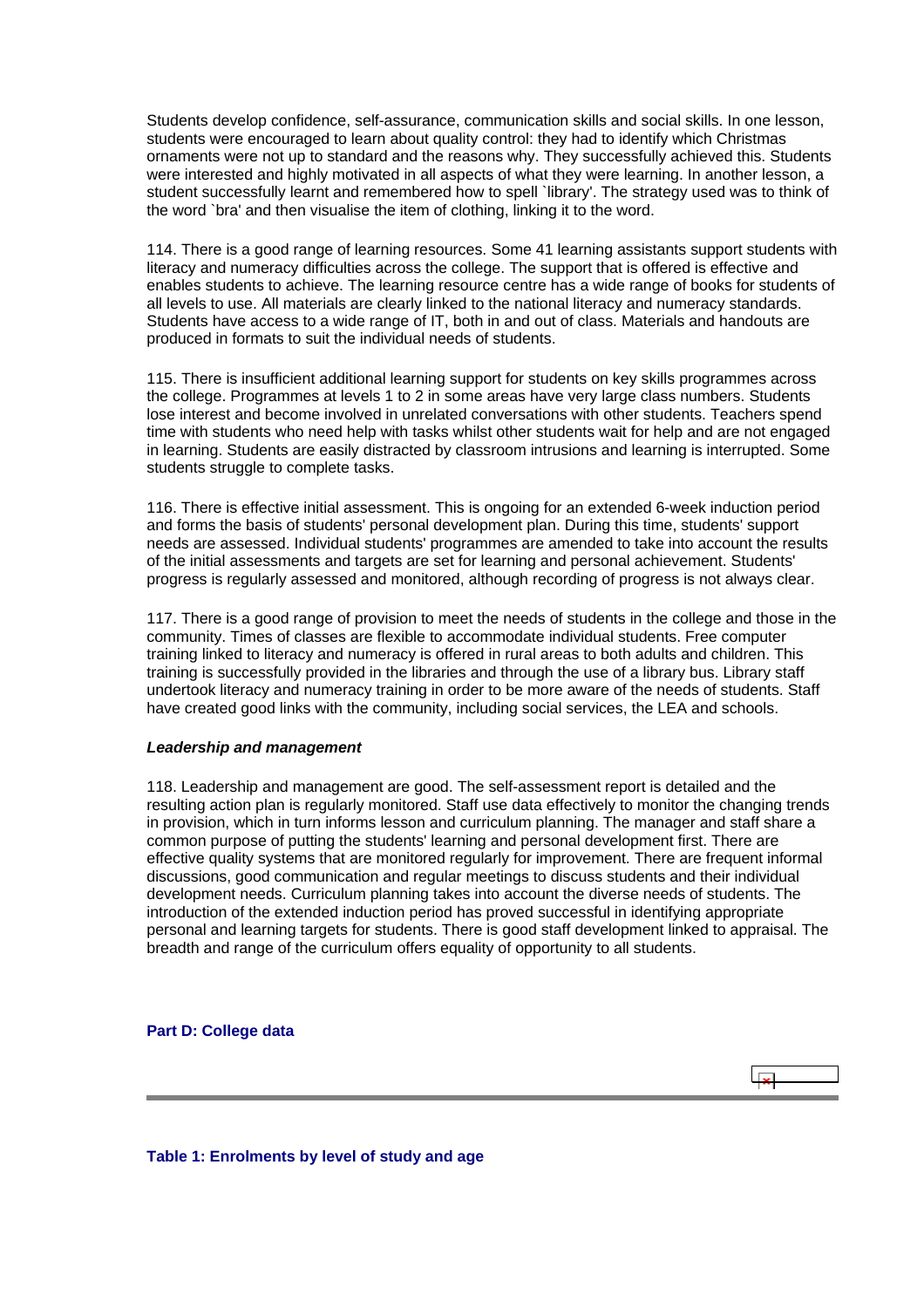<span id="page-40-0"></span>

| Level        | $16 - 18$ | $19+$ |
|--------------|-----------|-------|
|              | 39        | 41    |
| $\mathbf{2}$ | 28        | 25    |
| 3            | 10        | 11    |
| 4/5          |           |       |
| Other        | 24        | 21    |
| Total *      | 100       | 100   |

*Source: provided by the college in 2003*

*\* figures have been rounded and my not total 100%*

| <b>Curriculum area</b>                                  | $16 - 18$   | $19+$ | <b>Total</b>     |
|---------------------------------------------------------|-------------|-------|------------------|
|                                                         | No.         | No.   | Enrolments (%) * |
| Science and mathematics                                 | 141         | 314   | 4                |
| Land-based provision                                    | 39          | 90    | 1                |
| Construction                                            | 219         | 422   | 5                |
| Engineering, technology and<br>manufacture              | 205         | 182   | 3                |
| Business administration,<br>management and professional | 119         | 405   | 4                |
| Information and communication<br>technology             | 160         | 873   | 8                |
| Retailing, customer service and<br>transportation       | $\mathbf 0$ | 5     | $\mathbf 0$      |
| Hospitality, sports, leisure and travel                 | 305         | 600   | $\overline{7}$   |
| Hairdressing and beauty therapy                         | 174         | 220   | 3                |
| Health, social care and public<br>services              | 331         | 1,364 | 13               |
| Visual and performing arts and<br>media                 | 444         | 583   | 8                |
| Humanities                                              | 482         | 253   | 6                |
| English, languages and<br>communication                 | 958         | 680   | 13               |
| Foundation programmes                                   | 205         | 213   | 3                |
| Unknown AOL                                             | 1,397       | 1,286 | 21               |
| <b>Total</b>                                            | 5,179       | 7,490 | 100              |

 $\sqrt{\frac{1}{x}}$ 

# **Table 2: Enrolments by curriculum area and age**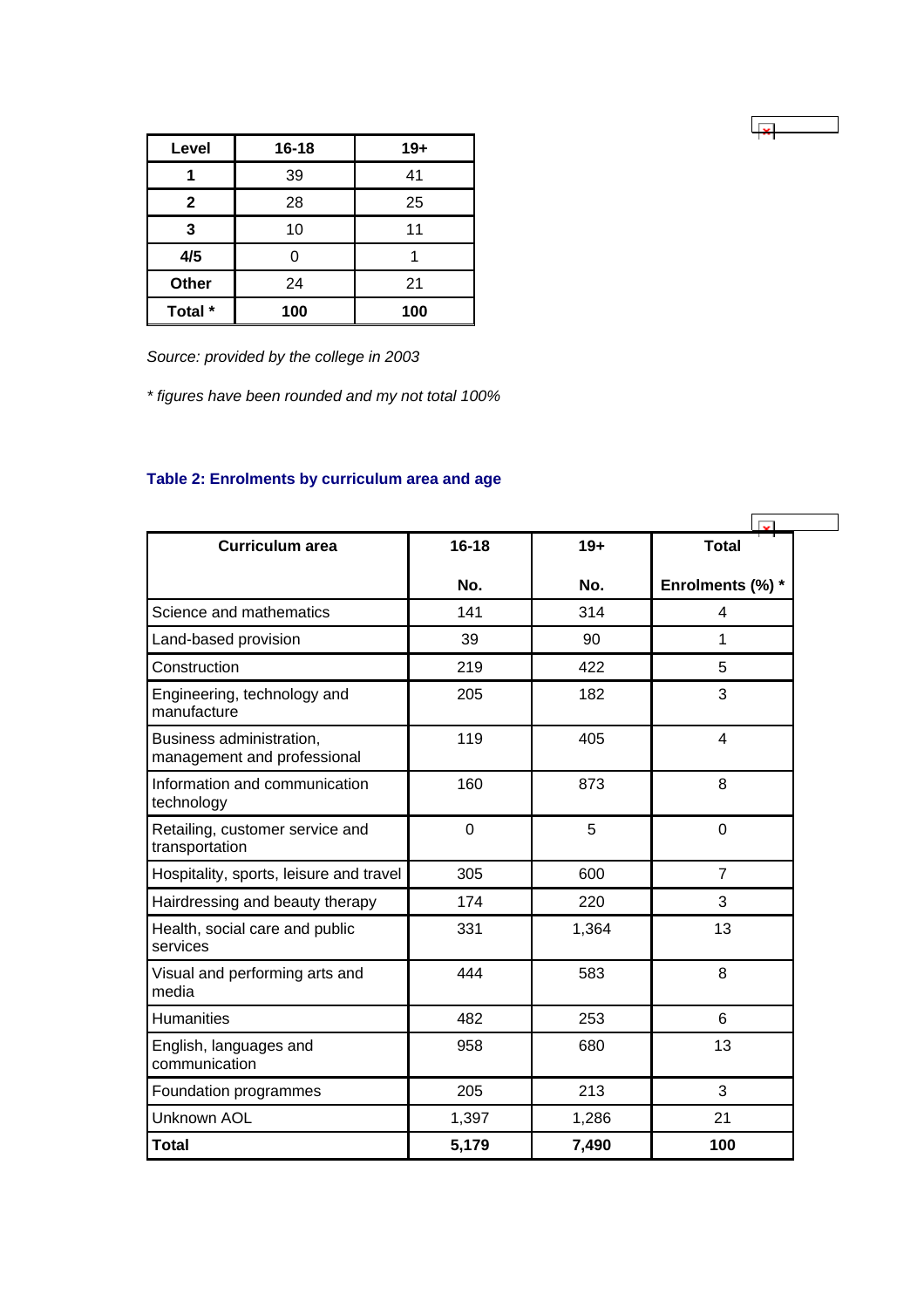<span id="page-41-0"></span>*Source: provided by the college in 2003*

*\* figures have been rounded and may not total 100%*

## **Table 3: Retention and achievement**

| Level                   | <b>Retention and pass</b>       | <b>Completion year</b> |           |         |       |       |         |  |
|-------------------------|---------------------------------|------------------------|-----------|---------|-------|-------|---------|--|
| (Long<br>Courses)       | rate                            |                        | $16 - 18$ |         |       | $19+$ |         |  |
|                         |                                 | 2001                   | 2002      | 2003    | 2001  | 2002  | 2003    |  |
| 1                       | Starters excluding<br>transfers | 553                    | 1,048     | 1,210   | 616   | 1,389 | 1,261   |  |
|                         | Retention rate (%)              | 66                     | 72        | 85      | 73    | 68    | 77      |  |
|                         | National average (%)            | 75                     | 76        | $\star$ | 69    | 70    | $\star$ |  |
|                         | Pass rate (%)                   | 60                     | 64        | 81      | 76    | 82    | 83      |  |
|                         | National average (%)            | 69                     | 71        | $\star$ | 68    | 71    | $\star$ |  |
| $\overline{\mathbf{2}}$ | Starters excluding<br>transfers | 931                    | 787       | 754     | 1,225 | 1,371 | 1,069   |  |
|                         | Retention rate (%)              | 68                     | 68        | 73      | 61    | 67    | 70      |  |
|                         | National average (%)            | 70                     | 72        | $\star$ | 68    | 68    | $\star$ |  |
|                         | Pass rate (%)                   | 63                     | 78        | 78      | 73    | 83    | 79      |  |
|                         | National average (%)            | 69                     | 71        | $\star$ | 68    | 72    | $\star$ |  |
| $\overline{3}$          | Starters excluding<br>transfers | 692                    | 433       | 348     | 912   | 835   | 605     |  |
|                         | Retention rate (%)              | 61                     | 74        | 68      | 63    | 71    | 73      |  |
|                         | National average (%)            | 71                     | 77        | $\star$ | 68    | 70    | $\star$ |  |
|                         | Pass rate (%)                   | 74                     | 77        | 83      | 80    | 79    | 83      |  |
|                         | National average (%)            | 77                     | 79        | $\star$ | 69    | 72    | $\star$ |  |
| 4/5                     | Starters excluding<br>transfers | $***$                  | $***$     | $***$   | 70    | 49    | 49      |  |
|                         | Retention rate (%)              | $***$                  | $***$     | $***$   | 59    | 63    | 61      |  |
|                         | National average (%)            | $***$                  | $***$     | $***$   | 67    | 67    | $\star$ |  |
|                         | Pass rate (%)                   | $***$                  | $***$     | $***$   | 59    | 58    | 67      |  |
|                         | National average (%)            | $***$                  | $***$     | $***$   | 55    | 56    | $\star$ |  |

*Note: summary of retention and achievement for the last three years by age and level of course, compared against national averages for colleges of the same type (that is general FE/tertiary colleges or sixth form colleges).*

*Sources of information:*